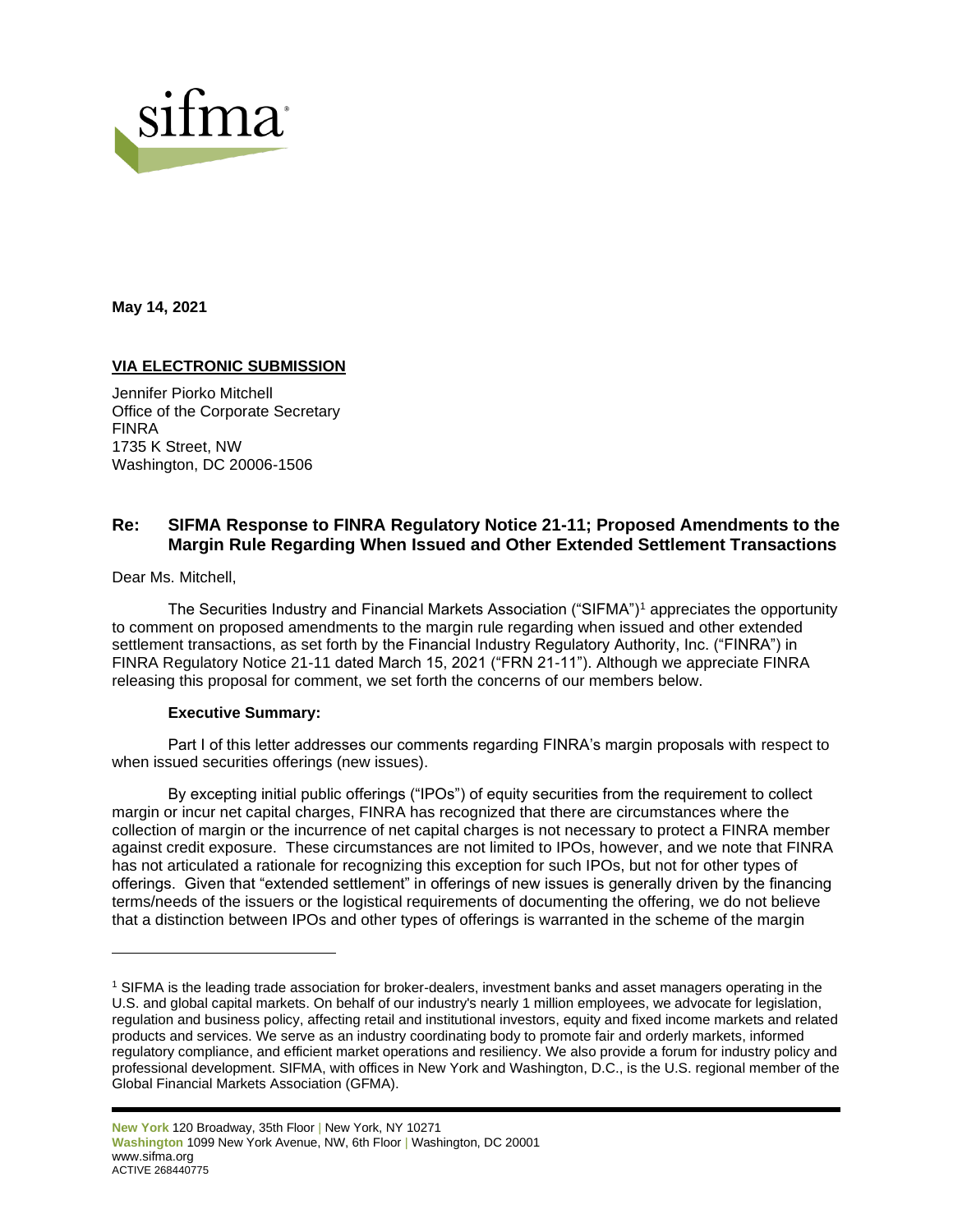regulations applicable to broker-dealers as contemplated by Congress and the Federal Reserve Board. Therefore, we strongly urge FINRA to reconsider its proposal to exclude other offerings, other than IPOs of equity securities, from the scope of the exception. We believe that the collection of margin and the imposition of net capital charges for settlements of new issues that occur beyond  $T+2^2$  – for all offering/security types (equity, debt, asset-backed securities, municipal and U.S. government securities) would be operationally complex, and would require a substantial (in terms of cost and time) design and implementation effort for new operational processes and controls to (i) attempt to collect margin from customers who do not maintain margin accounts at the member and who likely will not be accustomed, or set up, to satisfy margin calls in a timely/required manner and (ii) monitor and calculate net capital charges in lieu of collecting margin under (i). Again, we strongly urge FINRA to reconsider its position on this topic.

While members with a larger capital base will more readily be able to absorb these net capital charges, smaller firms may be disadvantaged and may not be able to participate in certain new issue offerings. Even for larger firms, incurring these substantial and costly net capital charges could result in underwriters encouraging issuers to shorter settlement periods which could raise borrowing/financing costs for issuers. In this regard, we believe that FINRA's when issued proposals may in some instances adversely impact the ability of issuers to take advantage of favorable market opportunities to manage their balance sheets/financial needs, and may result in the imposition of substantial, and costly, net capital charges on member firms whose customers will balk at the provision of margin because the issuer has chosen to settle the offering on a longer than T+2 basis, and not because the customer is unable to pay for the securities.

Because the closing/settlement dates of new issues of non-equity/debt securities (or any when issued offering) are generally driven by the issuer based on a myriad of considerations, and not due to the ability or willingness of investors to pay, we believe that a FINRA member is not extending credit in the sense contemplated by the margin rules. Rather, it is more akin to being an arranger of credit arising from a delay in setting the closing timeframe by the issuer. In any event, the typical investors in new issuances of debt and other new issues of securities (other than common stock and municipal securities) that are marketed by FINRA members are largely sophisticated and financially secure institutional investors who do not subject members to significant credit risk/exposure.

We emphasize the universal fact that it is the *atypical* debt securities (including for municipal securities and asset-backed securities) offering that will, or can, close by T+2. Requiring a T+2 settlement requirement, or otherwise requiring the collection of margin or, in certain cases, imposing a net capital charge in lieu of collecting such margin, could result in unnecessary additional costs to issuers as well as FINRA members. As noted, FINRA members would likely be subject to substantial additional (and costly) net capital charges as firms would choose to incur these charges in lieu of collecting margin from customers who would not be expecting or willing to provide margin in when issued transactions where the securities are not available for delivery to the customer for some period of time as determined by the issuer, and not by the customers/investors. We set forth herein the various key considerations that dictate the issuer's need for a delayed, or extended, settlement, in particular, for high yield and investment grade debt offerings.

We also note special circumstances relating to new issuances of asset-backed securities;discuss why FINRA's margin proposals should not apply to new issuances of municipal securities because of FINRA Rule 0150(b) and (c), why FINRA Rule 4210 should not apply to "transactions" in municipal securities; and why the exception for new issues of U.S. Treasury securities is too narrowly written, which

 $2$  Where "T" refers to the trade date and "2" refers to the number of business days after the trade date. As used herein, "x" in "T+x" refers to the number of business days following the trade date, T.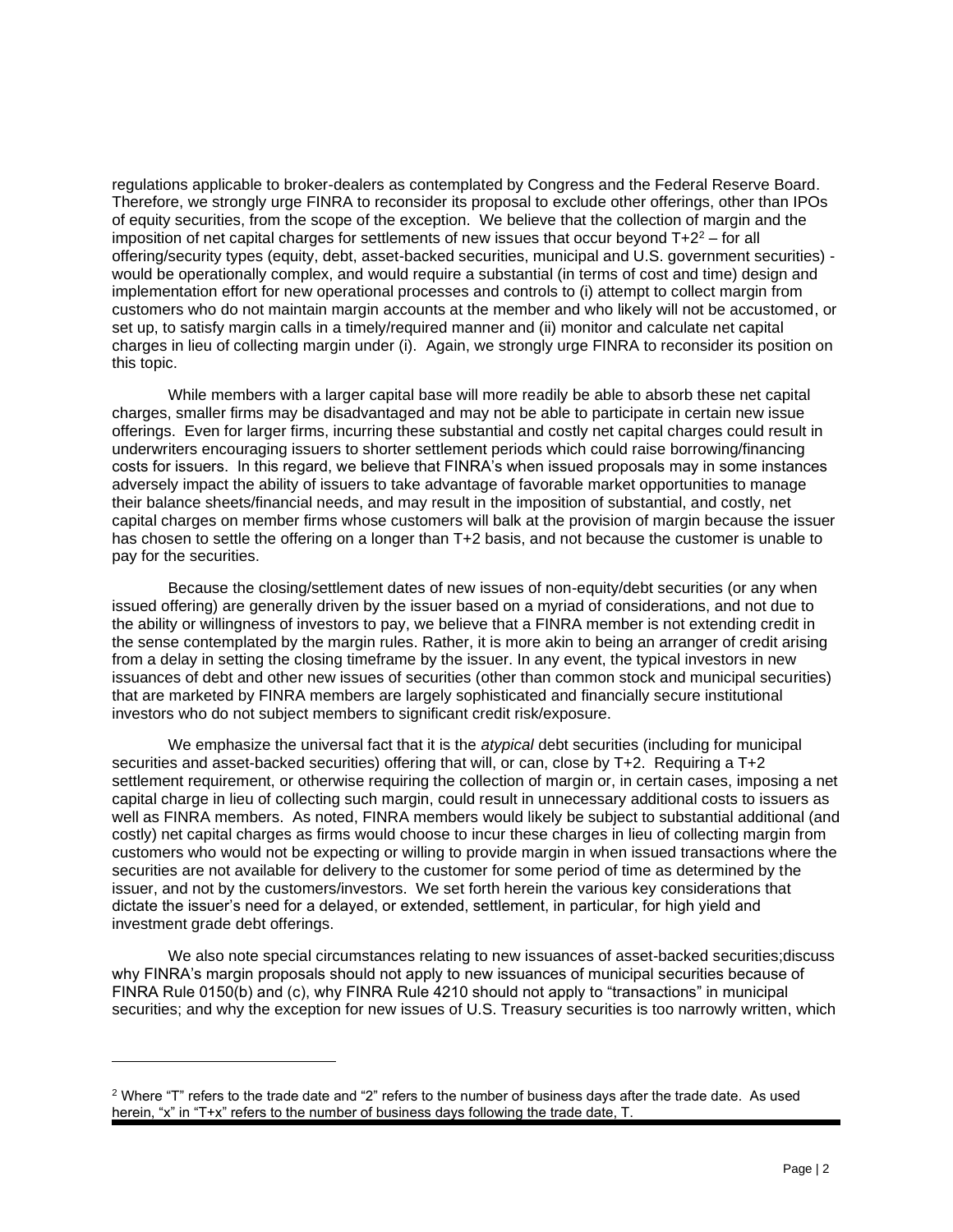we believeshould be expanded to encompass new issues by U.S. agencies. We further discuss other proposed exceptions to the general margin requirement for extended settlement situations.

We discuss a suggested harmonization of language used to address a FINRA member's election to take a net capital charge in lieu of collecting margin, as may be available to members, and note that the proposed "cap" on taking net capital charges in lieu of collecting margin is too restrictive and would limit the ability of some members to market new issues because, as noted above, their large institutional customers will likely be unwilling to provide margin for a transaction where the securities are not available for immediate delivery to such investors because of the *issuer's* imposed closing timetable.

Part II of this letter addresses our comments to the proposed definition of "extended settlement", and in particular, our concerns about the inconsistency between the more permissive requirements of Regulation T (for example, generally allowing customers to pay for their purchases by T+4 for U.S. securities, and one day after the required settlement in the applicable market for foreign securities, and allowing customers to deliver sold shares promptly) and the much stricter requirements reflected in the FINRA proposals (for example, generally requiring member firms to collect margin for trades with T+3 and T+4 settlement cycles irrespective of whether the customer is a purchaser or seller, or whether the security trades in a foreign securities market).

We also highlight how the proposed definition would, we believe, adversely impact the market for variable rate demand obligations, which are debt securities that are generally issued by municipal issuers. These debt securities, and other similar securities, are designed by the issuer so that the interest rate thereon resets periodically which, then, dictates the settlement date of the trade (which is typically beyond the second business day after the trade date). We strongly believe that it should not be necessary to collect margin, or incur a net capital charge in lieu thereof, for a security that trades at par given the short term nature of these securities. Because there will usually be no mark-to-market loss on these securities, such a margining requirement is an unnecessary burden on the industry. We also feel that it is a similarly unnecessary burden to impose this requirement on securities that traditionally have a T+5 settlement date to coincide with interest rate resets. To that end we strongly urge FINRA to consider an exception for variable rate demand obligations, and other similar securities, that trade at par or for which regular way settlement is longer than  $T+2$ .

We also express comments regarding what should constitute a broker-dealer's "good faith" belief that a customer will make full payment for a purchase of securities in a cash account in the time allotted therefor under Regulation T (a payment period) and suggest a specific exception be added for foreign securities with settlement under foreign settlement cycles that exceed the standard settlement cycle in the U.S. – comparable to an exemption/exception in Regulation T. We further suggest a proposed exception relating to employee stock option/stock purchase plans, and suggest a proposed clarification regarding the impact of the proposals with respect to trades involving sales of securities by customers.

Part III of this letter addresses our comments on the applicability of the proposals to secondary transactions (not when issued offerings) where we state our belief that because bona fide DVP customers are largely institutional investors of substantial financial size, the associated credit risk arising from an extended settlement is low and the proposals for collecting margin or incurring net capital charges in lieu thereof should not apply. We also propose separate exceptions for (i) transactions with exempt accounts and (ii) special situations/distressed trading/post-reorganization of equities with DVP customers for similar reasons.

Part IV of this letter addresses our comments on the proposed changes to the definition of "customer," in particular, regarding the extension of the term "customer" to broker-dealers, including exempted borrowers, and our concern that the proposals are too broad and would have unintended consequences for normal broker-to-broker trading. We suggest that the definition of customer with respect to another broker-dealer be limited to where the other broker-dealer has a carried proprietary account with a FINRA member.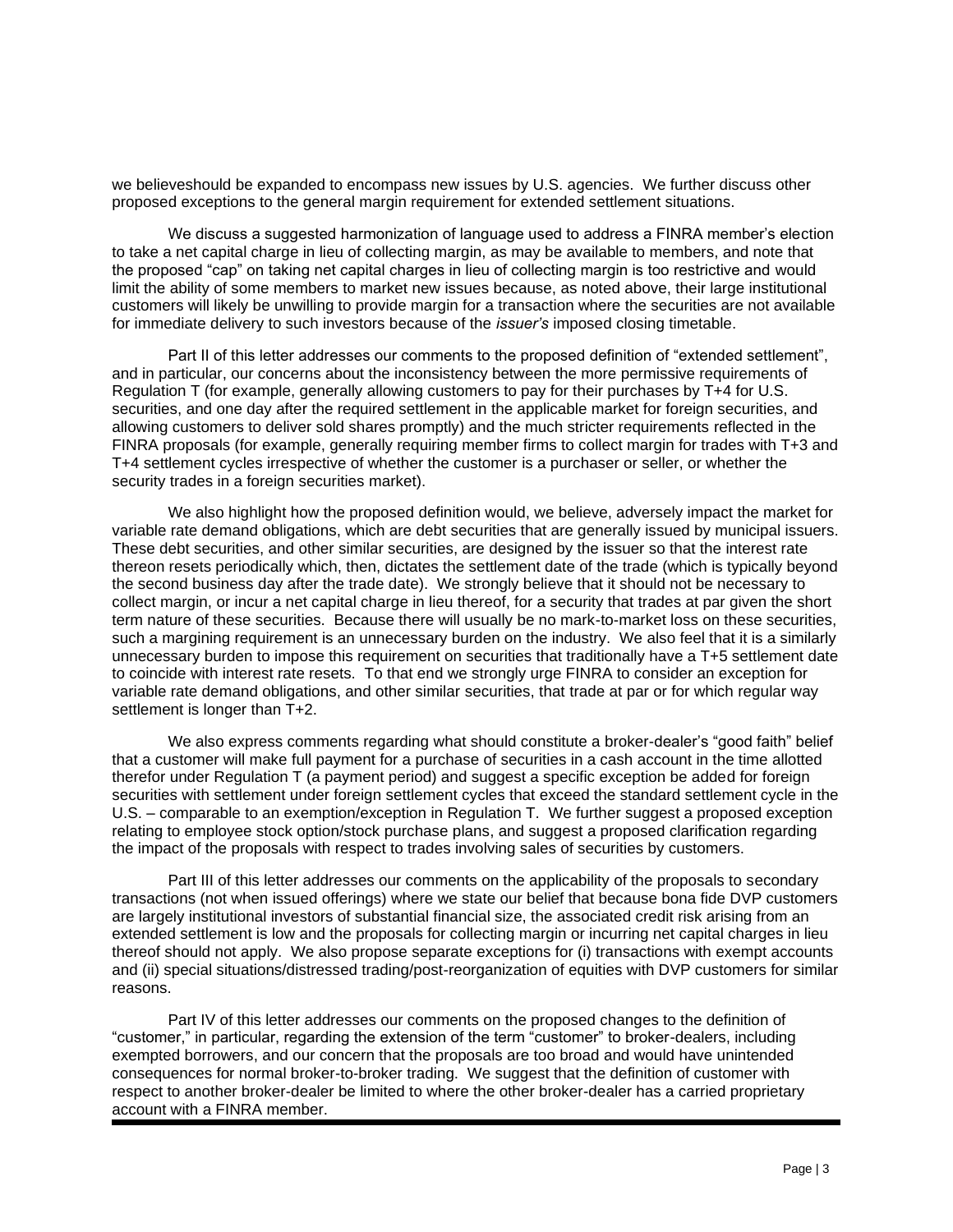Part V of this letter addresses our comments on whether the proposals should extend to nonsecurity products, such as bank-issued certificates of deposit, because these products should be evaluated on a product-by-product basis which we believe are better addressed through the SEC's net capital rule.

Finally, Part VI of this letter addresses our comments on the potential impact of the proposals on the SEC's customer reserve formula arising from the characterization of when issued transactions as triggering a margin requirement. We note that the characterization of extended settlements in when issued securities offerings as triggering margin requirements could result in the establishment of onesided debit balances in the customer reserve formula (item 10), reducing the need for reserve/lockup of customers' cash, which could also result in increasing the ability of a FINRA member to rehypothecate customers' securities.

In sum, we believe that FINRA's proposals are so extensive – operationally for member firms, and from a customer and issuer perspective - that FINRA should consider removing these proposals at this time and, instead, commence a dialogue with member firms to better understand and assess the potential impact to their businesses, capital and customers, and to the financing needs of issuers.

# **I. When Issued Securities Offerings:**

We address, upfront, one of our major concerns with FRN 21-11 which is the proposed treatment of "when issued" securities offerings that settle beyond T+2 (an "extended settlement" as defined in the proposals) under FINRA Rule 4210(f)(3).

As discussed herein, FINRA's proposed amendments, and related interpretations, would permit an exception from the requirement to collect margin or otherwise incur net capital charges for extended settlements of IPOs of equity securities, but would not extend such exception to new issues of nonequity/debt securities offerings (including asset-backed securities offerings) or to follow-on or secondary equity offerings. Although we agree with the inclusion in the proposed exception for IPOs of equity securities, we do not believe that there is a meaningful justification to treat, and FINRA has not articulated a rationale to treat differently these other types of offerings. As such, we believe that FINRA's proposal is not warranted and is likely to require FINRA member firms (individually, a "Member") to maintain a significant amount of excess net capital. We think that this would be the case because (i) it is unlikely that Members would elect to collect margin from customers/investors and, instead, would incur net capital charges, where permitted, and (ii) of the need to change the existing, accepted, structure of the when issued market which is characterized by the widespread prevalence of offerings in the corporate debt and asset-backed securities markets with extended settlements (see data set forth below). In addition, FINRA's proposals could complicate the ability of issuers to refinance their capital structure and to quickly access and take advantage of favorable funding conditions. With respect to item (i) above, these proposals would likely restrict the availability of new issues for marketing to "retail" customers (that is, customers who do not qualify as exempt accounts or who are not bona fide DVP customers) because, as proposed, Members could not elect to incur a net capital charge in lieu of collecting margin from such retail investors. We believe that such retail investors (as well as investors who qualify as exempt accounts or bona fide DVP customers, but where the Member may not be eligible to incur a net capital charge in lieu of collecting margin due to FINRA's proposed "caps" on such charges under FINRA Rule  $4210(e)(2)(1)$  as discussed herein), would not be expecting or willing to provide margin as the offered securities are not made available for delivery to them on a T+2 basis due to the timing of such delivery as determined by the issuer, and not due to any willingness or ability of such investors to fully pay for the purchases.

# **(i) FINRA Rule 4210(f)(3) and as Proposed:**

When issued securities offerings refer to new issues of securities – equity or debt – of an issuer (U.S. government, municipal or non-government (including non-profit) issuers) that settle beyond the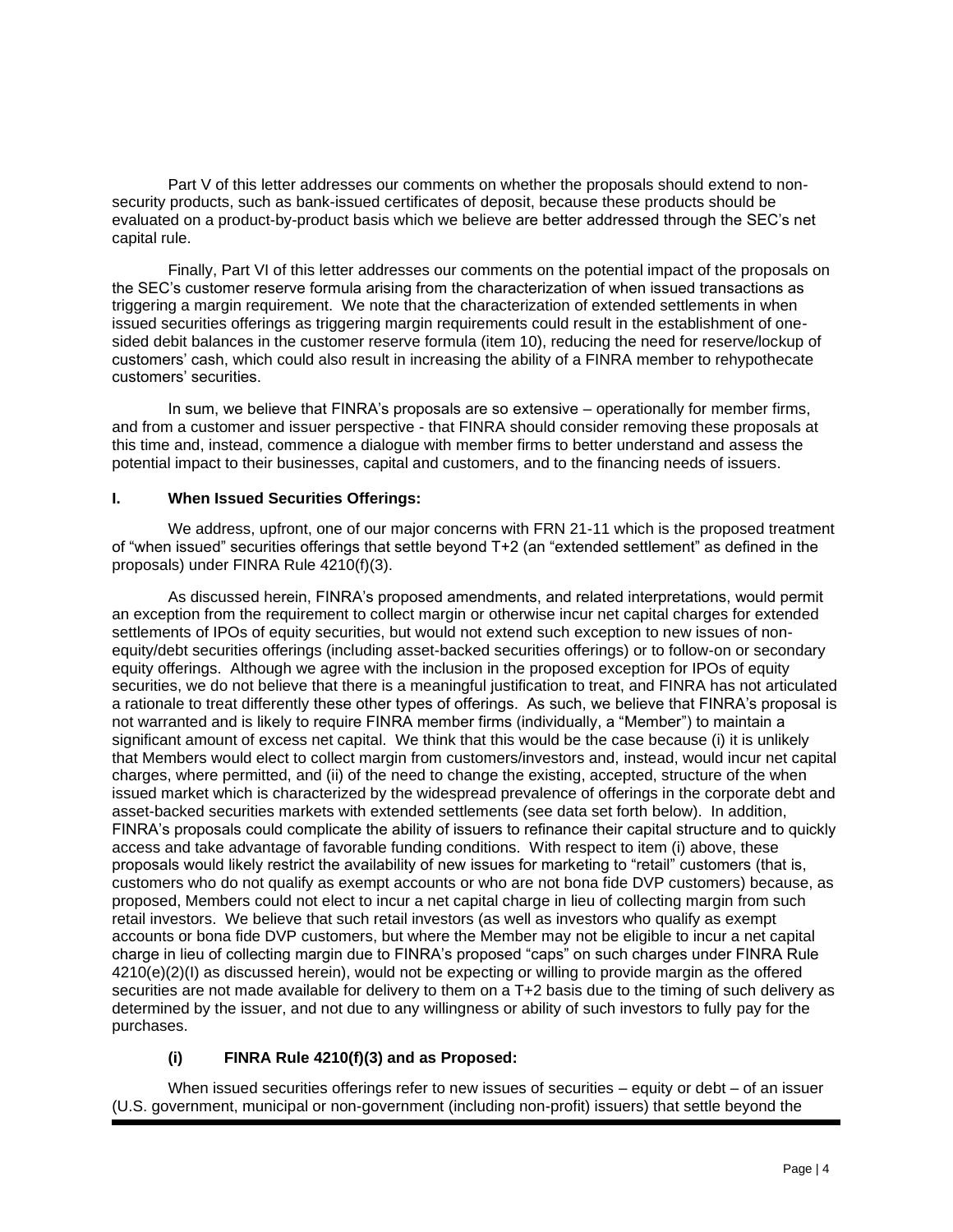standard T+2 settlement cycle in the United States as set forth in Rule 15c6-1 under the U.S. Securities Exchange Act of 1934 (the "Exchange Act"), as promulgated by the U.S. Securities and Exchange Commission (the "SEC").<sup>3</sup>

Pursuant to FRN 21-11, FINRA Rule 4210(f)(3) would be amended to state that with respect to any "extended settlement" or net position resulting from transactions in a when issued security in a customer's cash account, "equity must be maintained equal to the margin required were such securities transaction or position in a margin account", unless a specified exception was available. $^4$ 

Thus, the FINRA proposals would treat when issued securities as being "issued" and subject to margin requirements (even in a cash account) in the case of an extended settlement, unless the transaction fits within certain narrow exceptions, as discussed herein. Other than with respect to certain exceptions for IPOs as well as new issues of U.S. Treasury securities and municipal securities (and offerings otherwise excepted by FINRA, as discussed below), even if a Member could avail itself of a proposed exception from having to collect margin from its customers/purchasers, the Member would, still, be subject to incurring a costly net capital charge (that would, potentially, be "capped" for any particular Member).<sup>5</sup> This is in contrast to the treatment of when issued (and when distributed) securities offerings pursuant to Section 220.8(b)(1)(i)(B) and (C) of Regulation T, as promulgated by the Federal Reserve Board (the "FRB") pursuant to Section 7(c) of the Exchange Act, which allows when issued (and certain when distributed) securities to be effected in a cash account without the imposition of any margin requirement (or the imposition of net capital charges) as long as the customer agrees to fully pay for the security within a "payment period" after the security is *made available by the issuer for delivery to purchasers*. <sup>6</sup> The approach under Regulation T is a more rational/logical approach as the Regulation T payment period arises only after the issuer makes the securities available for delivery. This is the only period when the purchaser is actually/technically *able to settle the purchase of* the securities; that is, it is closer to establishing the timeframe for a true extension of credit to customers rather than the period, as contemplated under the FINRA proposals, where the Member, and the customer, are simply waiting for the offering to settle.

# **(ii) FINRA's Proposed Interpretation of an Exception for Certain Public Offerings:**

FINRA Rule 4210(f)(3)(B), currently, provides an exception from the margin requirement in a cash account with respect to a new issues/when issued offering of a security that is the "subject of a primary

<sup>&</sup>lt;sup>3</sup> SEC Rule 15c6-1(a) sets the "standard" settlement cycle in the U.S. as the second business after the date of contract, or trade date; however, SEC Rule 15c6-1(a), by its terms, does not apply to securities issued by the U.S. government or municipal securities, among certain other types of securities. Pursuant to SEC Rule 15c6-1(d), the parties are deemed to have agreed to an alternative date for settlement in connection with a firm commitment offering for cash if the issuer and the managing underwriter have agreed to such alternative date and, as such, the parties could agree to a longer settlement period than T+2.

<sup>4</sup> As more fully discussed herein, the term "extended settlement" would be defined in FINRA Rule 4210 to mean "any contract for the purchase or sale of a security (including an exempted security) that does not provide for the payment of funds by the customer (in the case of a customer purchase) or delivery of securities by the customer (in the case of a customer sale) by the second business day after the date of the contract."

<sup>5</sup> Our working assumption for the proposals is that if there is no margin to collect, there should not be a separate net capital charge requirement. We request that FINRA confirm this belief.

<sup>6</sup> Pursuant to Section 220.2 of Regulation T, a "payment period" means the number of business days in the standard settlement cycle in the U.S., as defined in SEC Rule 15c6-1(a) (currently, two business days) plus two business days, or a total of four business days.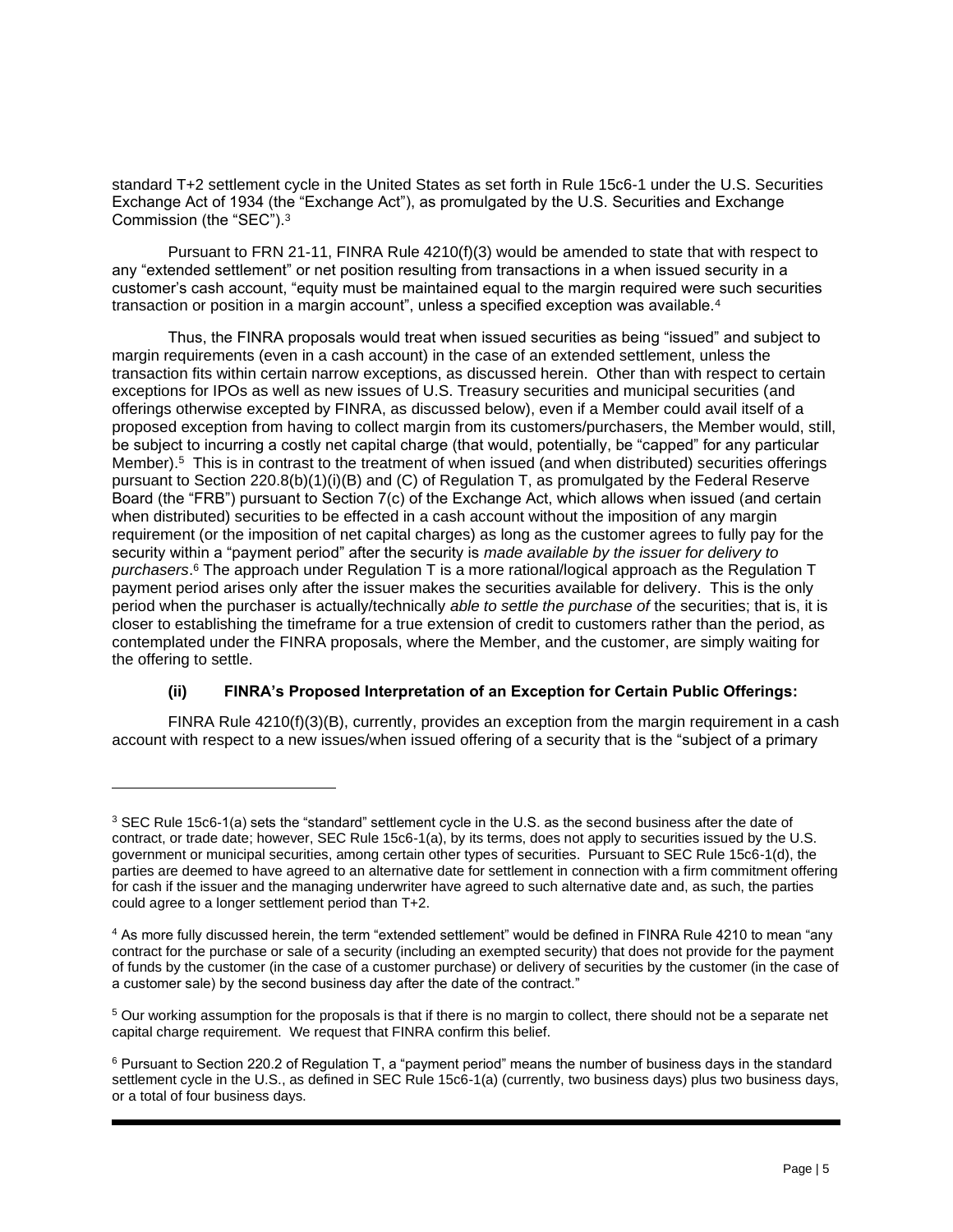distribution in connection with a bona fide offering by the issuer to the general public of 'cash'" (the "Public Offering Exception").

Pursuant to FRN 21-11, FINRA provides its interpretation that the Public Offering Exception "was intended" to exclude from the margin requirement of such rule only "initial public offerings (IPOs) of equity securities on a when issued basis" and, thus, is not available for (i) new issues of non-equity/debt securities<sup>7</sup> - whether registered under the U.S. Securities Act of 1933 (the "Securities Act") or offered pursuant to SEC Rule 144A thereunder or some other exemption from registration thereunder (for example, Section 3(a)(4) of the Securities Act) - as well as (ii) follow-on or secondary public offerings of equity securities by the issuer or a selling securityholder.

We fail to see why new issuances of non-equity/debt securities and other new issues offerings should not be equally entitled to the Public Offering Exception as long as the offering is made to the investor for full cash payment, and we do not believe that FINRA has articulated a rationale to support a distinction from IPOs of equity securities. In particular, debt represents less risk than equity in the issuer's capital structure as debt ranks higher in the capital structure and, in certain, cases will be secured by collateral. Moreover, our view is that the value of debt is, as a general matter, much less volatile than the value of most equity securities as price of debt generally moves based on movements in interest rates, which tend not to be as volatile as price movements in equity securities, including we believe with respect to the volatility of structured notes linked to equity measures (single stocks or equity indices) which are generally more muted than any of the underlying equity measures themselves. Furthermore, the purchasers of convertible, high yield or investment grade debt securities, and other types of new issues as described above, are typically large sophisticated institutional investors who are typically more creditworthy than "retail" investors (defined as those investors' accounts that are neither exempt accounts nor accounts of bona fide DVP customers, as those terms are used herein) who may be purchasing in IPOs of equity securities.

An extension of the Public Offering Exception to new issuances of non-equity/debt securities, and other new issues offerings as described above, should encompass both registered offerings under the Securities Act that are freely transferable as well as offerings conducted pursuant SEC Rule 144A, Regulation S, and other available exemptions from registration under the Securities Act, which are "restricted securities" but which qualify as having a "ready market" per guidance promulgated by the SEC under SEC Rule 15c3-1, the SEC's net capital rule.<sup>8</sup> In this regard, we note that the FRB also incorporates "ready market" criteria into Regulation T with respect to the determination of marginability of "foreign margin stock" in Section 220.2 of Regulation T. $9$ 

<sup>&</sup>lt;sup>7</sup> Because convertible debt securities are "equity securities" within the meaning of Section 3(a)(11) of the Exchange Act and Rule 3a11-1 thereunder, then new issues of convertible debt securities should be covered under the Public Offering Exception as construed by FINRA. We seek confirmation from FINRA on this point.

<sup>&</sup>lt;sup>8</sup> Pursuant to SEC guidance that is generally set forth in the FINRA Guide to Financial and Operational Rules (the "FINRA Guide") relating to SEC Rule 15c3-1(c)(2)(vii), new issues of non-equity/debt securities sold to institutional investors (qualified institutional buyers) by Members pursuant to SEC Rule 144A are generally deemed to be tradeable in a "ready market." As such, an offering of non-equity/debt securities conducted pursuant to SEC Rule 144A is, as a practical matter, broadly distributed in the institutional marketplace, so that such offerings are generally equivalent to a registered offering of such types of securities that are, typically, distributed to similar institutional investors.

<sup>9</sup> A "foreign margin stock" has loan value under Regulation T if the stock (equity security) in question is "deemed to have a "ready market" under SEC Rule 15c3-1…or a "no-action" position issued thereunder." See guidance that the SEC has issued in this regard via FINRA Regulatory Notice 16-13.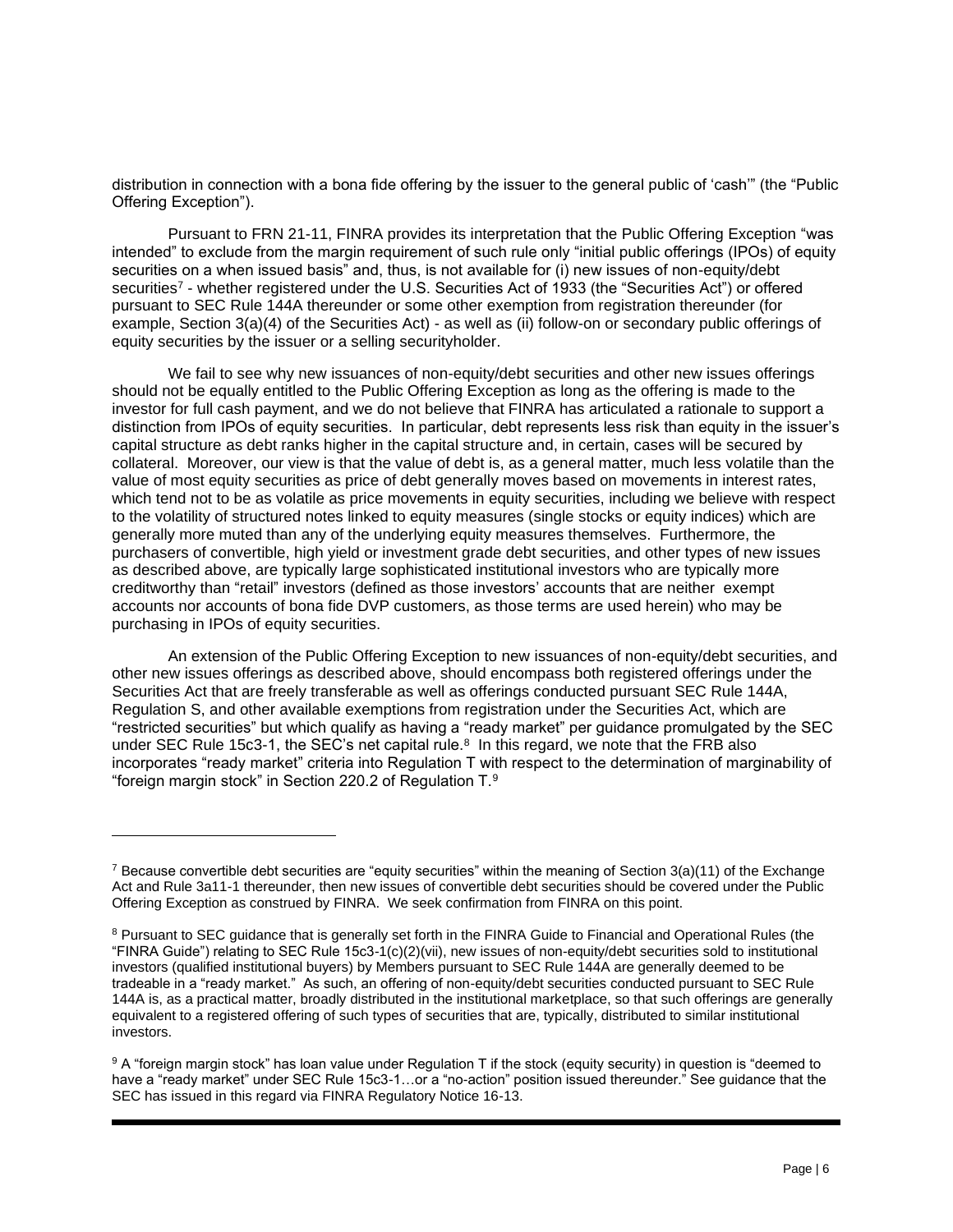Accordingly, we do not see the need to distinguish IPOs of equity securities and new issues of non-equity/debt securities and other offerings, as described above, for the purposes of the Public Offering Exception.<sup>10</sup>

# **(iii) FINRA's Authority to Impose Margin Requirements on Members:**

Although Section 220.1(b)(2) of Regulation T provides that Regulation T does not preclude any exchange, national securities association (FINRA), or creditor (an Exchange Act-registered broker-dealer) from imposing additional requirements or taking action for "for its own protection," Regulation T specifically allocates responsibility to set margin standards to self-regulatory organizations (an "SRO"), like FINRA, in certain specified circumstances that would otherwise contemplate the imposition of margin, but which are not governed, or not specifically governed, by Regulation T: portfolio margining per Section 220.1(b)(3)(i); intraday margining arising from day trading; margining relating to put and call options per Section 220.12(f)(1) and (2); imposition of maintenance margin requirements; and margining relating to good faith accounts and, relatedly, to broker-dealer credit accounts providing for good faith margin, such as pursuant to Section 220.7(c) (joint back office), Section 220.7(e) (emergency and subordinated credit), Section 220.7(f) (special omnibus credit to registered broker-dealers) and Section 220.7(g) (special purpose credit to other broker-dealers). Thus, we think that Section 220.1(b)(2) of Regulation T does not preclude an SRO, like FINRA, from stepping in and imposing margin requirements where the FRB has declined to do so.

However, where Regulation T does specifically regulate a particular type of securities arrangement or transaction, as in a cash account, but the FRB has specifically declined to impose a margin requirement with respect to certain/specific transactions occurring in a cash account under enumerated, and comprehensive, conditions - such as with respect to when issued (and when distributed) transactions/contracts that meet the requirements for being effected in a cash account in accordance with Section 220.8(d)(1)(i) - we think that the imposition of margin requirements on such transactions is inconsistent with the margining regime contemplated by Congress as set forth in Section 7(c) of the Exchange Act and as implemented through Regulation T.<sup>11</sup>

Thus, we think that it is inconsistent with the requirements of Section 7(c) of the Exchange Act and Regulation T promulgated thereunder for FINRA to impose margin requirements, or net capital charges, on cash accounts where such accounts are specifically, and comprehensively, regulated under Regulation T, and no margin requirements (or net capital charges) are required, or contemplated, thereunder (per Section 220.8 of Regulation T). Further, FINRA's proposals would, in certain cases, permit a Member to incur a net capital charge in lieu of collecting margin, but if margin is not required

 $10$  We also believe that FINRA has not set forth a rationale that would distinguish among IPOs of equity securities and follow-on offerings of newly-issued equity securities by an issuer.

<sup>&</sup>lt;sup>11</sup> See SEC Release No. 34-46292 relating to customer margin rules regarding security futures: "Section  $7(c)(2)$ provides that the customer margin requirements for security futures must satisfy four requirements. First, they must preserve the financial integrity of markets trading security futures products. Second, they must prevent systemic risk. Third, they must (a) be consistent with the margin requirements for comparable option contracts traded on any exchange registered pursuant to Section 6(a) of the Exchange Act; and (b) provide for initial and maintenance margin levels that are not lower than the lowest level of margin, exclusive of premium, required for comparable exchangetraded options. *Fourth, they must be and remain consistent with the margin requirements established by the Federal Reserve Board under Regulation T*. (emphasis supplied). See also FRRS 5-650.12: "It is important to note that Congress authorized the Board to establish both *initial* and *maintenance* margins but that the Board has established only initial margins. Further, the Board's imposition of initial margin is only a minimum requirement. Section 220.1(b)(2) of Regulation T permits any securities exchange, national securities association, or broker-dealer to impose additional requirements. *Thus, an exchange or broker-dealer rule could require higher levels than Regulation T does or impose a specific margin when Regulation T requires a good faith margin*." (emphasis supplied).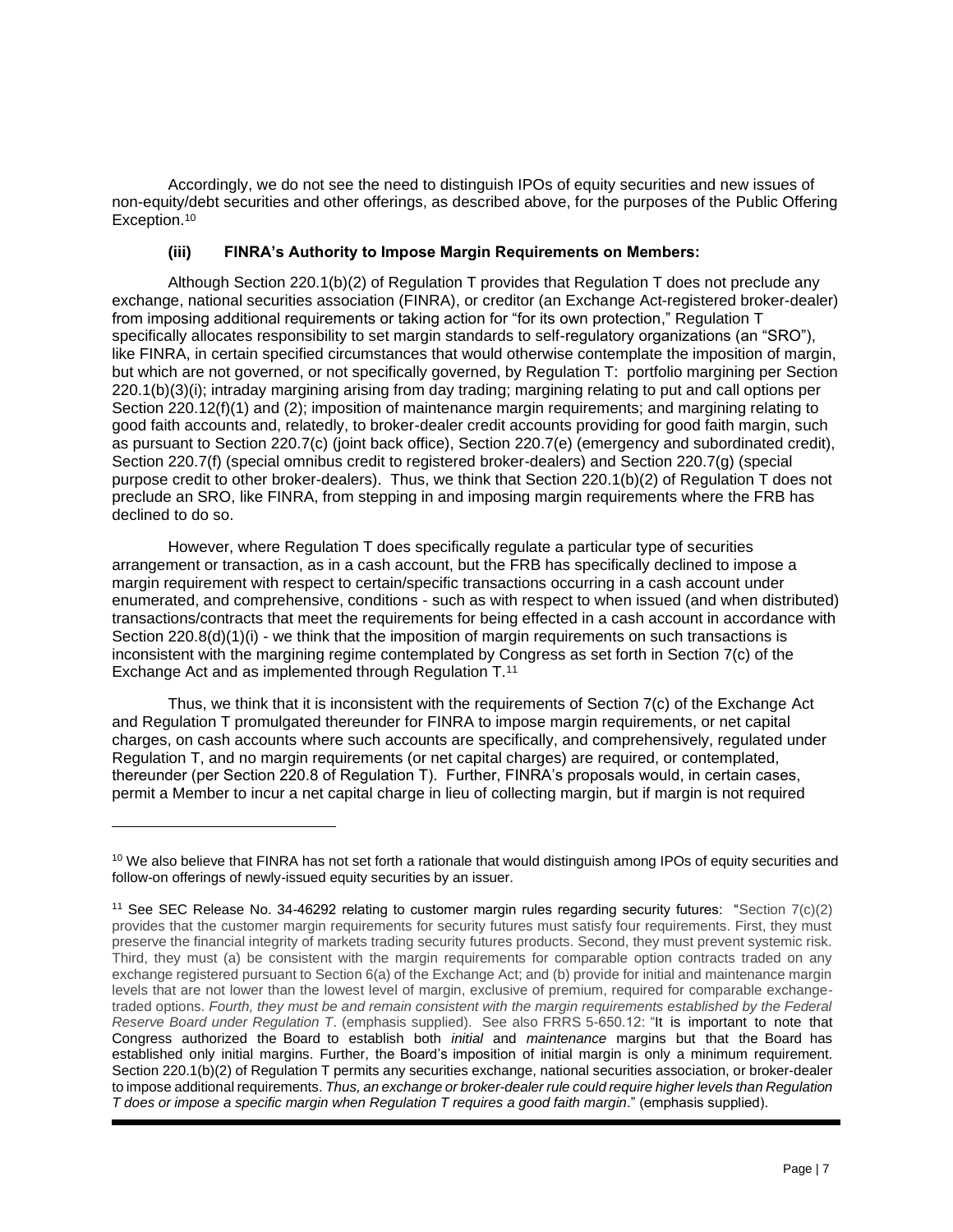under Regulation T, there should not be a need to, separately, impose a margin-like requirement through the imposition of a net capital charge.

#### **(iv) When Issued Transactions Where Settlement Is Set by the Issuer Are More Akin to an Arranging of Credit and Not an Extension of Credit by the Member as Contemplated by the Margin Rules:**

With respect to a when issued securities offering by an issuer, the determination of the closing date for the offering is determined by the issuer based on various timing considerations applicable to it, and not based on the willingness or ability of a customer/purchaser of a Member (acting as underwriter/initial purchaser) to pay for the securities. As explained more fully below, offerings of new issues of debt securities typically close between three to ten business days after the pricing date (that is, T+3 to T+10), with closing from T+11 to T+14 occasionally occurring, particularly in the market for high yield debt securities. For example, the issuer may wish to align (or more closely align) the closing of a securities offering with the use of proceeds of such offerings, such as repaying outstanding debt or funding an acquisition. Or, the issuer may not have an immediate use of proceeds, but desires to access a favorable pricing market and delay closing to reduce the period of additional interest expense for unused funds. In addition, the issuer may seek a longer than T+2 settlement to finalize the definitive documentation, particularly in a complex transaction, such as a secured note offering or any offering that is made in the context of a larger overall transaction, such as a leveraged buy-out or a recapitalization. These are just the more common considerations driving the timing of closing, but in any event, the timing is driven by the issuer, and not the investors as purchasers of the offered securities.

As such, the Member's role from a margin perspective is more akin to arranging an extension of credit where the issuer primarily dictates the (credit) terms of closing – those terms are just passed onto the customer/investor as set by the issuer. Although the Member will, in a firm commitment offering, have agreed to purchase the securities from the issuer, as principal, on T in order to resell such securities to the investors on T, the typical closing periods for non-equity/debt securities offerings, as described above (and other offerings as described herein), are not overly extended, and involve securities for which there will be a "ready market" as also described above, and so should not present undue credit exposure to Members.<sup>12</sup>

In addition, a Member's role in these offerings also seems more akin to an issuer-directed share arrangement, as contemplated under FINRA Rules 5130 and 5131 (relating to the allocation of "new issues" – generally initial public offerings of equity securities), which allows a Member to allocate new issue securities to purchasers pursuant to the direction of the issuer even though the purchaser may be a "restricted person" or "covered person" under such rules and to whom a Member would, otherwise, not be permitted to sell new issues. The rationale for such an exception, which seems analogous to the proposed application of margin requirements to when issued securities transactions, is that the Member does not direct the allocation decision to the purchaser – that is done by the issuer.<sup>13</sup> Extending the logic of this rationale, a Member is merely passing on, or arranging, the closing terms to/for its customers as determined by the issuer, and on a relatively short-term timeframe. As such, we believe that there should not be a requirement to collect margin on these transactions, or incur a net capital charge in lieu of

 $12$  As noted herein, these closing periods would be well within the T+15 requirement for a Member to collect any margin or mark-to-market amount required under current FINRA Rule 4210(f)(6) and, thus, to collect the full payment amount from investors.

<sup>&</sup>lt;sup>13</sup> See Notice to Members 03-79 of the former National Association of Securities, Inc. under "Issuer-Directed Securities."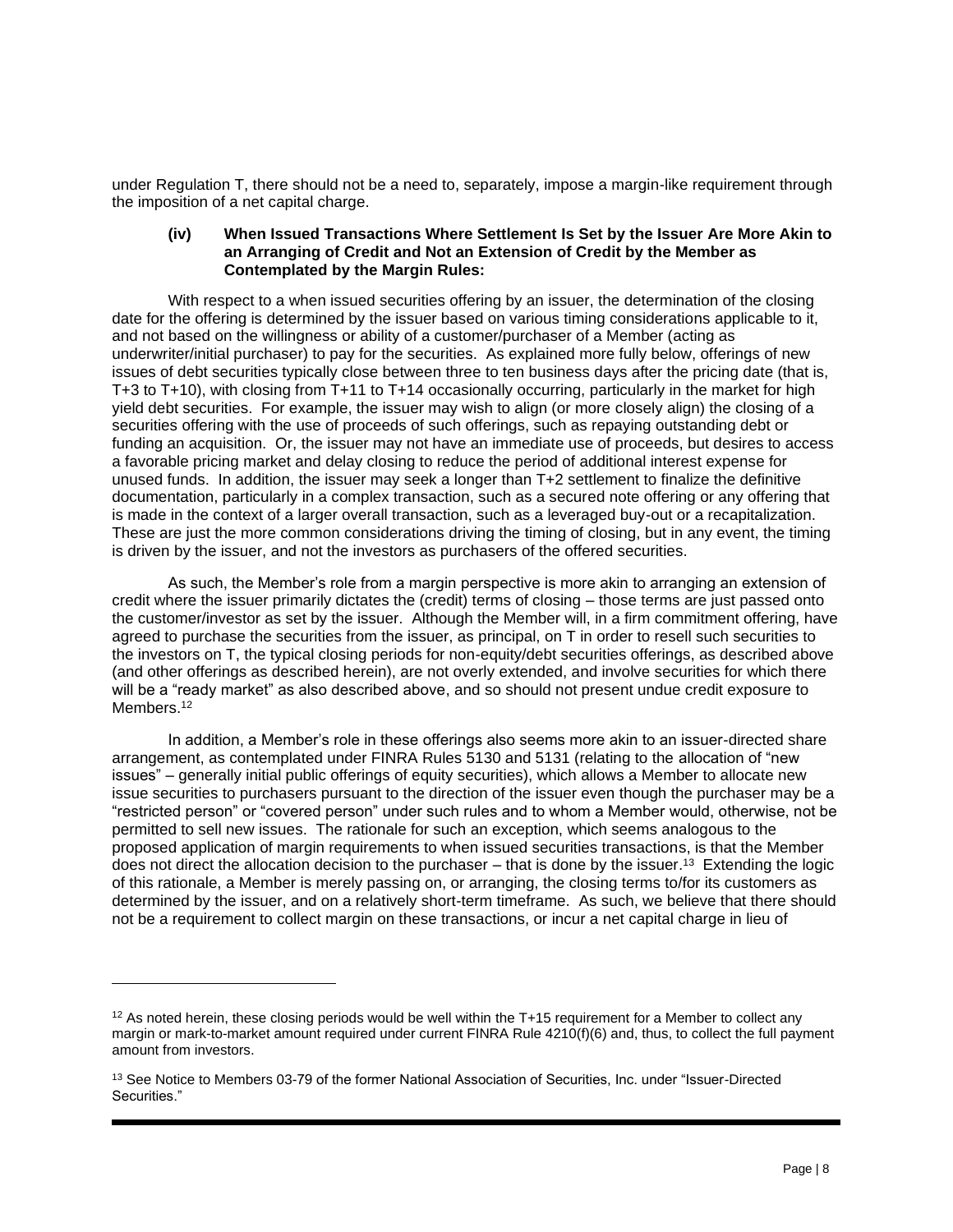collecting any such margin, as any credit extension is in effect determined by the issuer, not the Member.<sup>14</sup>

And, as we have noted, Members believe that customers/investors would not be expecting or willing to provide margin for securities that are not available for delivery to such customers/investors by the issuer until some future date, again where such closing date is determined by the issuer, and not due to the willingness or ability of customers/investors to fully pay for their securities purchase.

Although a Member acting as an underwriter/initial purchaser for new issue offerings may, on occasion, be subject to a "sticky" offering (that is, an offering that is not fully sold to purchasers by trade date), the Member would be subject to a net capital charge on the unsold portion, and the inability of the Member to fully sell the offering would not be due to any inability or unwillingness of customers/investors, to whom the Member has sold securities, to pay for those securities. Thus, we do not think that a sticky new issue/offering involving an extended settlement would increase the credit risk to the Member from those investors who have agreed to purchase the securities. And this risk is mitigated by the numerous contractual safeguards (such as, a material adverse change or "MAC" clause) that are built into underwriting/purchase agreements with issuers.

## **(v) Potential Adverse Impact to Capital Raising Efforts by Issuers of Non-Equity/Debt New Issuances:**

We believe that the imposition of a margin requirement, or net capital charges in lieu of collecting margin, in new issue offerings with extended settlements will result in Members incurring substantial and costly net capital charges. While Members with a larger capital base will more readily be able to absorb these net capital charges, smaller firms may be disadvantaged and not be able to participate in new issues offerings. Even for larger firms, incurring these substantial and costly net capital charges could result in underwriters encouraging issuers to shorter settlement periods which could raise borrowing/financing costs for issuers. This may in some instances adversely impact the ability of issuers to take advantage of favorable market opportunities. And, Members would be potentially capped on the

<sup>&</sup>lt;sup>14</sup> We acknowledge that under Regulation T, when issued transactions are treated differently if effected in a margin account (and, thus, subject to margining) versus a cash account (and, thus, not subject to margining if the customer makes full payment within a payment period (four business days) after the issuer has made the securities available for delivery to purchasers). But the difference in treatment among these accounts is instructive to the determination of whether there is a "true" credit extension by the Member. For a when issued transaction in a margin account, under Section 220.4(b)(3) of Regulation T, the required margin on a net long or net short commitment is the margin that would be required if the securities were an issued margin security, plus any unrealized loss on the commitment or less any unrealized gain. Presumably, however, an investor would only elect to effect a when issued transaction in a margin account, and become subject to margining when it would otherwise not be so subject if the transaction would be effected in a cash account, when there is a "true" extension of credit by the Member; that is, where the Member will finance the investor's purchase of the securities in question with a debit balance, and in accordance with the margin requirement of Section 220.12 of Regulation T, as opposed to a mere delay in payment of the full purchase price because of a delay in the delivery of the securities to the purchaser as dictated/determined by the issuer. Although Section 11(d)(1) of the Exchange Act prohibits a Member from, directly or indirectly, extending, maintaining or arranging for the extension or maintenance of credit to or for a customer on any security (other than an exempted security as defined in Section 3(a)(12) of the Exchange Act – generally, U.S. government securities and municipal securities), such prohibition only applies where the Member participated in the new issue distribution as a member of a selling syndicate or group within 30 calendar days prior to such transaction. If the Member did not participate in such distribution, it would be permitted to extend credit to the customer/investor in compliance with Section 11(d)(1), but would be required to effect such transaction in a margin account subject to the margin requirement of Section 220.4(b)(3). In this case, however, the Member is, in a true economic sense, extending credit (margin financing) to the customer/investor. But if the customer/investor is not seeking financing of its purchase, then an extended settlement period as dictated/determined by the issuer, should not constitute an extension of credit for either Section 11(d)(1) or under Section 220.8 of Regulation T for cash account transactions.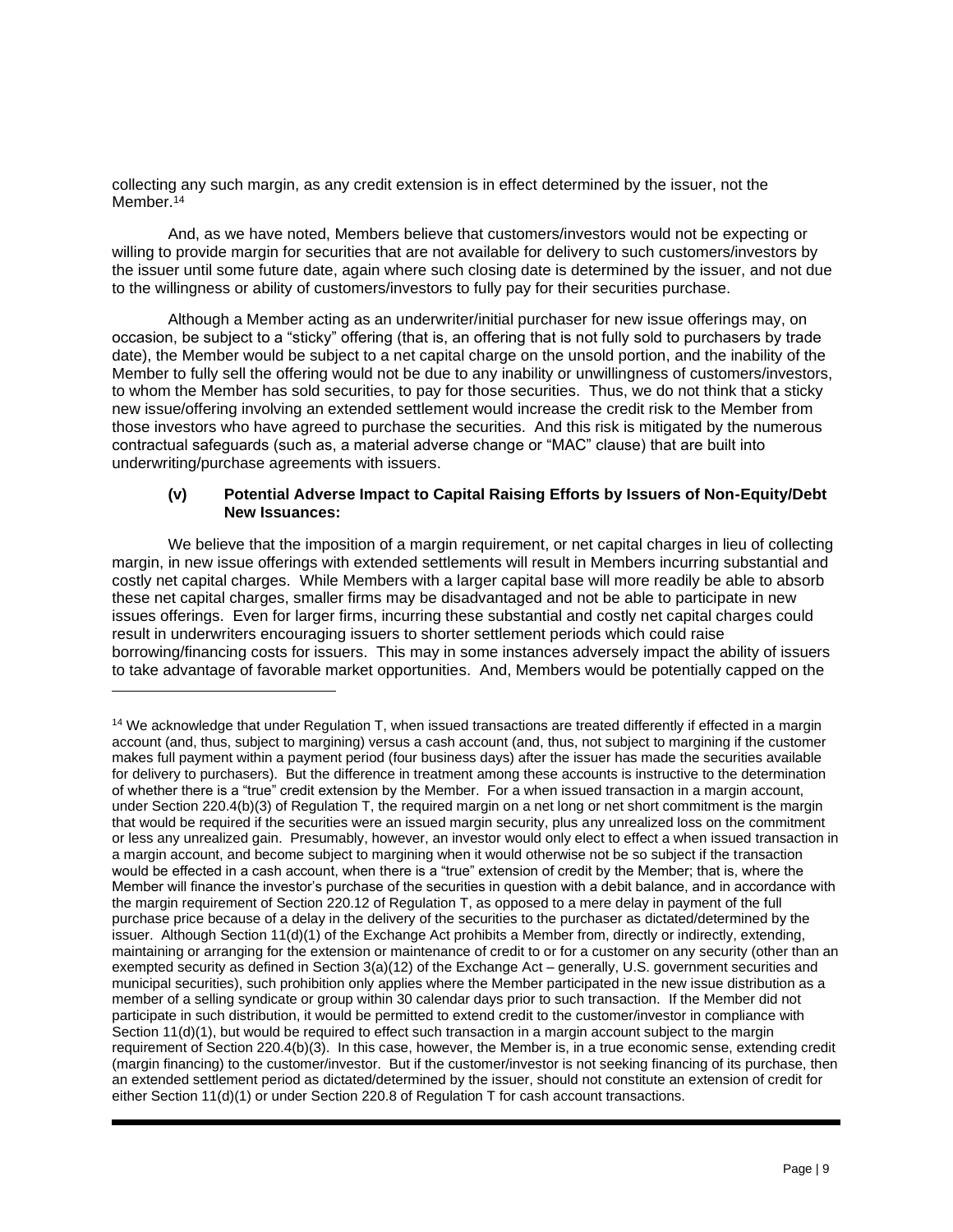amount of net capital charges they may incur for these purposes. None of these impacts would arise because the customer/investor is unable or unwilling to pay for the securities.

*It is atypical for a new offering of non-equity/debt securities to close by T+2*. New issuances of non-equity/debt securities typically close between three to ten business days after the pricing date (that is T+3 to T+10), with closings from T+11 to T+14 occasionally occurring, particularly in the market for high yield debt securities. For new offerings of high yield debt, closings from T+6 to T+10 are more common than closings from T+3 to T+5, and each of these closing ranges/groups is far more common than closings by  $T+2.15$  Moreover, for new issues of debt securities coupled with a tender offer for, or redemption of, outstanding debt securities of the same issuer, closings typically occur on T+5 to T+10 to allow the issuer to close both the new issue and the tender offering or redemption, concurrently,

<sup>&</sup>lt;sup>15</sup> The tables below set forth the number offerings of high yield debt securities between January 1, 2021 and April 13, 2021 at each settlement period, and includes the same data both by ascending settlement period (left chart) and by most frequent settlement periods (right chart). The top six most frequent settlement periods are all longer than T+2, and seven of the top eight settlement periods are longer than T+2, with T+10 being the most common settlement period by far:

| $T_{+}$ | # of deals      | % of total | $T +$  | $#$ of deals    | % of total |
|---------|-----------------|------------|--------|-----------------|------------|
| $T+1$   | $\overline{3}$  | 1.22%      | $T+10$ | $\overline{72}$ | 29.39%     |
| $T+2$   | 13              | 5.31%      | $T+3$  | 39              | 15.92%     |
| $T+3$   | 39              | 15.92%     | $T+5$  | 39              | 15.92%     |
| $T+4$   | 15              | 6.12%      | $T+7$  | 20              | 8.16%      |
| $T+5$   | 39              | 15.92%     | $T+6$  | 19              | 7.76%      |
| $T+6$   | 19              | 7.76%      | $T+4$  | 15              | 6.12%      |
| $T+7$   | 20              | 8.16%      | $T+2$  | 13              | 5.31%      |
| $T+8$   | 11              | 4.49%      | $T+8$  | 11              | 4.49%      |
| $T+9$   | $\mathbf{1}$    | 0.41%      | $T+11$ | 6               | 2.45%      |
| $T+10$  | $\overline{72}$ | 29.39%     | $T+12$ | $\overline{4}$  | 1.63%      |
| $T+11$  | 6               | 2.45%      | $T+1$  | 3               | 1.22%      |
| $T+12$  | 4               | 1.63%      | $T+13$ | $\overline{2}$  | 0.82%      |
| $T+13$  | $\overline{c}$  | 0.82%      | $T+9$  | $\mathbf{1}$    | 0.41%      |
| $T+14$  | $\overline{1}$  | 0.41%      | $T+14$ | $\mathbf{1}$    | 0.41%      |

| T+                | # of deals      | % of total |  |
|-------------------|-----------------|------------|--|
| $T+10$            | $\overline{72}$ | 29.39%     |  |
| $T+3$             | 39              | 15.92%     |  |
| $T+5$             | 39              | 15.92%     |  |
| $T+7$             | 20              | 8.16%      |  |
| $T + 6$           | 19              | 7.76%      |  |
| $T+4$             | 15              | 6.12%      |  |
| $\overline{1}+2$  | $\overline{13}$ | 5.31%      |  |
| $T+8$             | $\overline{11}$ | 4.49%      |  |
| $\overline{T+11}$ | 6               | 2.45%      |  |
| $\overline{T+12}$ | $\overline{4}$  | 1.63%      |  |
| $T+1$             | 3               | 1.22%      |  |
| $\overline{T+13}$ | $\overline{2}$  | 0.82%      |  |
| $T+9$             | 1               | 0.41%      |  |
| $T+14$            | 1               | 0.41%      |  |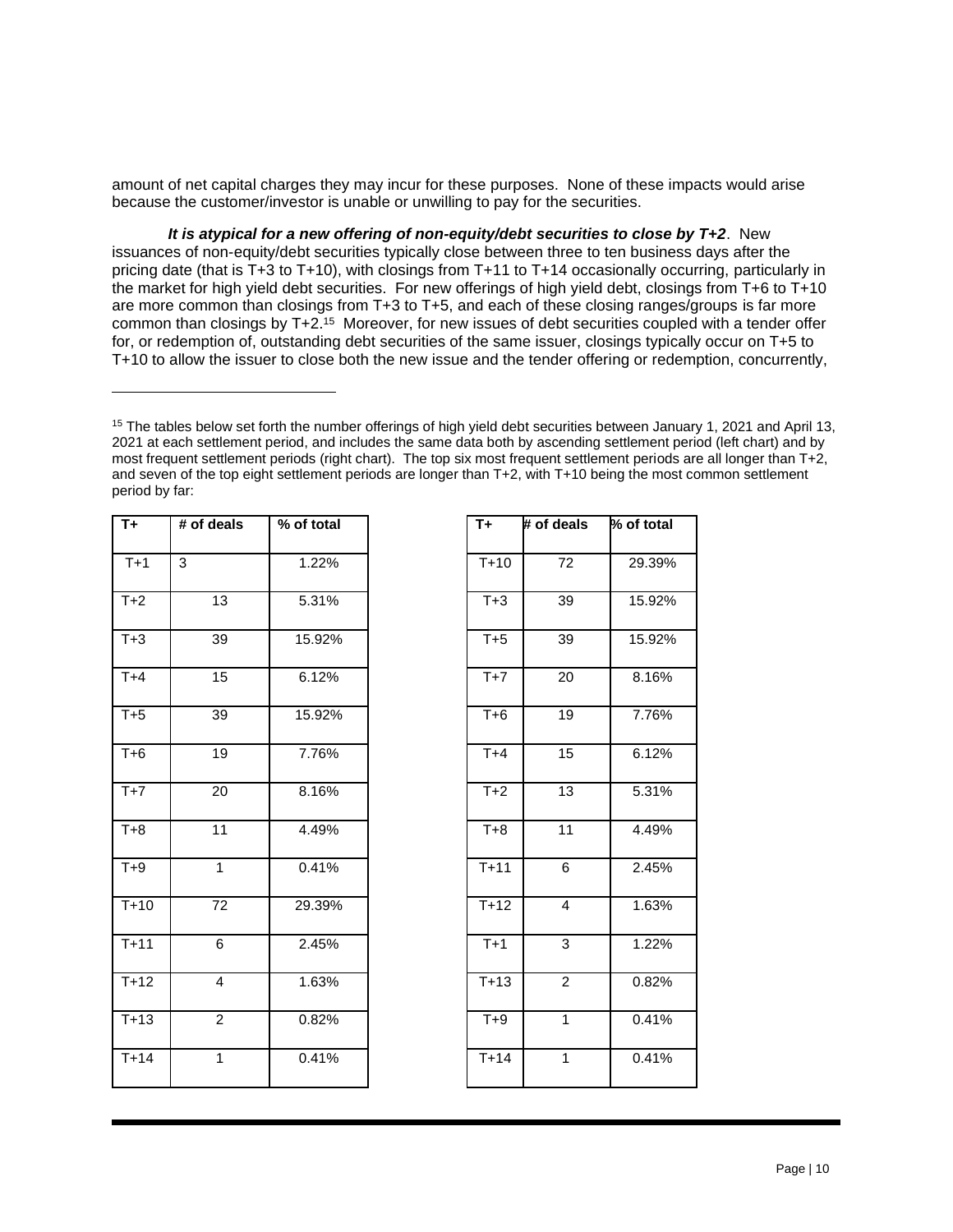in order to avoid the double carry of interest costs (that is, avoiding having interest accrue on the new issue and the securities to be retired at the same time). In addition, securities sold to finance an acquisition also tend to close on a T+10 or longer basis (out to T+14) in order either to align the closing of the acquisition with the closing of the financing, or so that the issuer can avoid incurring interest expense for as long as possible if the proceeds of the offering are being deposited into escrow. As noted above and below, this lengthened settlement is driven by the financing needs/terms of the issuer, and not the ability or willingness of customers/investors to pay.

#### **(a) New Issue of Debt Securities in Conjunction with a Tender Offer for or Redemption of Outstanding Debt Securities:**

Many times, the issuer is in the market for a new issuance in order to raise proceeds to take advantage of lower interest rates that the issuer will use to fund a tender offer for, or redemption of, other outstanding debt securities. The issuer wants to be able to delay the settlement of the new issue to coincide with the closing of the tender offer or the redemption date to avoid the "double interest" by closing on the new issuance on or about the date of settlement of the tender offer. Typically, tender offers, which are subject to SEC tender offer rules, close between 11 to 12 business days after launch (and closing that quickly requires use of an "early settlement structure"). Frequently, investors whose debt securities are being purchased in the tender offer are purchasers of the debt securities being issued in the new offering to finance the tender offer or redemption (but not in all cases).

Requiring a T+2 closing timeframe for a new issuance of debt securities in order to avoid either collecting margin from investors/customers or incurring net capital charges in lieu of collecting such margin could result in several problems as follows:

- as noted above, increased cost of financing for the issuer (double interest for several days to several weeks, an unnecessary "tax" or cost on the issuer);
- creating an adverse time-lag in roll for investors: the investors would need to fund the new issue on a T+2 basis, but would not receive their funds from the tender offer until a significant time later; and
- potential deal covenant issues, mostly for sub-investment grade issuers: (i) the old and new securities may not be permitted to be outstanding at the same time because of limiting debt incurrence covenants under their existing indentures and/or credit agreement and (ii) accordingly, these issuers could be limited in the management of their balance sheet as some cost-reducing refinancings would not be permitted.

And, not requiring a T+2 closing timeframe for a new issuance of debt securities, and thus being subject to either having to collect margin or incur net capital charges, could result in the following problems:

- having to adopt additional compliance infrastructure to qualify a subset of investors as exempt accounts and the increased complexity of tracking net capital charges in lieu of collecting margin therefrom; and
- potential decreased access to new issues by investors/customers who do not qualify as exempt accounts or bona fide DVP customers and, thus, who would be required to provide margin.

Over the past several years, redemption provisions have been modified to facilitate, and limit the effect, of the aforementioned impacts with the addition of conditional redemption features and shortened redemption notice periods. In 2015, after substantial discussion with various parties, the SEC allowed a tender offer period as short as 5 business days in limited circumstances, and even that relief effectively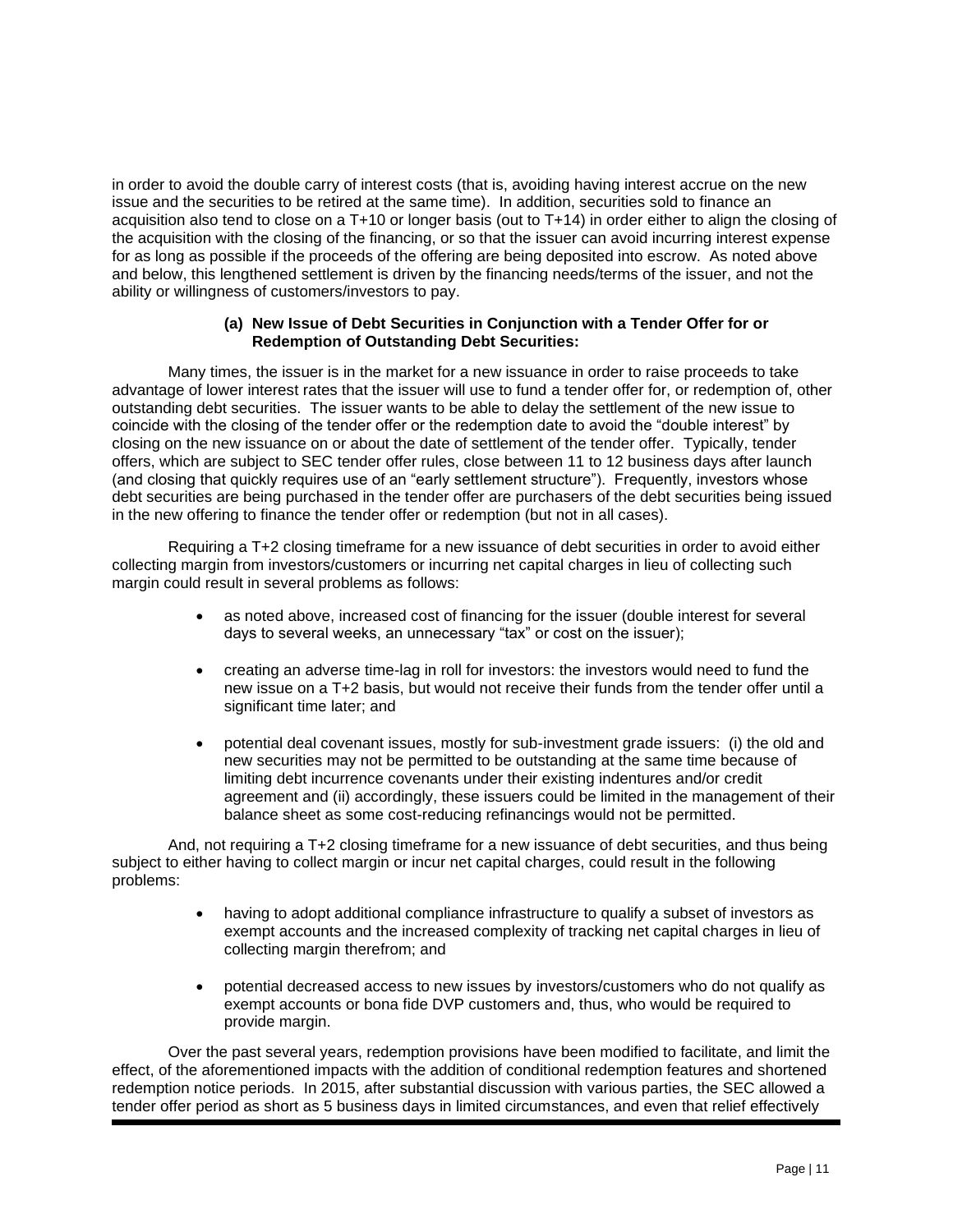prohibits the closing of an eligible tender earlier than 7 or 8 business days after launch (5 business days for the offer plus time for settlement/guaranteed delivery). A regulatory regime which encourages closing of the new issue to T+2 could reduce the benefits of these carefully considered, and negotiated, market modifications.

Although FINRA is proposing an exception from the when issued margin requirement for certain "refunding" of securities of the same issuer,<sup>16</sup> this exception would be limited to situations where the purchaser of the new issuance is also the holder of the old security, which is unlikely to be the case for all purchasers in a marketed securities offering (and, even if it were the case, the issuer and Members would not know that as a certainty at the time of marketing or pricing). As a result, Members would be required to collect margin against some purchasers of the securities in an offering or incur a net capital charge with respect thereto, but not others. This could be very operationally difficult for Members. Finally, the proposed FINRA exception, like the counterpart exception in Regulation T, is limited to the maturity or redemption of an old security of the same issuer, and would not appear to encompass the situation, which is not uncommon, where the issuer is seeking to replace an outstanding bank loan that does not constitute a security or a security of a subsidiary or other affiliate.<sup>17</sup>

## **(b) New Issuances of High Yield Notes/Bonds ("HY Notes" or, individually, a "HY Note"):**

With respect to a new issuance of HY Notes, such offerings are often difficult to close/settle by T+2 because of many logistical issues arising from these offerings, such as finalizing the applicable trust indenture and other closing documents and, if applicable, coordinating the delivery of collateral (and the documentation relating thereto), all of which would be very difficult to coordinate by a T+2 close. Rather, closings of HY Note offerings typically occur on T+3 to T+10, with some offerings occasionally closing between T+11 and T+14, as noted above.

Indentures governing HY Notes are heavily negotiated and bespoke, and it would create a substantial burden to try to finalize these indentures as well as all of the other definitive transaction/deal documents within two business days after pricing. Also, many HY Note transactions are secured and it would not be feasible to finish the collateral documentation and perfection on a T+2 timeframe. With large numbers/volume of HY Note offerings by Members, trying to achieve T+2 settlement increases operational risk from trying to "rush" closing/settlements.

As noted above, in order to accommodate even a condensed closing cycle of T+3 or T+4, issuers would need to delay their offering (to provide the transaction professionals with the requisite time to prepare closing documents in advance of pricing), which is likely to cause issuers to miss attractive

<sup>&</sup>lt;sup>16</sup> FINRA is proposing an exception, similar to the exception in Section 220.8(b)(1)(i)(D) of Regulation T with respect to the purchase of a new refunding security, provided that such purchase is made no more than 35 calendar days prior to the date of the maturity or redemption of an old security of the same issuer, which old security is held in the customer's cash account at the Member, and is for an amount that does not exceed 103% of the proceeds of such old security. The difference between the proposed FINRA exception and the exception in Regulation T is a proposed requirement by FINRA that the old security be held in the customer's cash account at the Member.

<sup>&</sup>lt;sup>17</sup> Although Section 220.8(b)(1)(i)(D) of Regulation T provides for a comparable refunding exemption with respect to the issuance of a new security and the repurchase of an outstanding or "old" securities "of the same issuer", some of our members believe that this exemption should apply to new issuances of a non-equity/debt securities that are the same product type, although not of the same issuer, of the outstanding security being tendered or redeemed. For example, Issuer A is seeking to repurchase outstanding debt securities and the customer would like to use the proceeds to purchase a new issue of debt securities of comparable maturity, terms and rating being issued by Issuer B.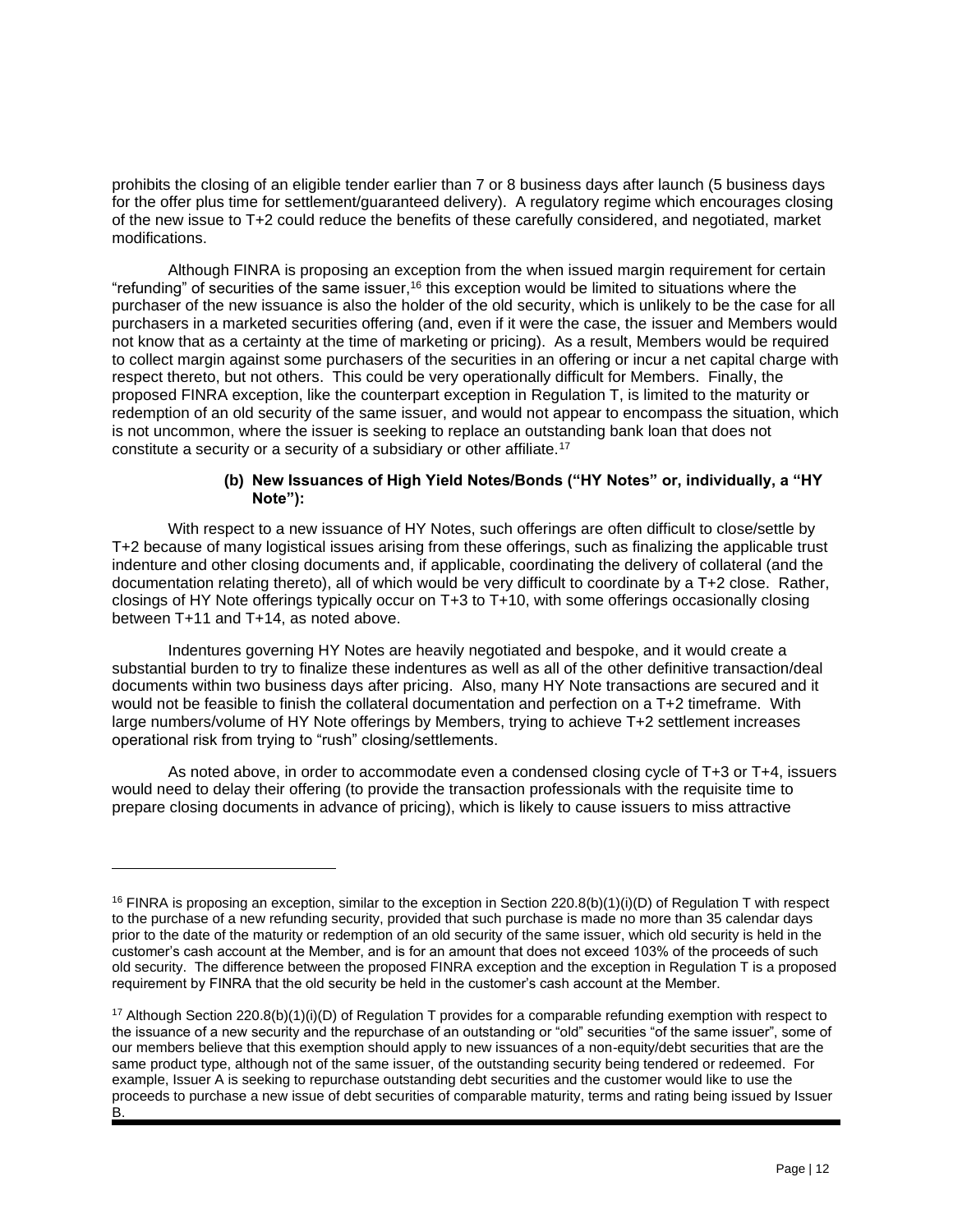marketing windows and increase their interest expense, as well as increase the amount of expenses incurred prior to terminating a "busted deal."

Again, the timing of the closing is not driven by the willingness or ability of the purchaser to pay, but is arising from the concurrent requirements and operational mechanics of these offerings as driven by the financing and timing needs of the issuers.

We believe these considerations would apply equally to new issues of investment grade debt securities and other new issue offerings.

# **(c) New Issuances of Structured Notes ("SNs" or, individually, a "SN"):**

There are new offerings of SNs that are done with delayed settlements (beyond T+2) where the goal is to price a number of tranches of the same SN and then settle all the sales at once, in particular with respect to SNs that are interest rate-based. These offerings are structured as an at-the-market offering which commences to allow for current sales but with the settlement for all sales specified as a date in the future (e.g., T+10). This format allows for the investors to lock in the price as interest rates may move and is efficient for the issuers since they do not have to have a closing for every tranche. Given the low volatility of interest rates, the prices on these products do not move much during the offering period, but the prices do vary. This particular offering technique allows an issuer to avoid having to otherwise have multiple closings versus aggregating into one closing.

# **(d) Suggested Solution:**

Under the scenarios described above, the settlement timeframe is driven by the issuer or the logistical aspects of documenting complex transactions, and not by the willingness or ability of purchasers to pay, and purchasers will not be expecting or want to provide margin when the securities in question have not yet been issued and, thus, have not been delivered to purchasers. Members would end up taking costly and substantial net capital charges<sup>18</sup> in lieu of collecting margin. These net capital charges would be unnecessary to protect the creditworthiness of Members and would potentially concentrate new issuances to larger more capitalized Members at the expense of smaller, less well-capitalized firms. Given that the timing of the closing is driven by the issuer, and not the willingness or ability of the purchaser to pay, we think that these costs substantially outweigh any benefit of the proposed interpretation, and we do not believe that FINRA has articulated, or established, a cost/benefit analysis or other rationale for why these proposals are needed.

Accordingly, we believe that allowing/permitting the closing of these new issue offerings – without the need to collect margin or take a net capital charge - by T+14 would not expose Members to material risk and costs. Moreover, in each of these cases, closing would be within the T+15 requirement for a Member to collect any margin or mark-to-market amount required under current FINRA Rule 4210(f)(6).<sup>19</sup>

#### **(vi) New Issuances of Asset-Backed Securities ("ABS"):**

New issuances of ABS are issued by special purpose vehicles (an "SPV") and are typically conducted pursuant to SEC Rule 144A. Closing cannot occur within T+2, and generally would not occur for a time period well beyond T+2, because the closing is delayed by the "ramp" period during which the

<sup>&</sup>lt;sup>18</sup> SIFMA believes that these charges could, for a given Member, be in the hundreds of millions of dollars, and could exceed \$1 billion depending upon the number and size of offerings at any given time with longer than T+2 settlement.

<sup>&</sup>lt;sup>19</sup> The FINRA proposals would permit settlements in new issues of municipal securities, which we further discuss below, on a longer timeframe than T+15 without the need to collect margin or incur a net capital charge, and we are not suggesting to impose a shorter T+15 timeframe therefor.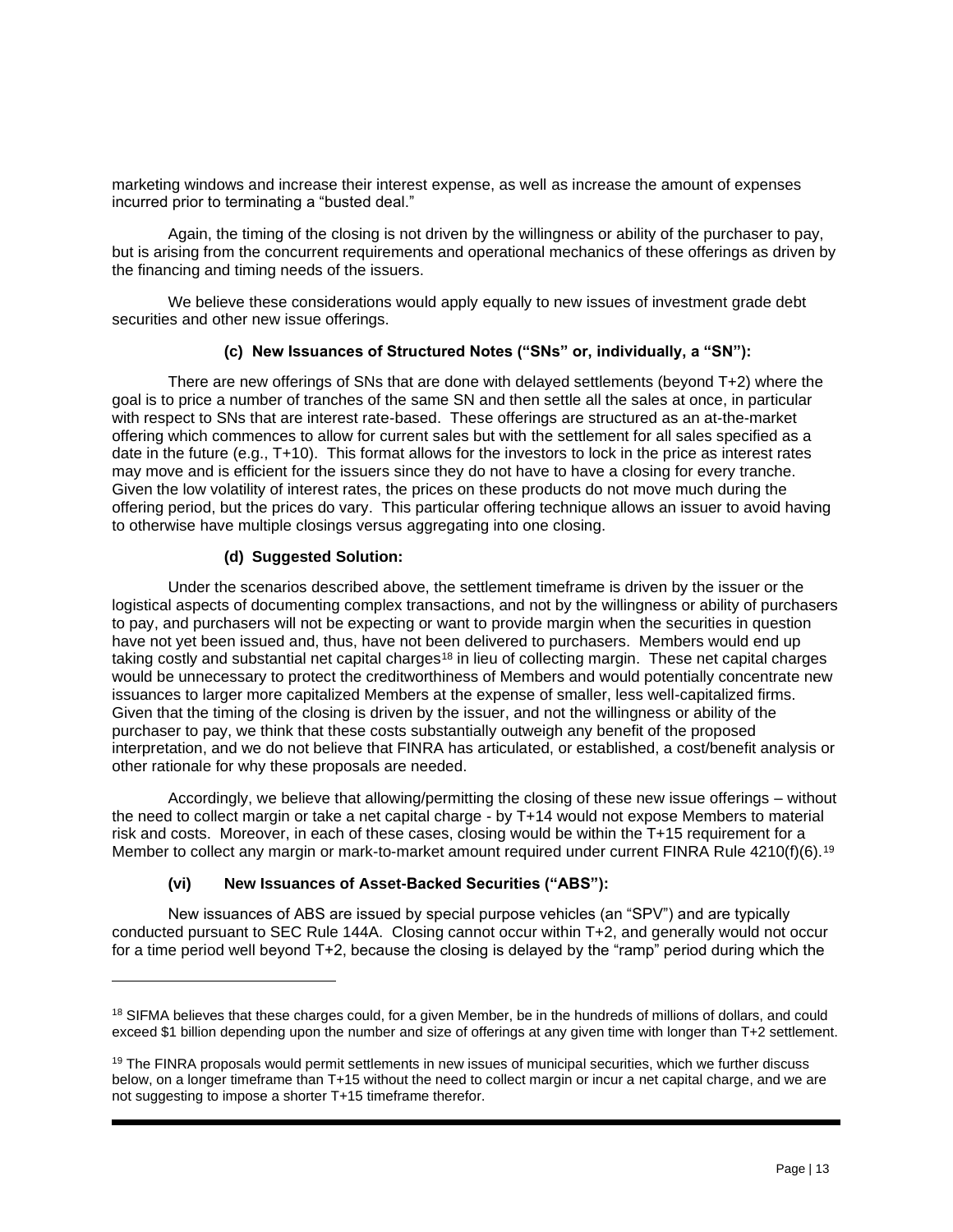asset manager for the SPV is in the market acquiring the collateral/underlying securities or other assets that are deposited into the SPV as a condition for the issuance of ABS securities, a process which takes time and cannot/should not be rushed. This delay is wholly driven by the collateral manager's attempt to acquire collateral/underlying assets in accordance with the terms of the offering requirements and in an efficient matter, as well as timing to finalize deal ratings from rating agencies, and has nothing to do with the willingness or ability of purchasers to pay.

Until the collateral manager acquires the underlying collateral/assets, pricing of the transactions cannot be finalized, and there is no reason to collect margin by the Member or have the Member incur a capital charge. In this regard, the FRB recognized these types of pricing/deal constraints in an interpretive letter issued in 1988<sup>20</sup> that acknowledged similar constraints involving secondary trades in outstanding pass-through securities as being consistent with the delivery-versus-payment ("DVP") exception and, thus, allows such a delayed settlement transaction to occur in a cash account per Section 220.8(b)(2) of Regulation T (provided the delay in payment by the purchaser does not exceed 35 calendar days as a result of the "mechanics of the transaction").

Such FRB guidance, however, predates the broader development of the ABS market, including ABS involving collateralized loan obligations, and new issuances of ABS generally do not settle/close for up to 40 calendar days after trade date for non-CLO ABS<sup>21</sup> (and up to 42 calendar days for CLO ABS) due to the timing to consummate the ramp period in an efficient matter, finalize deal documentation, and obtain credit ratings from third party rating agencies.

Accordingly, we believe that FINRA should permit new issuances of ABS to occur in a cash account without having to collect margin or incur a net capital charge as long as the closing occurs within 42 calendar days after the trade date.

In addition, it is not uncommon for new issuances of ABS to have the contractual settlement date phrased as "on or about [specific date]" to provide the issuer with flexibility to move the settlement date forward by one business day in the event of an administrative delay in the performance of a necessary closing step by a third party, such as The Depository Trust Company ("DTC"). To address this, we request that FINRA acknowledge that the customary "on or about" language particular to ABS would not, in and of itself, disqualify a new issuance of ABS for qualifying for the exception from margining and net capital charges, if the specified number of days falls within T+42.

#### **(vii) New Issuances of Municipal Securities:**

FINRA's proposals would establish an exception from the margin requirement of FINRA Rule 4210(f)(3)(B) with respect to a new issue transaction in a cash account involving the issuance of any municipal security with a scheduled issuance date no later than the 42nd calendar day after the date of the contract without the need to collect margin or incur a net capital charge for market-to-market loss.

We note, however, that pursuant to FINRA Rule 0150(b), FINRA's rules are "not intended to be, and shall not be construed as, rules concerning transactions in municipal securities." Moreover, pursuant to FINRA Rule 0150(c), FINRA Rule 4210, among other FINRA rules, is applicable to "transactions in,

<sup>20</sup> See FRRS 5-615.956.

 $21$  For new issues of residential mortgage-backed securities ("RMBS"), we do note that settlement delay beyond T+2 is generally not due to the ramping up of the transaction, but more about finalizing transaction documents, interfacing with credit rating agencies, waiting for payment dates on the loans, calculating the fund flows and agreeing to, and streamlining servicing transfers. T+2 settlement would be a very difficult requirement in the RMBS space and these offerings typically settle around T+7, but could be longer.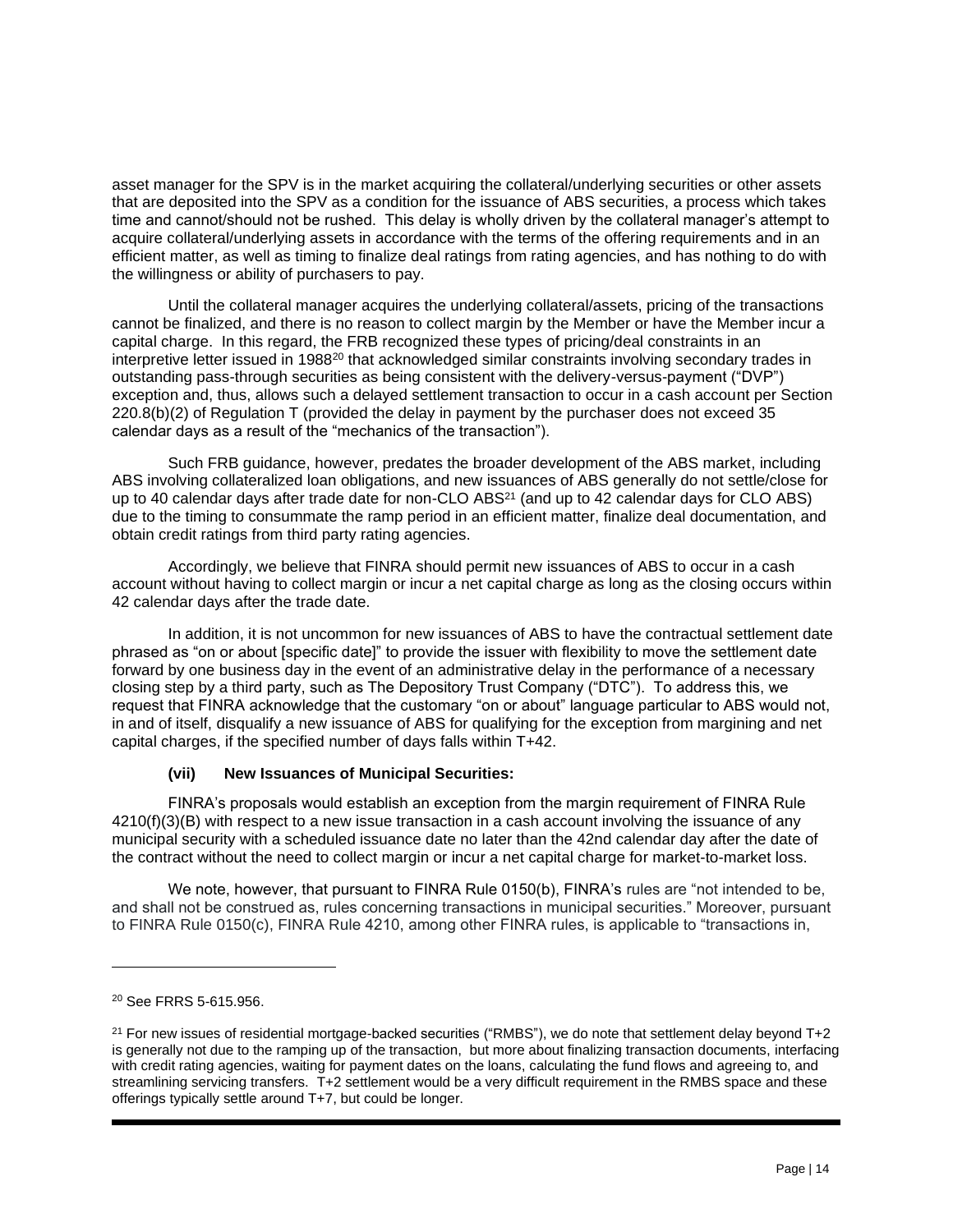and business activities relating to exempted securities, except municipal securities, conducted by members and associated persons."

Although by reason of FINRA Rule 0150(b) and (c), FINRA Rule 4210 would not appear, by its terms, to apply transactions in municipal securities (whether with respect to initial or maintenance margin requirements), we understand that with respect to FINRA Rule 0150(b), FINRA takes the position – not memorialized - that FINRA Rule 4210 (margin) regulates "business conduct" of Members and securities "positions" thereof (in contrast to securities "transactions" by Members), and is not a "transactional rule." In addition, we understand that with respect to FINRA Rule 0150(c), the phrase "except municipal securities" is intended to exclude municipal securities from the definition of "exempt securities" (as such term is defined in Section 3(a)(12) of the Exchange Act, which includes both "government securities", as defined in Section 3(a)(42) of the Exchange Act, and "municipal securities", as defined in Section 3(a)(29) of the Exchange Act). As such, we understand that FINRA takes the position that certain enumerated FINRA rules apply to government securities by reason of FINRA Rule 0150(c) and all FINRA rules, and thus including FINRA Rule 4210, apply to municipal securities "positions" by reason of FINRA Rule 0150(b), as noted above.

However, as proposed in FRN 21-11, the when issued margin requirement would apply to extended settlement *transactions* in a when issued security in a cash account in an amount equal to the margin required "were such *transaction* or position in a margin account." (emphasis supplied). The proposed amendments use "transaction" and "position" for these purposes interchangeably and the proposed title for FINRA Rule 4210(f)(3) would be "Transactions and Other Extended Settlement Transactions." In this regard, FINRA Rule  $4210(f)(3)$  clearly contemplates securities offerings – transactions – involving the issuance of new securities – whether registered under the Securities Act or exempt therefrom.

As such, pursuant to FINRA Rule 0150(b), and as construed by FINRA, the when issued margin requirement of FINRA Rule 4210(f)(3) should not apply to when issued transactions, or offerings, involving municipal securities.<sup>22 23</sup>

#### **(viii) New Issuances of Government Securities:**

FRN 21-11 sets forth a proposed exception from the when issued requirement of FINRA Rule  $4210(f)(3)(A)$  – without the need to collect margin or incur a capital charge – with respect to new issuances of U.S. Treasury securities, provide the new issue transactions close/settle within T+14 calendar days. We believe that this proposal should encompass any security considered to be a

<sup>&</sup>lt;sup>22</sup> Notwithstanding the foregoing, we think that direct purchases of municipal securities from the municipal issuer by a Member for its own account, where issuance of the securities, and thus delivery of the securities being sold, is delayed beyond T+42 calendar days should not be deemed to be a when issued transaction that is subject to a margin requirement or net capital charge.

<sup>&</sup>lt;sup>23</sup> Additionally, following the Tax Cuts and Jobs Act of 2017's elimination of tax-exempt advance refundings, many municipal issuers have started issuing when issued municipal securities with settlement past T+42 in order to derive debt service savings previously available for their municipalities' outstanding bonds (aka "forward issue"). Notwithstanding the foregoing, we think the application of the T+42 calendar day standard for municipal securities would effectively stifle municipalities from issuing forward issue municipal securities. This, in turn, would prevent municipalities from realizing any portion of the savings previously available through tax-exempt advance savings.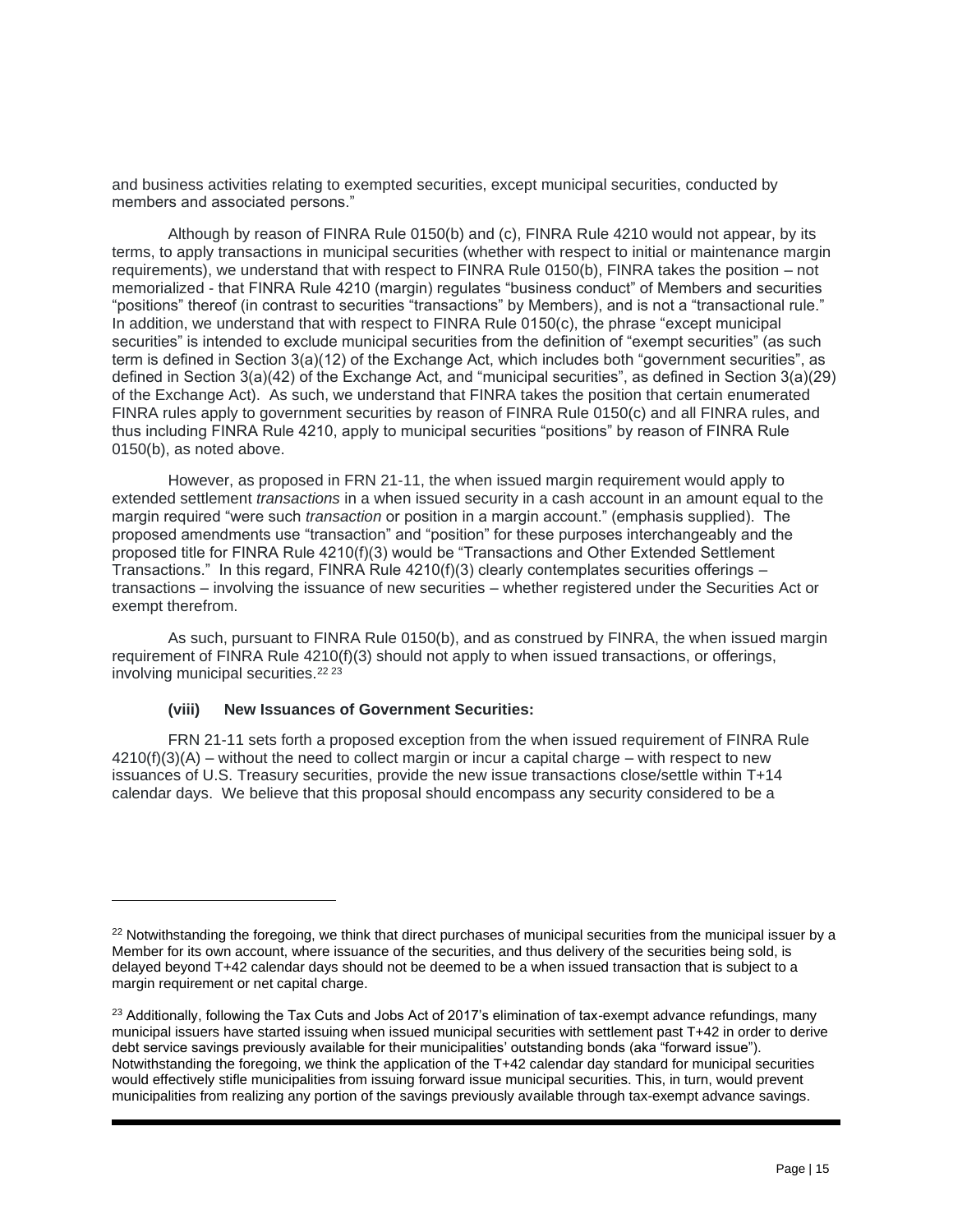"government security" under SEC Rule 15c3-1(c)(2)(vi)(A), which would include U.S. agency securities and agency mortgage-backed securities, not just U.S. Treasury securities.<sup>24</sup>

## **(ix) When Issued Transactions with bona fide DVP Customers:**

FINRA is proposing to provide an "exception" from the proposed general requirement to impose margin for an extended settlement with respect to when issued transactions in a cash account involving bona fide DVP customers.<sup>25</sup> The proposed DVP exception would allow a Member to elect to not collect margin from a bona fide DVP customer provided that (i) the settlement of the transaction occurs "promptly" after the securities are made available for delivery, and no later than the 35th calendar day after the trade date and (ii) the Member deducts the amount of any margin, that would otherwise be required if the securities were actually issued, from such Member's net capital computed in accordance with SEC Rule 15c3-1 and, if applicable FINRA Rule 4110(a), subject to the limits set forth in FINRA Rule 4210(e)(2)(I).

This exception is comparable to the DVP exception/exemption set forth in Section 220.8(b)(2) of Regulation T for cash account transactions, except that the proposed FINRA exception does not contain the requirement, set forth in Section 220.8(b)(2), that the delay in payment by the customer must be due to the "mechanics of the transaction and is not related to the customer's willingness or ability to pay."

In the context of a when issued transaction, it is not clear what constitutes "prompt" settlement. Under the when issued exception/exemption in Section  $220.8(b)(1)(i)(B)$  and  $(C)$ , in order for the transaction to occur in a cash account without being subject to margin, the customer would be required to make full payment within one payment period of the date that the security "was made available by the issuer for delivery to purchasers." This would suggest that the customer must "promptly" pay/settle within four business days - after the date that the securities are made available for delivery by the issuer to the purchasers. However, FRN 21-11 could be read as interpreting "promptly" to mean that the customer must pay/settle "within the standard settlement cycle" in the U.S. as set forth in SEC Rule 15c1- 6(a), that is, within two business days after the issuer has made the securities available for delivery to the purchasers.<sup>26</sup> As set forth in our comments above, we do not believe that Congress or the FRB intended to allow an SRO, such as FINRA, to impose a more shortened payment cycle as specifically contemplated by the FRB and, thus, the term "promptly" should be construed in conformity with Section 220.8(b)(1)(i) to mean that the customer must pay/settle within four (that is, a payment period), not two, business days after the issuer has made the securities available for delivery to the purchasers.

<sup>&</sup>lt;sup>24</sup> See the FINRA Guide at SEC Rule 15c3-1(c)(2)(vi)(A)/01. For SEC net capital purposes, securities issued by U.S. agencies and agency mortgage-backed securities are deemed to have comparable market/credit risk as securities issued by the U.S. government.

 $25$  FINRA proposes to define a "bona fide DVP customer" to mean a "customer with whom the member has a payment on delivery (POD)/collect delivery (COD) arrangement that satisfies the requirements of FINRA Rule 11860 and, to the extent applicable, provides for prompt affirmation of any non-depository eligible transactions." FINRA Rule 11860 requires, among other things, that for POD/COD transactions, the customer (i) must provide the Member with the name and address of the customer's agent and applicable account number prior to, or at the time, of accepting an order from the customer, (ii) the Member notes on the order the fact that it is a POD or COD transaction, as applicable, and (iii) the Member shall have received an agreement from the customer that the customer will furnish the customer's agent with applicable instructions with respect to the receipt or delivery of the securities involved in the transaction promptly.

<sup>26</sup> See FRN 21-11 under "Background and Discussion" under Part A "Extended Settlement Transactions; Definition and General Rule."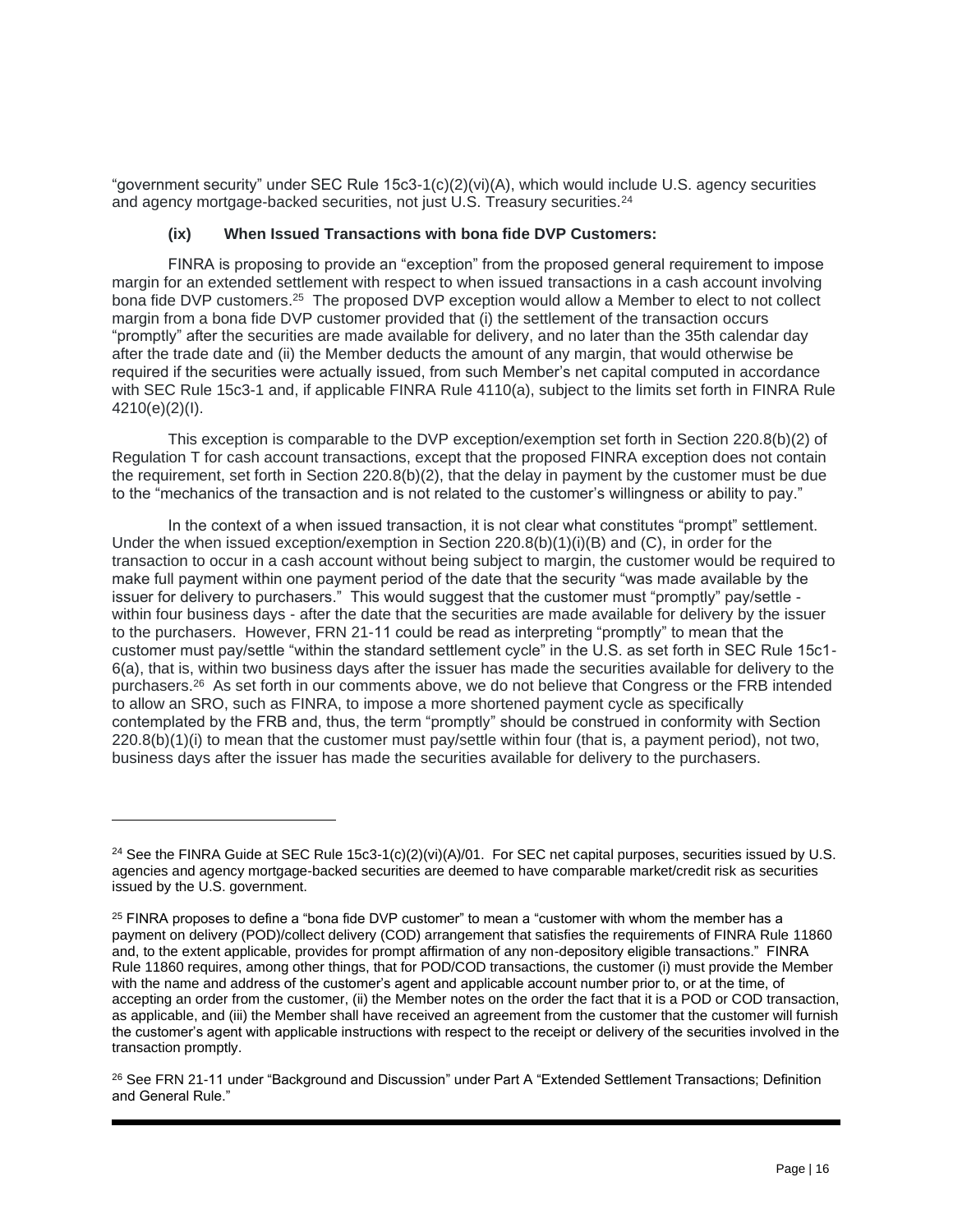With respect to the requirement that a Member take/incur a net capital charge equal to the amount of any margin that it does not collect, see our comments with respect to when issued transactions in exempt accounts below. In addition, because bona fide DVP customers are largely institutional investors of substantial financial wherewithal, the associated credit risk is low and there should not be a need to impose margin or otherwise require a net capital charge therefor. And, the calculation and monitoring of net capital charges will be time consuming and burdensome, and we believe provides little value in the context of a transaction where the settlement date/closing is determined by the issuer, and is not dictated by the desire/objective of the Member to extend credit to its customers or the willingness or ability of customers to pay.

# **(x) When Issued Transactions with Exempt Accounts:**

# **(a) Margin Collection/Net Capital Charges:**

Pursuant to FRN 21-11, FINRA also proposes to provide an exception from the when issued margin requirement with respect to any transaction with an "exempt account", as defined in FINRA Rule  $4210(a)(13)^{27}$ , or with a non-member broker-dealer.<sup>28</sup>

However, FRN 21-11 proposes two different regimes for (i) when issued transactions with exempt accounts and (ii) when issued transactions, or "mechanics of the transaction", with bona fide DVP customers. As such, if the purchaser qualifies as an exempt account, the Member may take/incur a net capital charge equal to the amount of any *marked-to-market* loss on the position in lieu of collecting maintenance margin from the exempt account. But, if the purchaser is a bona fide DVP customer (or if the transaction is otherwise delayed due to the mechanics of the transaction, and not because of the bona fide DVP customer's willingness/ability to pay), then the net capital charge that the Member may take in lieu of collecting maintenance margin is equal to the amount of margin *that would otherwise be required if the securities were actually issued.* With respect to the net capital charges described under each of (i) and (ii) above, the net capital charge is computed in accordance with SEC Rule 15c3-1 and, if applicable, FINRA Rule 4110(a), and is subject to the overall limit on taking net capital charges in lieu of collecting margin set forth in FINRA Rule 4210(e)(2)(I).<sup>29</sup> The former (marked-to-market) approach is akin to a variation margin requirement with margin or net capital charges only required to the extent of a

<sup>&</sup>lt;sup>27</sup> An "exempt account" means certain regulated institutions, such as non-member broker-dealer which is registered as a broker or dealer under the Exchange Act, as well, in general, any person that has a net worth of at least \$45 million and financial assets of at least \$40 million, and who meets certain information requirements.

<sup>&</sup>lt;sup>28</sup> Because the term "exempt account" includes a non-member broker-dealer which is registered as such under the Exchange Act, the separate reference to a "non-member broker-dealer", presumably, refers to a foreign broker-dealer which is not required to be registered as a broker or dealer under the Exchange Act, such as a foreign broker-dealer operating pursuant to the exemption from such registration set forth in SEC Rule 15a-6(a)(4)(i). We seek confirmation of this point.

<sup>&</sup>lt;sup>29</sup> Presumably, a such net capital charge would be an "undermargined" charge under SEC Rule 15c3-1(c)(2)(xii); that is, a net capital charge where the customer's (or non-customer's) equity in the account does not meet the maintenance margin requirements of the broker-dealer's designated examining authority under the Exchange Act (here, FINRA). See the further discussion herein.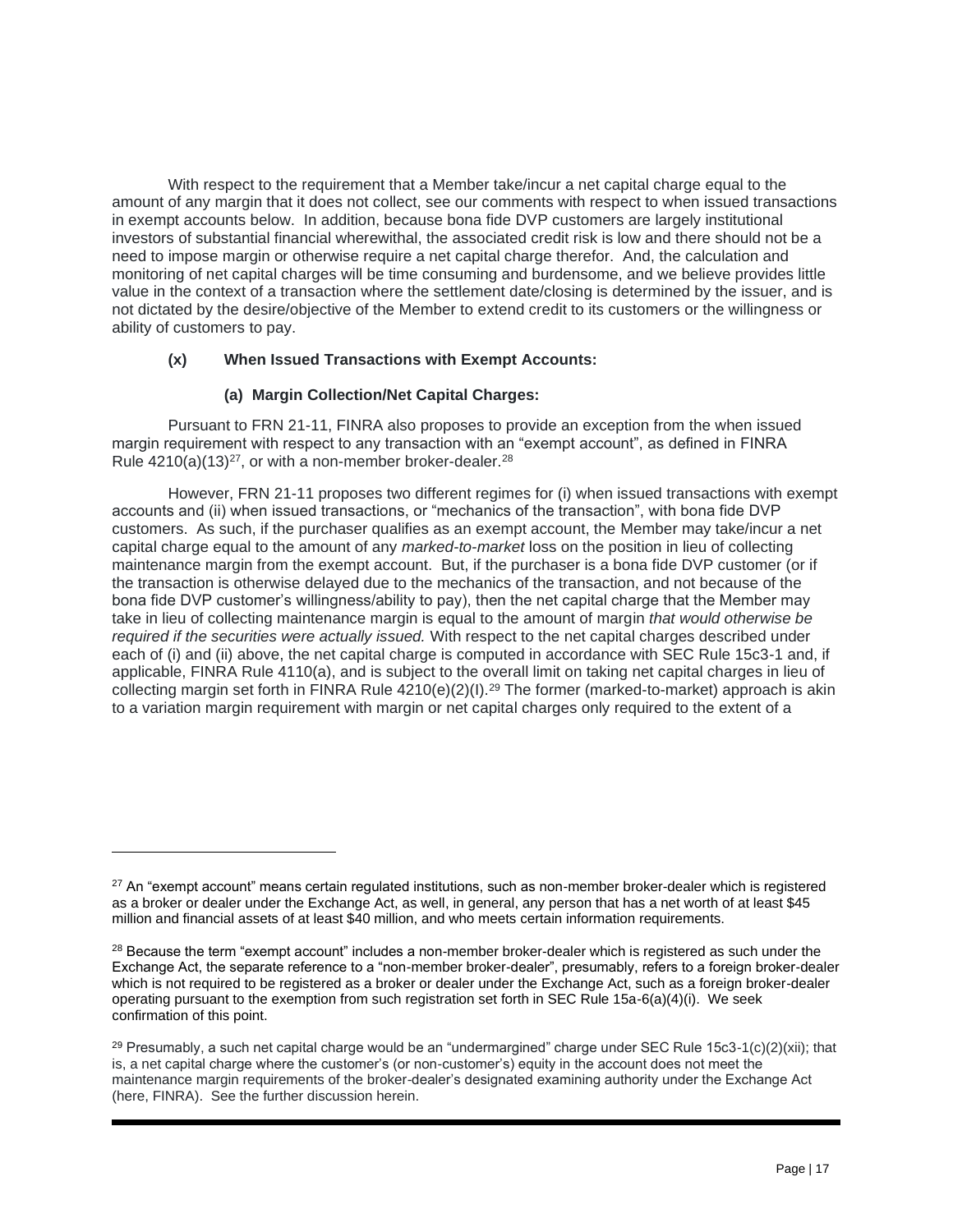market loss whereas the latter (margin that would otherwise be required) approach is akin to an initial margin requirement with maintenance margin required upfront notwithstanding any market loss.<sup>30</sup>

Both (e)(2)(F) and (e)(2)(G) (and (e)(2)(H)) relate to securities that are subject to good faith margin under Regulation T and, thus, there is no specified initial margin requirement thereunder. And, Regulation T does not impose a maintenance margin requirement (see Section 220.3(c) of Regulation T: credit initially extended may be maintained regardless of, among other things, "reductions in the customer's equity resulting from changes in market prices). Rather, the initial (and maintenance) margin requirements for these two provisions are specified (that is, other than via a good faith standard) solely under FINRA Rule 4210. Because the initial and maintenance margin requirements are the same for these types of good faith positions under FINRA Rule 4210, a reduction in the "current market value" of the security (as such term is defined in FINRA Rule 4210(a)) below the initial margin amount would cause the equity in the customer's account in respect of such position to decline below the "maintenance" margin requirement and, thus, would trigger a maintenance margin deficiency in the customer's (purchaser's) account in respect of the position. In lieu of having to collect the additional margin from the customer to maintain the maintenance margin requirement, the Member would be required to take a net capital charge for such marked-to-market amount (loss) (presumably, as an undermargined net capital charge under SEC Rule 15c3-1(c)(2)(xii), as described above) (but would not be required to take a net capital charge on uncollected initial margin amount under  $(e)(2)(F)$  or  $(e)(2)(H)$ , but see below). The "margin that would be required approach", on the other hand, suggests that the Member would need to take a net capital charge for the initial margin amount in lieu of collecting such margin (under (e)(2)(G)), but would not be required to take a net capital charge for marked-to-market loss in respect of the customer's position for maintenance margin purposes (in case the current value of the security declines).

However, because, as noted above, the initial and maintenance margin requirements under FINRA Rule 4210 for these types of (Regulation T) good faith positions are the same (the initial margin requirement is equal to the maintenance margin requirement), FINRA may be using "marked-to-market" interchangeably with "margin that would be required" so that a "marked-to-market" margin requirement is, in effect, the "margin that would be required." As an example, suppose there is a long commitment by the customer for a when issued position in a debt security. Let us assume that this would be subject to a 20% (maintenance) margin requirement under FINRA Rule  $4210(e)(2)(C)(ii)$ . Suppose that the customer purchases \$100 principal amount of a debt security (when issued – extended settlement). Under Regulation T, the position is subject to good faith margin (and, in fact, no margin if in a cash account). Under FINRA Rule 4210, the maintenance margin (which is the same as the initial margin) is \$20 (20%), which presumes a "debit" balance of \$80 (80%). So the Member would take a \$20 net capital charge in lieu of collecting margin from the customer. Suppose further that the next day, the market value of the position declines to \$95 (a \$5 marked-to-market loss). The "equity" in the account (again, presuming an \$80 debit) falls to \$15 (15.8% = (\$95 - \$80)/\$95). Because this equity is less than the maintenance margin that the customer is "required" to have of \$20, the BD is required to take an additional charge of \$5 to maintain, or get back to, the "required margin" of \$20. So, in this case, the "required margin" is the same as the maintenance margin, and equals the initial FINRA requirement, which now requires an additional charge for the market-to-market loss because the "equity" has fallen below the required margin amount, and the Member is required to take a charge on the "required margin."

On the other hand, per the FINRA guide to margin interpretations at FINRA Rule  $4210(e)(2)(F) -$  Exhibit 1 (relating to GNMA transactions), a "marked-to-market" loss charge appears to be separate from a "capital charge." For example, under FINRA Rule 4210(e)(2)(H)(i)(g) (relating to the new covered agency transaction margin requirements that are not yet in operation), "mark to market loss" means "the counterparty's loss resulting from marking a Covered Agency Transaction to the market" and would be different from a "maintenance margin" requirement of 2% of the contract value with the counterparty (and which we understand is proposed to be eliminated by FINRA). We seek clarification from FINRA on this point.

<sup>&</sup>lt;sup>30</sup> The "marked-to-market" approach is the net capital charge approach employed under current FINRA Rule 4210(e)(2)(F) with respect to margining of transactions in exempted securities, mortgage-related securities and major foreign sovereign debt securities (as each of those terms is defined in FINRA Rule 4210(a)), in each case, with exempt accounts, and is also the net capital approach to be employed for margining of transactions in covered agency transactions, in lieu of collecting margin, with exempt accounts under FINRA Rule 4210(e)(2)(H). The "margin that would be required" approach is the net capital approach employed under current FINRA Rule 4210(e)(2)(G) with respect to margining of transactions in highly rated sovereign debt securities and investment grade debt securities (as each of those terms is defined in FINRA Rule 4210(a)), in each case, with exempt accounts.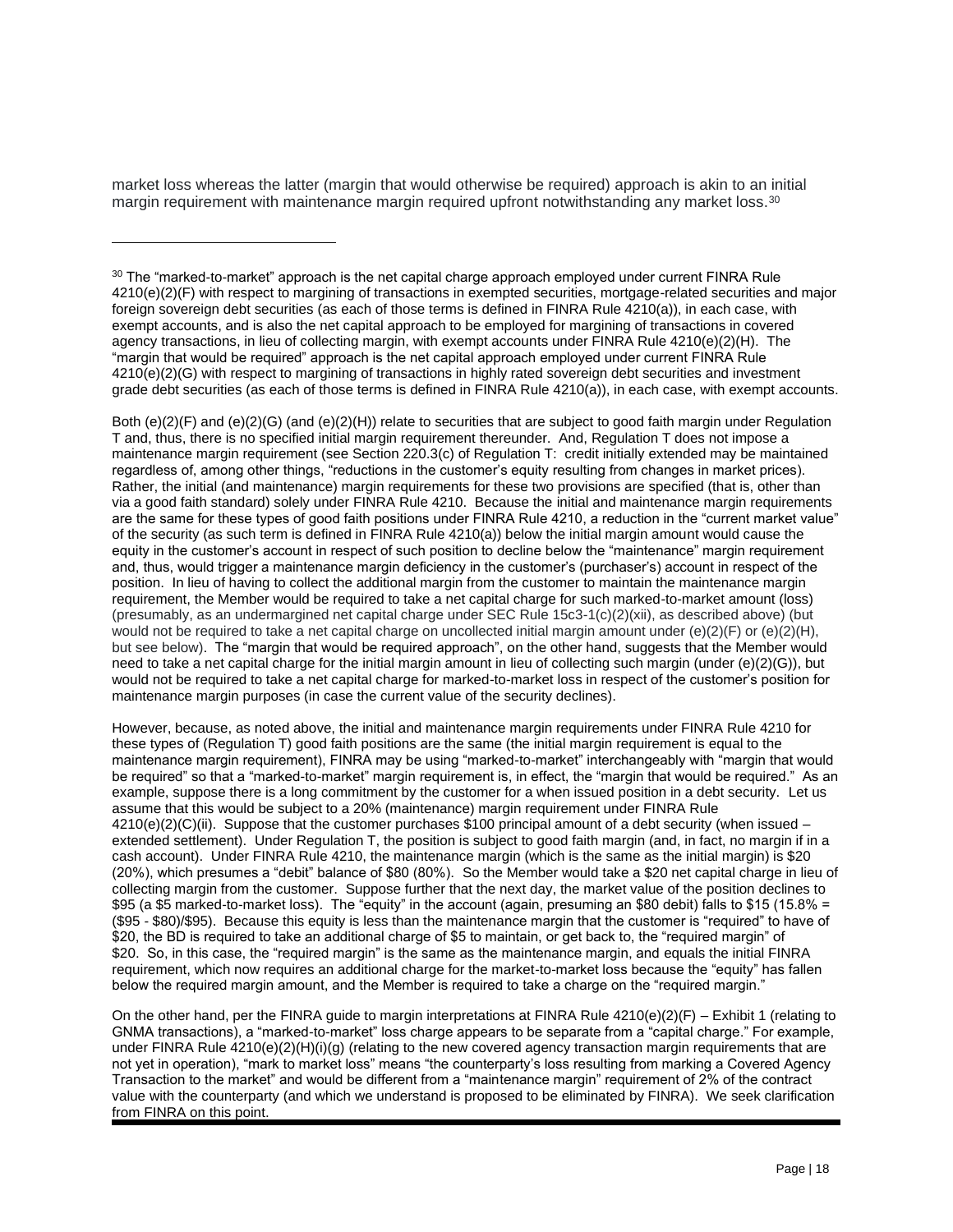Although, as discussed above, we do not believe, in the first instance, that the collection of margin or the imposition of net capital charges is warranted, we think that these margin regimes should be harmonized so that a Member is only required to collect margin, or alternatively take/incur a net capital charge, to the extent of a marked-to-market loss with respect to both (a) transactions with bona fide DVP customers, whether in when issued securities or other extended settlements due to the mechanics of the trade and (b) when issued transactions with exempt accounts (or as we propose herein, transactions with exempt accounts in other extended settlements). As we also note herein, we believe that such harmonization should also be extended to taking/incurring net capital charges in lieu of collecting margin with respect to FINRA Rule 4210(e)(2)(F), (G) and (H).

The exempt account requirement to collect or otherwise take a net capital charge equal to a marked-to-market loss is presumably due to the lower credit risk posed by exempt accounts. As noted in our discussion above regarding when issued transactions with bona fide DVP customers, these customers are largely institutional investors with substantial financial wherewithal and, similar to exempt accounts, pose lower credit risk. We believe that credit risk would be sufficiently managed through the collection of any market loss, or alternatively, through net capital charges equal to any such market loss.

# **(1) Timing of Capital Charges in Lieu of Collecting Margin:**

Notwithstanding our comments above regarding the applicability of the proposed when issued margin requirements to municipal securities new issues/offerings in the first instance, then even assuming that the proposal would apply, suppose that Customer A purchases a new issue municipal security with a 41-calendar day settlement and Customer B purchases a new issue municipal security with a 43-calendar day settlement. As such, Customer A's purchase is within the proposed 42-calendar exception for municipal securities, but Customer B's purchase is outside that exception.

Accordingly, under the proposal in FRN 21-11, the Member would not be subject to a net capital charge for Customer A's purchase, but a net capital charge would be required for Customer B's purchase. Because, in this example, Customer B's transaction is one day over the specified 42-calendar day cutoff, it would seem overly burdensome/costly to require the Member to incur a net capital charge for 43 calendar days. Rather, we think that it would be more reasonable to require the Member to incur a net capital charge commencing on the 43rd calendar day given that the risk in both transactions is largely the same/equal.

The marked-to-market approach, on the other hand, is required for when issued commitments arising under Section 220.4(b)(3) of Regulation T for margin accounts. Pursuant thereto, the required margin on a net long commitment in a when issued security in a margin account – in contrast to a when issued security in a cash account where no margin is required if the position fits within Section  $220.8(b)(1)(i)(B)$ , as described above - is the margin that would be required if the security were an issued margin security, "plus any unrealized loss on the commitment or less any unrealized gain." If the when issued security is a margin equity security, the required margin would be 50% under Section 220.12(a), and the long commitment would be subject to an additional marked-to-market amount based on any unrealized loss. As such, in the Regulation T context, because there is a separate "required margin", or initial margin, requirement of 50%, but no separate maintenance margin requirement, a "marked-to-market" charge together with "the margin that would be required" makes sense (but maybe makes less sense in the case of good faith positions where there is no specified initial margin requirement under Regulation T, but only a maintenance margin requirement under FINRA Rule 4210 that is equal to the "initial" margin requirement thereunder).

We also note that under FINRA's proposed exceptions set forth in FRN 21-11 for when issued transactions in either U.S. Treasury securities or municipal securities, a Member would not be required to collect margin or incur a net capital charge therefor or incur a net capital charge for any marked-to-market loss on the customer's position.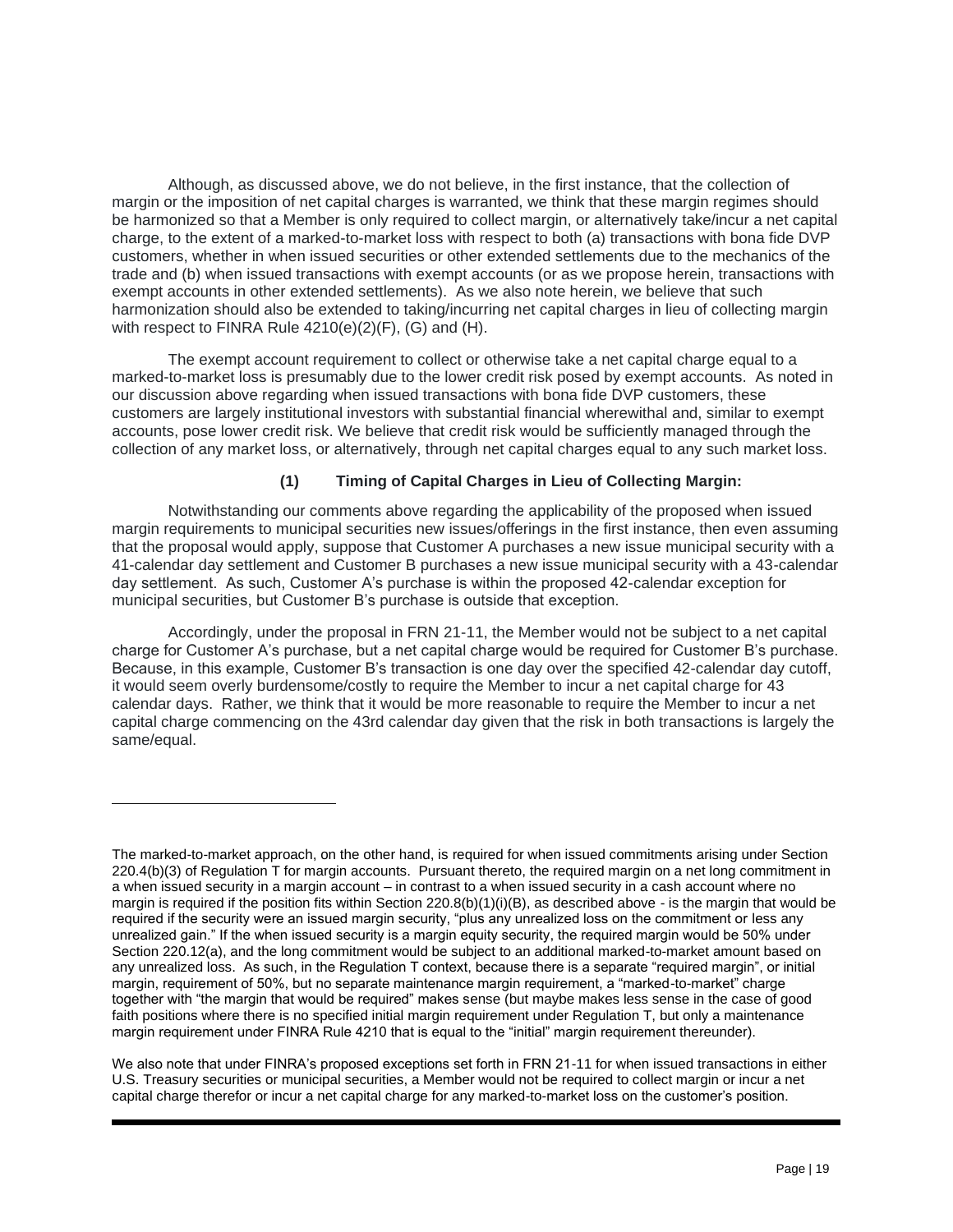# **(b) FINRA Rule 4210(e)(2)(I):**

Pursuant to FRN 21-11, FINRA Rule 4210(e)(2)(I)(ii) would be revised to take into account net capital deductions by a Member "as a result of uncollected margin incurred under paragraph (f)(3)" together with "marked to the market losses incurred under paragraphs  $(e)(2)(F)$  and  $(e)(2)(G)$ ."

The proposed change, however and subject to the discussion above, does not appear to incorporate marked-to-market losses incurred under proposed changes to (f)(3) with respect to when issued transactions with exempt accounts, as discussed above, and we seek clarification on this point. Moreover, as discussed above, only (e)(2)(F) imposes a net capital charge for uncollected marked-tomarket losses, not (e)(2)(G), and we seek further clarification on this point as well.

Finally, and importantly, aggregating net capital deductions across when issued securities, (e)(2)(F) and (G), and in the near future, (e)(2)(H) for covered agency transactions ("CAT"), as appears to be the case, will likely limit the availability of Members to incur net capital charges in lieu of collecting margin that their customers are not expecting to provide. This may have a disproportionate impact on smaller less capitalized firms and, thus, could reduce competition for issuers and customers with respect to affected transactions.<sup>31</sup>

# **(c) Definition of Exempt Account:**

The definition of exempt account in 4210(a)(13)(B) is defined in terms of a "person" that meets certain requirements. The term "person" is defined in FINRA Rule 4210(a)(8) to have the meaning set forth in Section 3(a)(9) of the Exchange Act. Section 3(a)(9), in turn, defines a "person" to include a "natural person."

We think that this make clear that a natural person could qualify as an exempt account. However, it would appear that such a natural person would need to comply with the information requirement set forth in FINRA Rule 4210(a)(13)(B)(i) and (ii)(e). The latter financial information

<sup>&</sup>lt;sup>31</sup> We note that pursuant to FINRA's recent rule filing relating to proposed changes to its margin requirements relating to CAT under FINRA Rule 4210(e)(2)(H) (see SR-FINRA-2021-010), the cap in FINRA Rule 4210(e)(2)(I) with respect to net capital charges in lieu of collecting margin would be calculated based on the marked to market ("MTM") losses under (e)(2)(F), (e)(2)(G) (exclusive of the .5%/3% requirements therein) *or* (e)(2)(H) (per proposed FINRA Rule 4210(e)(2)(H)(ii)d.1), **plus** MTM losses below \$250K or of new small cash counterparties under (H)(ii)d. The small cash counterparty term replaces the provision relating to \$10 million of open gross positions under the current rule. As drafted, it appears that a Member would look, separately, at its capital charges it has incurred in lieu of collecting margin under each of (e)(2)(F), (e)(2)(G) and (e)(2)(H), and would add any MTM losses below \$250K or of small cash counterparties under (e)(2)(H)(ii)d, and the largest sum would be subject to the cap on net capital charges under (e)(2)(I). This non-aggregation approach across product types would be far preferable to Members as it imposes a much less severe/restrictive constraint on a Member's valuable capital resources. In this regard, FINRA's rule proposal with respect to CAT seems to indicate that the only substantive changes to (e)(2)(I) were to align  $(e)(2)(I)$  to conform to the proposed changes to  $(e)(2)(H)$ , in particular, the elimination of the 2% maintenance margin requirement and the introduction of the new term of "small cash counterparty", but not with respect to the combination of capital charges with  $(e)(2)(F)$  and  $(e)(2)(G)$ . The proposed revision to  $(e)(2)(I)$  for the CAT filing, however, does not conform to the proposed changes to  $(e)(2)(1)$  set forth in FRN 21-11, such as the inclusion of proposed changes to (f)(3) (when issued), and the fact that capital charges in lieu of collecting margin under  $(e)(2)(F)$ , (G) and (f)(3) would appear to be aggregated for the purposes of the (e)(2)(I) cap. As noted above, we believe that a non-aggregation approach, per the CAT proposal, is clearly preferable from a net capital resource perspective for Members. We seek confirmation from FINRA as to how it proposes to impose the net capital cap under FINRA Rule 4210(e)(2)(I) and, again, note our concern if the net capital cap applies on an aggregate basis.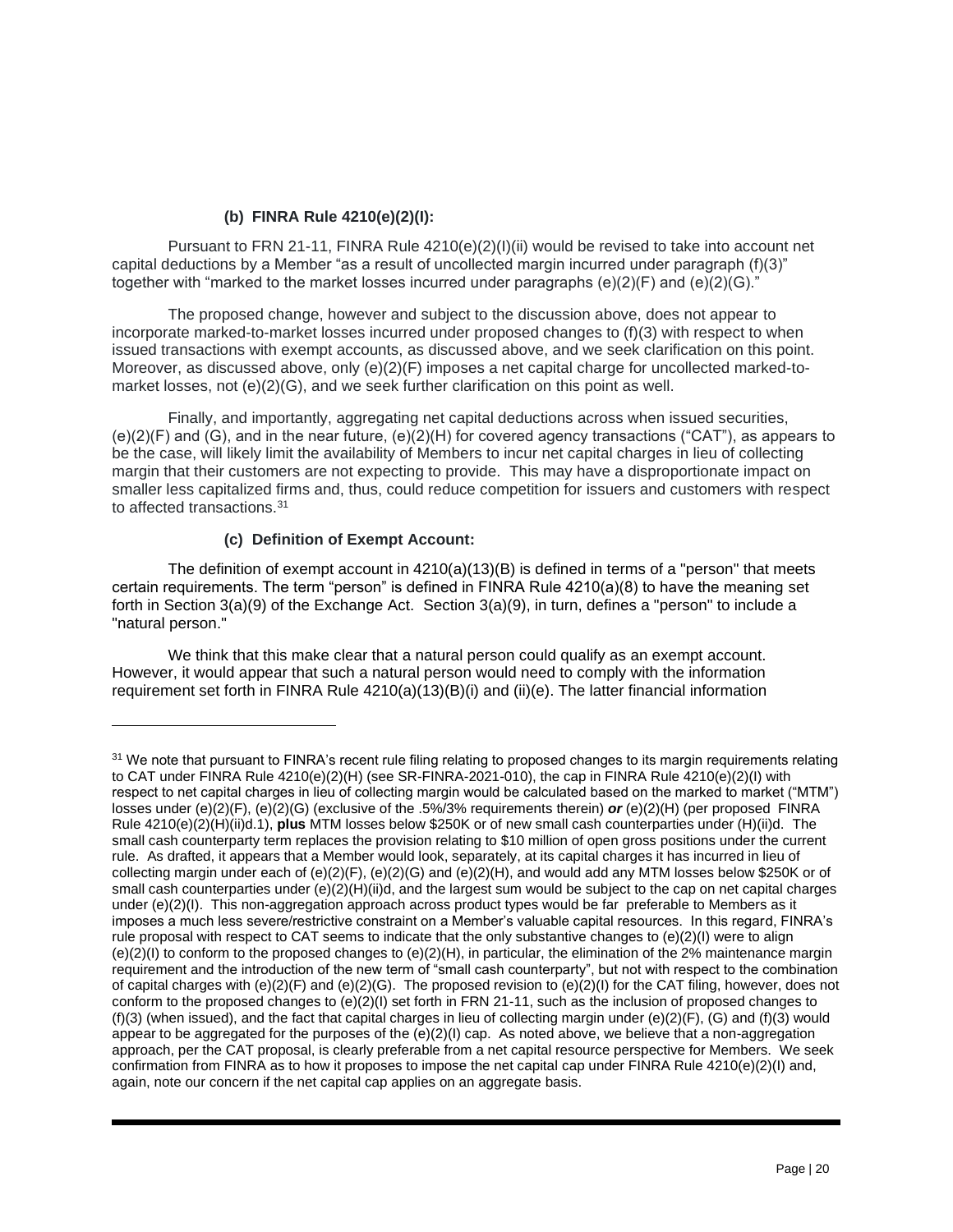requirement speaks, for example, in terms of a statement of change in "stockholders' equity" which is not relevant to a natural person and does speak about information regarding the person's "business" and "operations." But, the provision also states that the requirement to provide financial information is subject to the "reasonable belief" of the Member as to what the Member needs.

In an SEC release relating to former NASD Rule 2520 (now, FINRA Rule 4210) relating to the exempt account definition,<sup>32</sup> FINRA/NASD stated that:

"The proposal also permits the extension of good faith margin to certain non-equity securities held in exempt accounts. The Commission notes that the definition of exempt account is limited to certain regulated entities *as well as to persons with net worth* of at least \$40 million and fin an cial assets of at least \$45 million about whom *certain information is publicly available or who make available to the broker-dealer certain current financial information*." (italics/bolding supplied).

As such, it appears that FINRA would contemplate that an exempt account could be an unregulated "entity" or natural person, but we seek confirmation thereof from FINRA.

We believe that the information requirement would be satisfied, for example, if the Member's books and records show the assets under management in the customer's account or through the provision of brokerage or bank account statements from other financial institutions.

#### **II. Definition of Extended Settlement:**

As noted in Part I above, FINRA's proposed definition of "extended settlement" is any contract for the purchase or sale of a security, including an "exempted security" (U.S. government securities, like a U.S. Treasury security or a municipal security), that does not provide for the payment of funds by the customer (for a purchase) or delivery of securities (for a sale) by the second business day after the date of the contract (that is, by T+2).

Thus, an extended settlement would arise even if the customer promises to pay (or deliver) within a "payment period" under Regulation T; that is, within T+4. The payment period just applies to the timing of a customer's payment for purchases per Section 220.8(b)(1) of Regulation T, and not the customer's delivery of securities in connection with a sale.

However, FRN 21-11 states that an extended settlement would not include an "ordinary" DVP transaction where (i) the seller agrees to deliver on T+2 (or within the T+2 settlement cycle – that is, "promptly"), (ii) the buyer agrees to make payment against delivery, and (iii) settlement is delayed because of "unforeseen" (unplanned) mechanics of the transaction – not due to the ability or willingness of the customer to pay. However, a DVP transaction where the parties "agree or expect" that delivery or payment will be delayed beyond the ordinary settlement cycle (T+2), even though as a result of the mechanics of the transaction and not the willingness or ability of the customer to pay, would constitute an extended settlement.

As set forth in FRN 21-11, FINRA believes that its proposed definition of "extended settlement" is based on, and follows, the cash account provisions of Regulation T: Section 220.8(a)(1) and (2) require for the firm (Member) to accept in good faith the customer's representation to "promptly" deposit funds (for a purchase) or deliver securities (for a sale). Based on FRB guidance, and for ordinary secondary market transactions, "promptly" has been construed to mean by regular-way settlement date, currently, T+2 in the United States per SEC Rule 15c6-1(a) with the additional two business days in a payment period to be at the option of the Member to allow, and not the right of the customer to delay payment.

<sup>32</sup> See SEC Release No. 34-48407 (2003).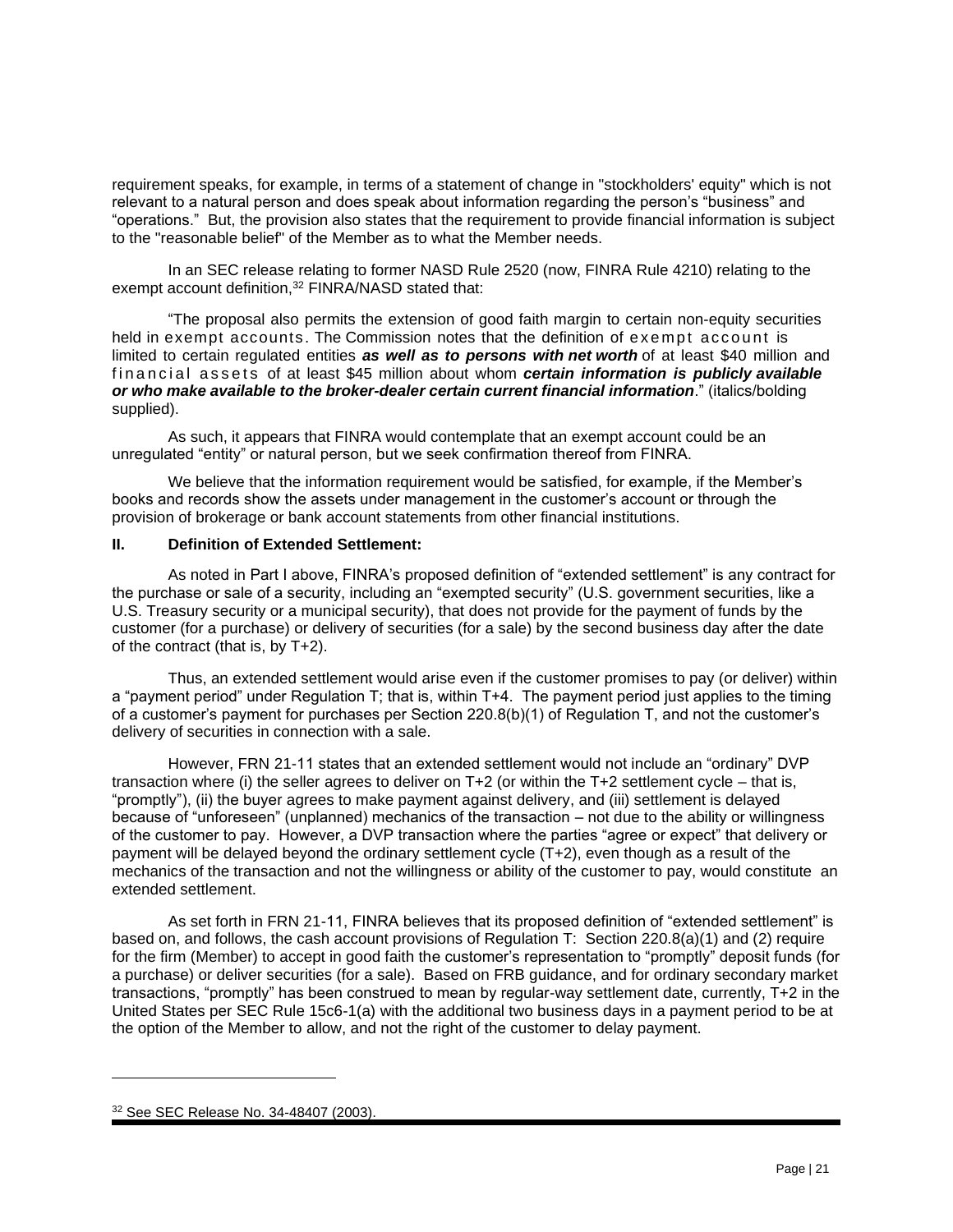# **(i) FINRA's proposed definition of "extended settlement" is too broad:**

#### **(a) General:**

FINRA's proposed definition of "extended settlement" requires that with respect to the purchase of securities, the customer agrees to pay by T+2 and that any delay that might arise is due to the "unforeseen" mechanics of the transaction; that is, circumstances that are not planned or anticipated by the parties.

As described further below, we believe that to the extent that securities which trade at par, and/or which either by their structure or current market practice provide for settlement beyond T+2, should be excepted from the margin/net capital requirements arising from an extended settlement.

An example where this approach is problematic and would disrupt an important segment of the market relates to the secondary market (including tenders) for variable rate demand obligations, or "VRDOs", which are issued mostly by municipal issuers but may, also, be issued by non-municipal or "corporate" issuers.

VRDOs typically have interest resets at 1 and 7 calendar days, but may have resets at 14, 21 and 28 calendar days, and permit investors to tender their VRDOs after issuance to the issuer at par plus accrued interest, generally, on a similar basis. VRDO tenders are supported by a liquidity or credit facility, typically from a financial institution/bank. An issuer will hire a remarketing agent to reset rates and facilitate the resale of tendered VRDOs to another purchaser.

If an investor owning VRDOs tenders its VRDOs, the remarketing agent will attempt to resell the VRDOs to another investor. For example, a weekly VRDO would be required to be tendered for purchase by the issuer on a T+5 basis. The remarketing agent is notified by the tender agent and begins the process of remarketing. If the VRDOs are remarketed, they typically will settle through the tender agent and remarketing agent to the new purchaser. If they are not remarketed, the VRDOs will either be purchased by the liquidity provider through the tender agent, with the proceeds going to the tendering holder/seller, or purchased by the remarketing agent as part of its market making business whereby the remarketing agent will subsequently resell the VRDOs. In either case, the settlement will occur on a T+5 basis.

In addition to tenders permitted under the VRDO structure, VRDOs also trade in the traditional secondary market (that is, not in connection with tenders). It is typical in that market for such trades to settle on a T+5 basis based on custom in the VRDO secondary market. These VRDO trades generally occur at par plus accrued interest given both the frequent interest rate resets and that VRDOs have tender rights attached to them as described above.

As such, in both scenarios, given that it is likely that the remarketing agent, the liquidity provider or a new purchaser will purchase tendered VRDOs on a longer than T+2 settlement basis, we believe that the definition of "extended settlement" should provide an exception for these secondary transactions. The liquidity-supported structure of VRDOs, the short tender timing and remarketing periods, the frequent market-based interest rate resets and, most importantly, because VRDOs primarily trade at par (most VRDOs are weeklies), all support such an exception and, as such, VRDOs should be excepted from the requirement to collect margin or incur a net capital charge as contemplated under FINRA Rule 4210(f)(3) because they are low risk investments. We would also note that, given the above VRDO structure and discussion, it is also the case that there should rarely be (i) a mark-to-the-market loss on a VRDO, (ii) a need to collect margin therefor, or (iii) a need for a Member to incur a net capital charge in lieu of the collection of such margin and, therefore, the proposed margin and net capital requirements contemplated by the FINRA proposal would not serve any credit protection purpose.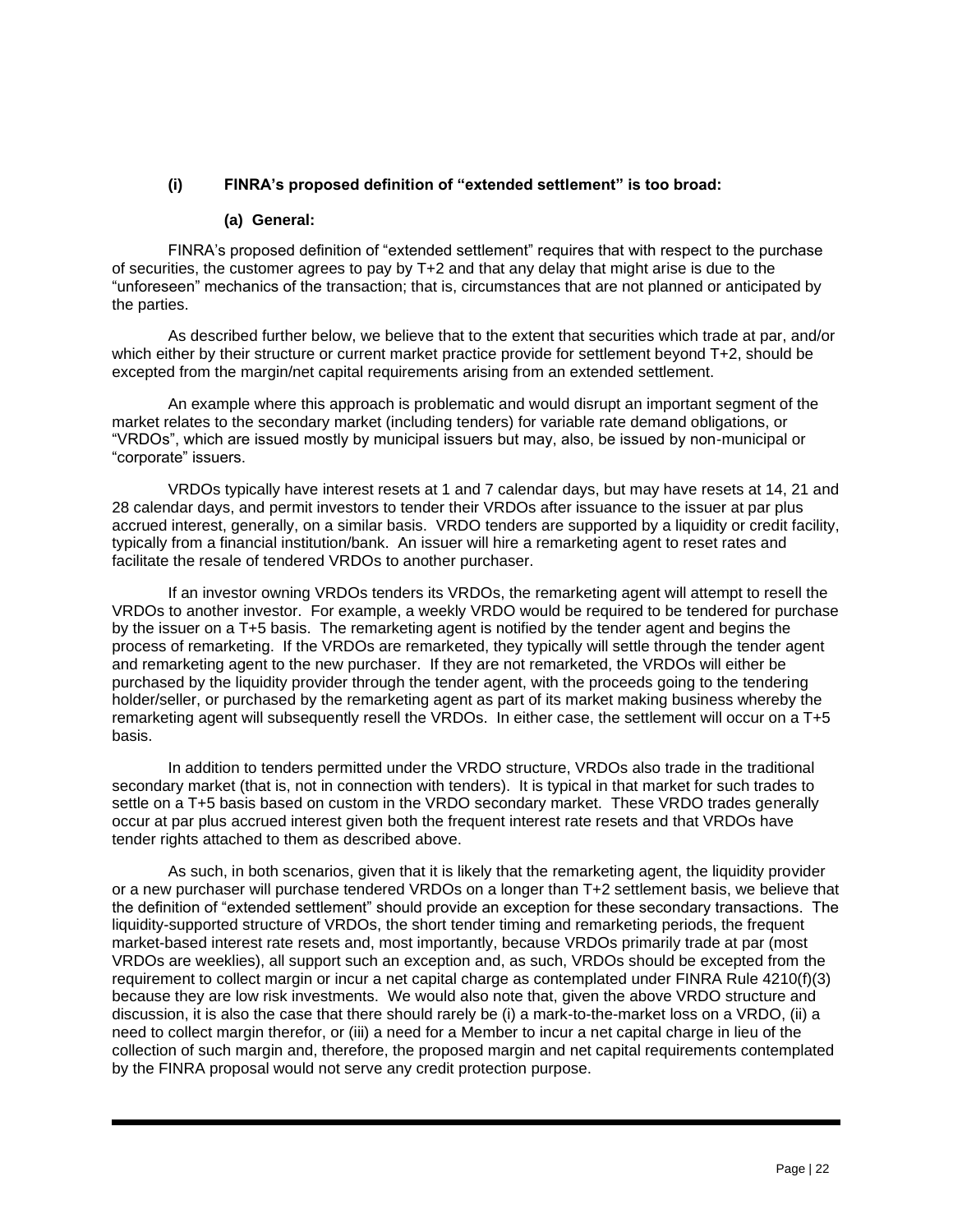The foregoing rationale should apply equally to non-municipal VRDOs and similar structured municipal and non-municipal securities.<sup>33</sup>

Additionally, we note that the reset terms of VRDOs are set/established by the issuer – not based on the customer's ability or willingness to pay. Thus, and as discussed in Part I above with respect to when issued securities offerings, the Member is more of a facilitator in arranging for the extension of credit to the purchaser pursuant to (credit) terms established by the issuer. The same is the case for interest reset securities issued by non-municipal VRDO issuers.

As such, transactions where the terms of the security require a delayed settlement - a mechanical function of the security that is not due to the willingness or ability of the customer to pay - should be permissible in a cash account, without the need for margin or a net capital charge, even if the settlement occurs more than two business days after the trade date and is agreed to, or contemplated, by the purchaser. Such an embedded term of the security applies to all purchasers, not any particular purchaser, and continuously occurs per the design of the particular security by the issuer. We think that Section 220.8(a)(1)(ii) of Regulation  $T$  – which requires that the Member accept in good faith the customer's agreement that the customer/purchaser will promptly make full cash payment for the security before selling and it (and does not contemplate selling the security prior to making such payment) - is not intended to encompass a security transaction where a term of the security - applicable to all customers and established by the issuer without discretion on the part of the Member - requires or embeds a delayed settlement by the issuer, as in the case of an interest reset, and FINRA's proposals should be consistent. Otherwise, the proposed definition of "extended settlement" could have the effect of limiting financing flexibility/options for municipal and other issuers and, thus, could raise borrowing costs for such issuers.

We acknowledge that there should be an outside period of time in which full payment should be made (that is, an outer time period for the interest rate of a security to reset), which we think should be (i) 42 calendar days in the case of a municipal security and (ii) 35 calendar days for non-municipal securities. The reasons therefor *are as follows*:

Although resets arising under VRDOs do not constitute the issuance of a new security by the issuer, the reset event, and the ability to tender VRDOs, is similar to a when issued security as the issuer does, in fact, reset the interest rate periodically that functions as a maturity shortening for investors in the case of a tender of the VRDOs – similar to issuing a new security. With respect to new issues of municipal securities, including VRDOs, FINRA is proposing an exception from the margin requirement of FINRA Rule 4210(f)(3), including the need to collect margin or take a capital charge, provided that the municipal security would "settle" within T+42 calendar days after the trade date. Because the issuer is responsible for the reset of the terms (interest rate) of its outstanding security – like issuing a new security – where resets occur on a frequent, and regular, basis as well as the fact that the VRDOs trade at par and have liquidity support, then we think that FINRA's stated justification for the exception for when issued municipal security transactions from margin and net capital charge charges - that these transactions "present low risks relative to other non-equity offerings" - should, similarly, provide an exception for resets of VRDOs in tenders/remarketed transactions, and secondary market transactions, as long as the transaction settles within T+42 calendar days.

For non-municipal VRDOs, we would suggest an outer payment period of 35 calendar days after trade date – akin to the DVP exception in Section 220.8(b)(2) of Regulation T and as set forth as a proposed DVP exception for secondary transactions in FRN 21-11. Even if not a municipal security, it should follow the same rationale as for municipal VRDOs, described above, and in addition the interest reset set by the issuer is akin to the blackout pricing guidance described above for secondary

<sup>33</sup> Including, for example, TOB Floaters, Variable Rate Demand Preferred (VRDP) Shares, VROs and Windowsbased securities.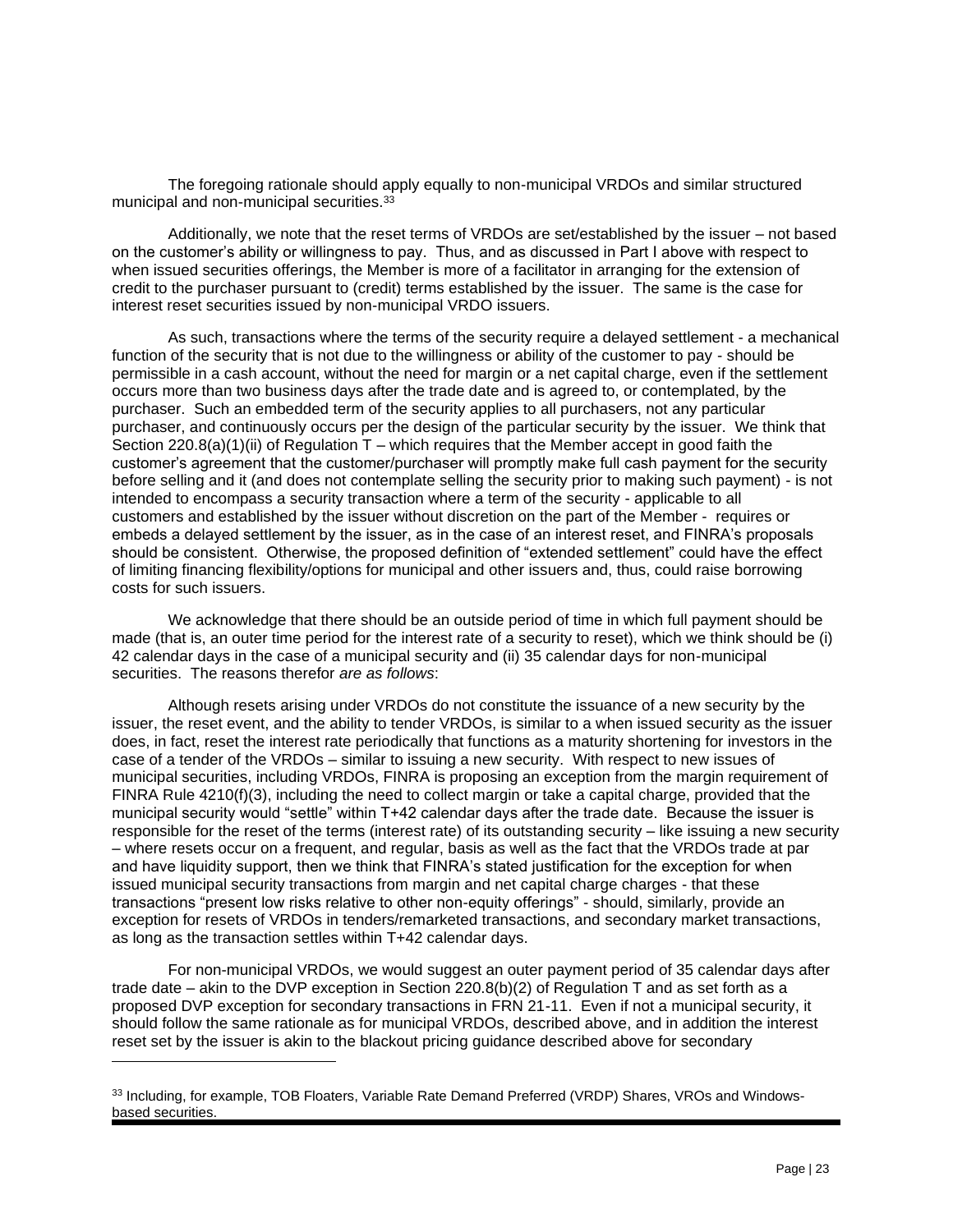transactions involving certain ABS which allows reliance on the DVP exception in Section 220.8(b)(2). Until the interest rate is set, the price to close/settle is not precisely known. And, because of the low risk of these securities, as described above, the collection of margin, or the incurrence of a net capital charge in lieu of the collection of such margin, seems equally unnecessary.

## **(1) Unforeseen Circumstances:**

Further, we think that FINRA should provide clarification as to what constitutes "unforeseen" issues or circumstances. For example, many retail customers elect to pay for purchases of securities by check. As such, receipt of the check by the Member could be delayed through the delivery process past settlement date (until T+4) and, if further delayed, could require the Member to seek an extension of time from FINRA to receive payment pursuant to Section 220.8(d) of Regulation T. We think that FINRA should clarify that any such delay in the receipt of customer's check in payment for a purchase of securities is an allowable "unforeseen" circumstance. In addition, even if the check is received by the Member by the settlement date, it could take several more days to collect upon the check – beyond the settlement date or even T+4 (that is, outside a payment period). Because the receipt of the customer's check by the Member would constitute the receipt of customer "funds" for the purposes of the customer reserve formula under SEC Rule 15c3-3a, even if the check is not yet deposited by the Member, the receipt of a check should constitute receipt of payment by the customer or should at least qualify as an "unforeseen" circumstance for these purposes.<sup>34</sup>

A further example of what should be an "unforeseen" circumstance would, we think, be a situation where a security that is being transferred on a sale is subject to a restrictive legend that requires removal by the issuer's transfer agent ("de-legending") and that takes longer than T+2 to achieve, through no fault of the customer or the Member, and where the Member did not agree to an extended settlement (beyond T+2) with the customer. For example, we believe that de-legending of restricted securities should not be subject to T+2 settlement where the transfer involves restricted securities pursuant to Rule 144 under the Securities Act that may not be capable of being delivered on T+2 settlement date due to processing to remove a restricted legend even if such processing is contemplated/foreseen by the parties, provided that delivery is made as soon as all restrictions on delivery have been removed, and in any event within 35 calendar days after the trade date.<sup>35</sup>

#### **(b) Extended Settlement Should Not be Deemed to Occur if Full Payment is Received by T+4 and the Member has a Good Faith Belief on Trade Date that Customer Will Make Payment:**

In FRN 21-11, FINRA expressed the rationale that its proposed definition of "extended settlement" – requiring the customer/purchaser to agree to make full payment by T+2 - is consistent with the requirement in Section 220.8(a)(1)(ii) that the customer/purchaser "promptly" pay for the customer's purchase. In this regard, FINRA is relying on guidance from the FRB that "promptly" contemplates that the customer/purchaser must agree to make full payment - by T+2, the "ordinary" settlement date. As such, FINRA's position is that the requirement set forth in Section 220.8(b)(1)(i) that a customer must agree to make full payment for a purchase in a cash account within a payment period (that is, by T+4) does not necessarily mean that the *customer* has the right/option to delay payment for the additional 2 business days. However, because the prompt payment requirement of Section 220.8(a)(1)(i) must be

<sup>34</sup> See the FINRA Guide at SEC Rule 15c3-3, Exhibit A – Item 1/18: customer checks received by the Member for the account of the customer must be included in the Member's computation of reserve requirements on the day they are received by the Member; customer checks, though not yet deposited, are customer funds.

<sup>35</sup> See: [https://www.sec.gov/divisions/marketreg/mrfaqregsho1204.htm.](https://www.sec.gov/divisions/marketreg/mrfaqregsho1204.htm)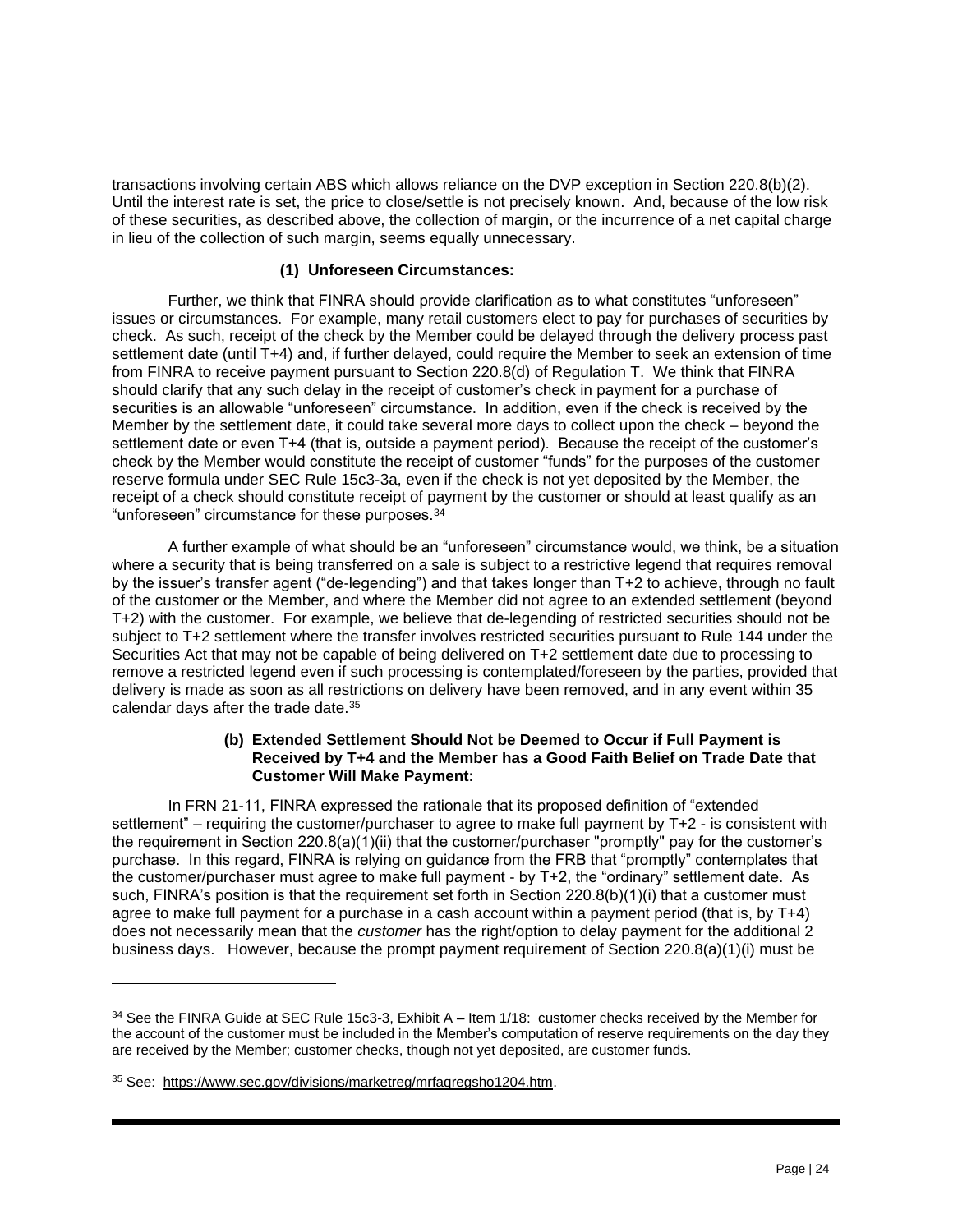read in conjunction with the requirement to make full payment within a payment period per Section  $220.8(b)(1)(i)$ , it should follow that  $(b)(1)(i)$  must necessarily mean the receipt of full payment within a payment period is done "promptly." As such, the key determination should be whether or not the Member can accept the customer's/purchaser's agreement in "good faith" to make the payment within T+4. Assuming that the Member is reasonably assured – in good faith – that the customer will make full payment by T+4, the Member should be able to exercise its "option" or discretion to permit payment by T+4, as contemplated by the FRB. Thus, a good faith belief that payment will occur within T+4, but not necessarily by T+2, should not be an extended settlement, even if contemplated or agreed to by the parties as long as the Member accepts in good faith the purchaser's agreement to fully pay by T+4. The establishment of such good faith belief by the Member should be the focus, not the agreement to purchase by T+2.

We think that a Member could establish this good faith belief in a number of ways. However, a presumption of good faith belief for timely payment should arise if the customer (i) is an "exempt account" or "bona fide DVP customer" as those terms are (or would be) defined in FINRA Rule 4210 (and, thus, the customer has the financial wherewithal to make the payment), (ii) has securities held by the Member in a cash or margin account that the customer agrees to sell in time to settle on T+4, (iii) has cash that will be settling in the customer's account at the Member from a foreign sale by T+4, or (iv) agrees to transfer cash from a trade settlement from another account at another Member or broker-dealer, or will transfer securities from an account at another Member or broker-dealer that the customer will sell via the Member for settlement, in each case, by T+4.

Moreover, pursuant to Section 220.8(b)(4) of Regulation T, a Member is not required to liquidate or cancel a customer's purchase in a cash account for nonpayment unless full payment has not been made "within the required time", that is, within a payment period (T+4), subject to a de minimis exception with respect to sums due that do not exceed \$1,000. Thus, because Section 220.8(b)(1) mandates that a customer must make full payment within a payment period, and Section 220.8(b)(4) does not require that the Member cancel or liquidate a position for nonpayment until the completion of the payment period, it should follow that the customer has until the completion of a payment period – by T+4 – to make full payment, or delivery of securities that are being sold and, thus, which should be deemed to be "prompt" payment or delivery for the purposes of Section 220.8(a)(1) and (a)(2), respectively, even if the customer and the Member agree to allow the customer to make full payment or to make delivery by T+4. Further, pursuant to the when issued provision of Section 220.8(b)(1)(i)(B), the customer need only make full payment within a payment period (that is, 4 business days) after the issuer makes the securities available for delivery. So, allowing for full payment within T+4 would be consistent with the cash account provisions of Section 220.8 of Regulation T.

In light of the short-term duration before payment or delivery is made – payment/delivery by T+4 – which is consistent with a payment period under Regulation T for a cash account - should mean that there is minimal credit risk/exposure to the Member which is the stated concern of FINRA for its extended settlement proposals. Accordingly, it should not be necessary to require the Member to collect margin or incur a net capital charge in lieu thereof, and it should not be necessary to have limit such transactions to exempt accounts and/or bona fide DVP customers.

Finally, we note that FINRA is proposing in FRN 21-11 for certain collateralized mortgage obligations ("CMOs"). Although FINRA's justification for T+3 settlement for CMOs is to harmonize the requirement for CMOs that are subject to FINRA Rule  $4210(e)(2)(H)$  (where  $(e)(2)(H)$  applies if the settlement *exceeds* T+3), presumably, FINRA believes that settlement by T+3 does not appreciably increase credit risk to the Member. Following the same logic, extending the time for payment to T+4 in accordance with specific mandate of Regulation T should, similarly, not appreciably result in an increase of credit risk to the Member.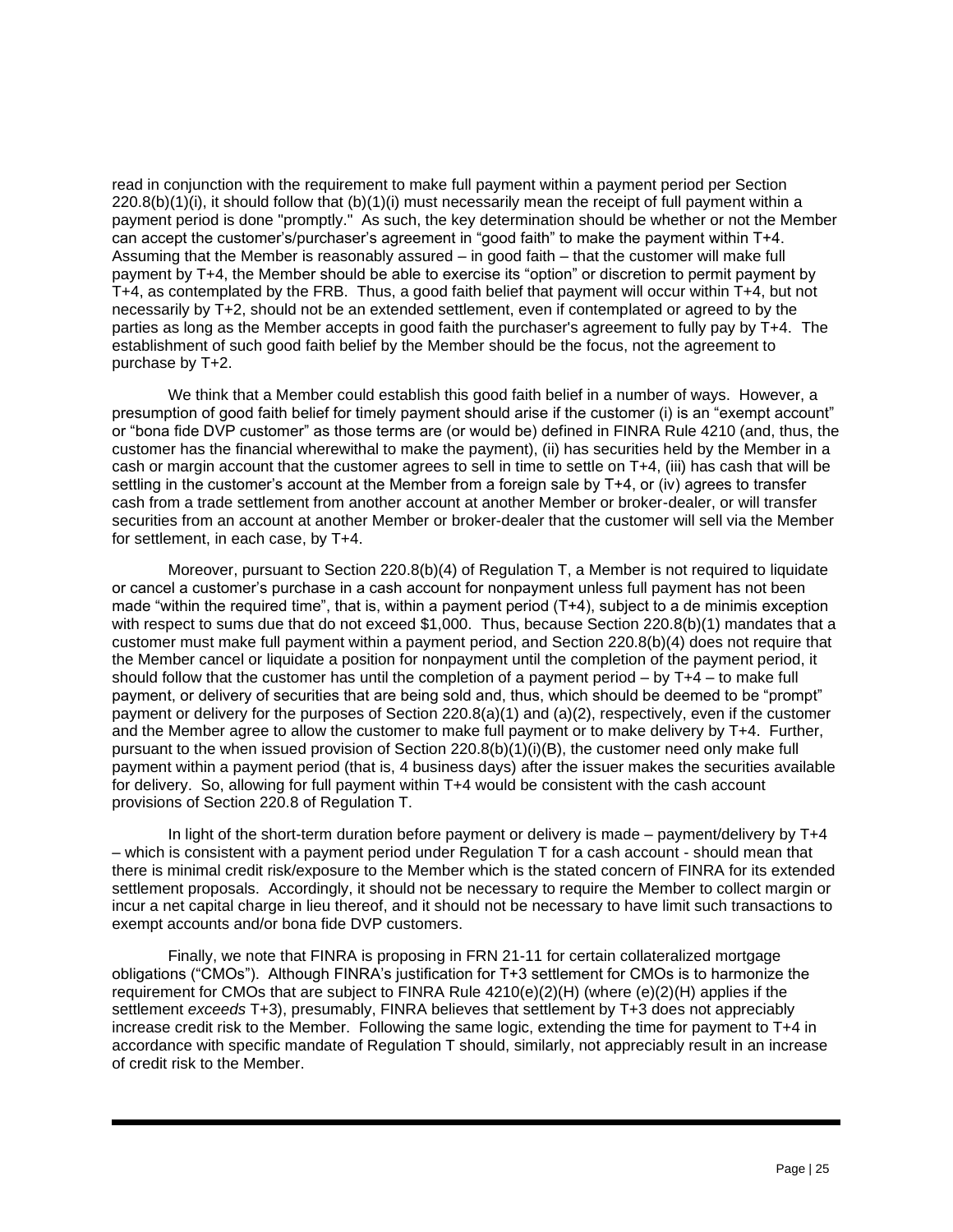## **(c) Foreign Securities that Settle under Foreign Settlement Cycles that Exceed T+2:**

FINRA should recognize the exception, as set forth in Section 220.8(b)(1)(ii) of Regulation T, with respect to foreign securities: full payment by the customer/purchaser should be allowed in a cash account, without the need for the Member to collect margin or take a capital charge, provided such payment is made within a payment period of the trade date or within one day after the date on which settlement is required to occur by the rules of the applicable foreign securities market – but not to exceed 35 calendar days after the trade date.

The exception, as adopted by the FRB in Regulation T, recognized the increasing internationalization of securities markets and the need to address operational and competitive challenges for U.S. broker-dealers who facilitate trades in those international markets. Because Regulation T was originally designed to address the practices in the U.S. securities markets, the FRB determined that the application of the requirements to foreign/international markets proved to be inconsistent with the counterpart requirements and practices in such foreign markets (where foreign markets often provide regular-way settlement cycles that exceed those in the U.S. (that is, which exceed T+2)). As such, U.S. broker-dealers faced both operational and competitive disadvantages with respect to the execution of foreign securities transactions for both U.S. and foreign clients.<sup>36</sup>

To the extent that such transactions would not otherwise qualify for the DVP exception for delays due to the "mechanics of the transaction" (for example, transactions in foreign securities that are booked to the customers' cash accounts that are carried by the broker-dealer), these transactions should not require the imposition of margin or the need to incur a net capital charge in lieu thereof. We think that this should be the case whether or not the transactions qualify as when issued securities offerings.

# **(d) Suggested Modification to the Definition:**

As previously noted, the proposed definition of extended settlement would require that the customer provide funds for a purchase or deliver the securities for a sale "by the second business day after the date of the contract."

To be consistent with Section 220.8 of Regulation T and the definition of payment period thereunder, which ties the settlement date to the standard settlement in the U.S. pursuant to SEC Rule 15c6-1(a), and in particular, if the standard settlement is changed in the future, we suggest that the definition of extended settlement should specify a timeline that explicitly references the phrase "the standard settlement cycle in the U.S. pursuant to Rule 15c6-1(a) under the U.S. Securities Exchange Act of 1934" rather than relying of a formulation that specifies a fixed number of days from "the date of the contract." We believe that this approach would ease operational burdens on Members in the event of further changes (shortening) of the standard settlement cycle in the U.S.

# **(ii) Employee Stock Options/Stock Purchase Plans:**

We would like to confirm that an extended settlement would not arise if a Member facilitates the exercise of an employee stock option sell order, in accordance with Section 220.3(e)(4)<sup>37</sup> of Regulation T, in connection with a cashless exercise of an employee stock option (where the employee will pay for the

<sup>36</sup> See Section 4:7 of Securities Credit Regulation, Second Edition, by Charles F. Rechlin et. al.

 $37$  Section 220.3(e)(4) permits a Member to temporarily finance a customer's receipt of securities pursuant to an employee benefit plan registered on SEC Form S-8 or the withholding of taxes for an employee stock award plan whereby the Member may accept, in lieu of the securities, a properly executed exercise notice, where applicable, and instructions to the issuer to deliver the stock to the Member.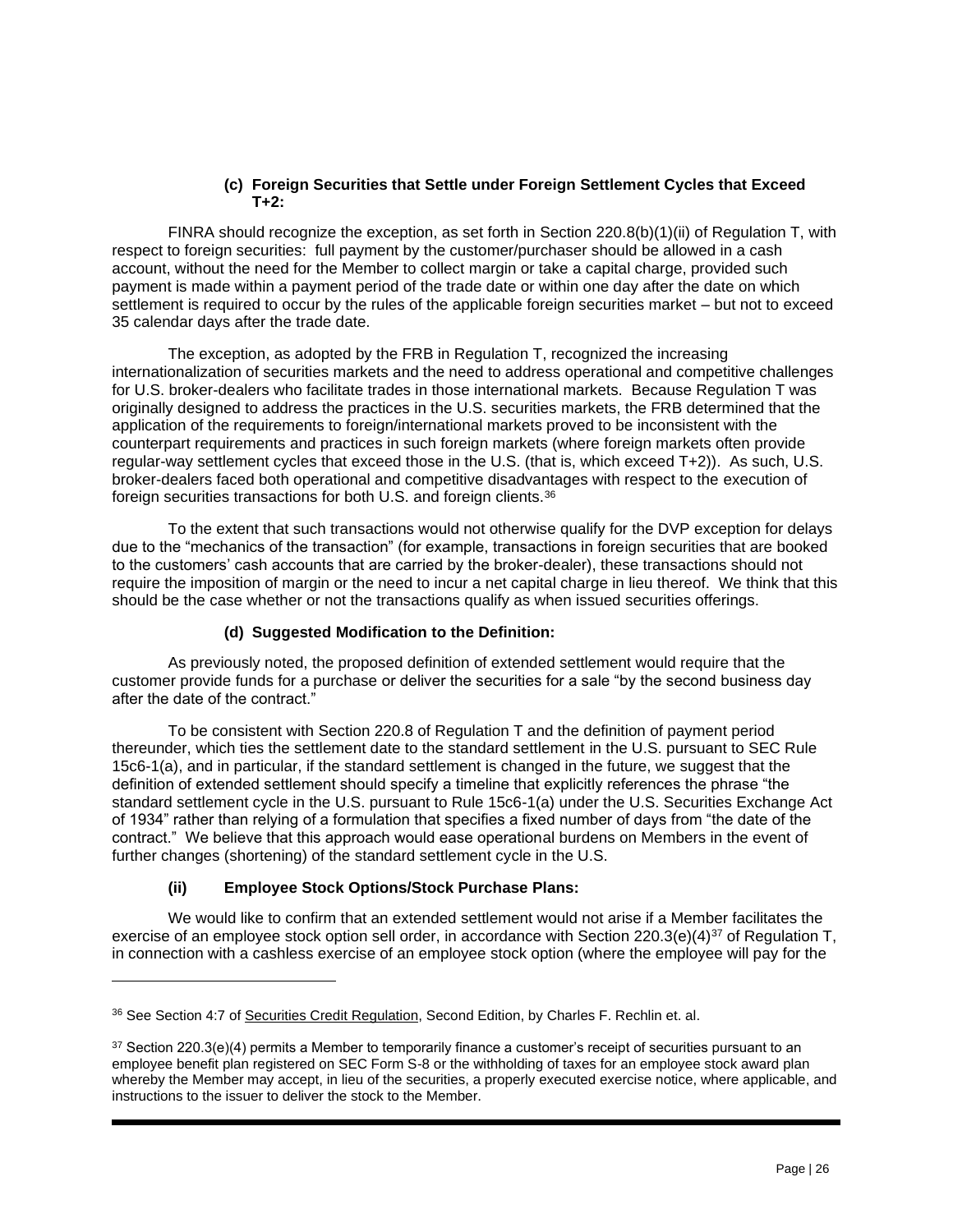exercise price to the issuer from the sale proceeds of the sale of the shares acquired on the exercise of the stock option) whereby the Member has to borrow the shares to make delivery because the employer has not yet delivered the shares. As we noted in Part I above, we do not believe that FRN 21-11 intends the proposed definition of extended settlement to override permissible transactions under Regulation T for which a customer is not required to provide margin to the Member. In this case, requiring the provision of margin would undermine the utility of a cashless exercise as permitted under Regulation T.

In addition, we think that FINRA should recognize an exception from extended settlement treatment (margin or net capital charge, as applicable) with respect to all facilitation of transactions involving employee stock ownership plans (for example, a stock plan award, where a participant is awarded stock, and does not have to make any payment therefor, and the Member is delayed in receiving the shares under the plan if/when the participant sells them).

# **(iii) Customer Sales of Securities:**

The definition of extended settlement applies to both (a) where a customer does not fully pay for securities in the case of a purchase of such securities by the customer by the second business day after the date of the contract and (b) where a customer does not deliver the securities in the case of a sale of such securities by the customer within such time frame, such to unforeseen circumstances, as described above.<sup>38</sup>

We believe that it is inconsistent with Regulation T to apply the proposed definition of extended settlement to customer sale trades. Unlike the requirement under Regulation T that customers with a cash account pay for their purchases within a payment period, Regulation T contains no specific number of days for the customer to deliver the securities being sold. Instead, pursuant to Section 220.8(a)(2)(i) and (ii) of Regulation T, if a Member "buy[s] from or sell[s] for any customer any security", then either (i) the security must be held in the customer's cash account or (ii) the Member must accept in good faith the customer's statement that the security is owned by the customer or the customer's principal, and that it will be promptly deposited into the customer's cash account.

Further, the introduction in the proposal of a specific time period for customers to deliver their sold securities could also be inconsistent with the timing contemplated in SEC Rule 15c3-3. Specifically, in the case of a sale of securities by the customer where the customer does not deliver the securities to the Member by the second business day after the date of the contract for the sale thereof (and absent unforeseen circumstances), and other than a sale where the customer/seller does not own the securities being sold, the Member is subject to the close-out requirement of SEC Rule 15c3-3(m). More specifically, such rule states that if a Member executes a sell order of a customer (other than an order to execute a sale of securities which the seller does not own, which is deemed to include a security sold short against the box) and if for any reason whatever, the Member has not obtained possession or control of the securities from the customer within 10 business days after the settlement date (subject to extension of time by FINRA under SEC Rule 15c3-3(n)), the Member shall immediately thereafter close the transaction with the customer by purchasing securities of like kind and quantity, subject to certain exceptions set forth in the FINRA Guide at SEC Rule 15c3-3(m).

We think that in light of the specific close-out time frame set forth in SEC Rule 15c3-3(m) (and (n)), and that (m) does not apply to short sales by customers, Members should not be subject to margin or net capital charge requirements if the Member closes-out the transaction within the time frame permitted

<sup>38</sup> Pursuant to Section 220.8(a)(2)(i) and (ii) of Regulation T, if a Member "buy[s] from or sell[s] for any customer any security", then either (i) the security must be held in the customer's cash account or (ii) the Member must accept in good faith the customer's statement the security is owned by the customer or the customer's principal, and that it will be promptly deposited into the customer's cash account.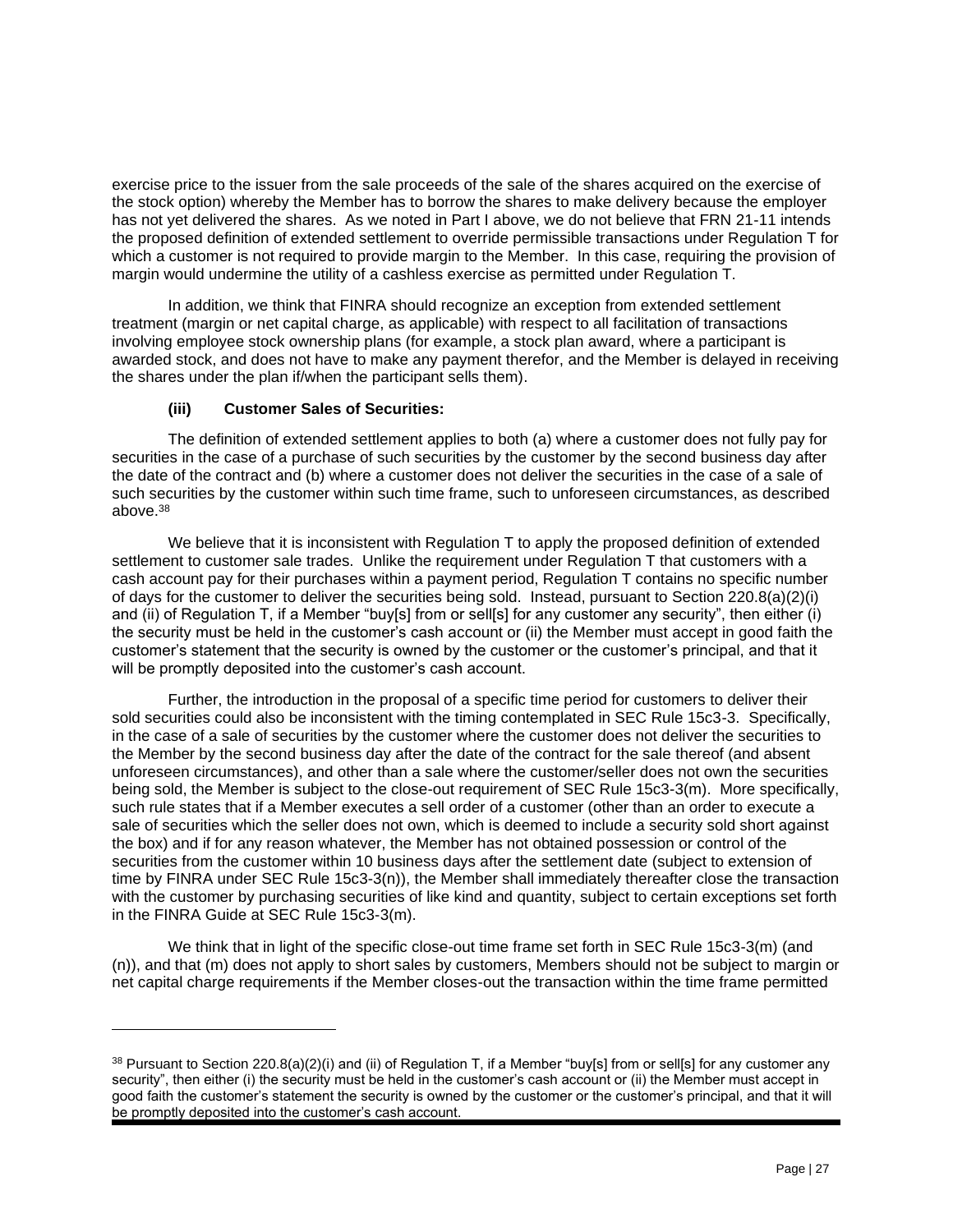thereunder on the grounds that the time frame specified in SEC Rule 15c3-3(m) adequately defines a Member's good faith belief under Section 220.8(a)(2)(ii) of Regulation T.

#### **III. Secondary Transactions:**

# **(i) Extended Settlement Transactions with a Bona Fide DVP Customer:**

Pursuant to FRN 21-11, FINRA proposes an exception from having to collect margin in respect of an extended settlement regarding a transaction with a bona fide DVP customer which meets the requirements of Section 220.8(b)(2) of Regulation T, as described above, provided that the Member takes a net capital charge for the amount of margin that would otherwise be required to be deducted from such Member's net capital as provided in SEC Rule 15c3-1 and, if applicable, FINRA Rule 4110(a), subject to the limits provided in FINRA Rule 4210(e)(2)(I).

See our comment above regarding taking a consistent position with respect to net capital deductions in lieu of collecting margin for when issued transactions and extended settlement transactions, including the fact that because bona fide DVP customers are largely institutional investors of substantial financial wherewithal, the associated credit risk is low and there should not be a need to impose margin or otherwise require a net capital charge.

In any event, as we have described above, we think that a delay in the payment for the transaction that is due to the mechanics of the transaction, and not the willingness or ability of the customer to pay should not warrant/require either the collection of margin or a net capital charge because the delay is really not an extension of credit arising by the Member.

## **(ii) Proposed Exception for Transactions with Exempt Accounts:**

We would also propose an exception from having to collect margin for secondary transactions involving extended settlements with exempt accounts that is akin to the proposed exception for when issued transactions, as described above. We think that this is reasonable because the credit risk of a Member should be minimalized when facing an exempt account with substantial financial wherewithal.

#### **(iii) Special Situations/Distress Trading/Post-Reorganization Equities with DVP Customers:**

Equity securities issued in a post-reorganization as well as unregistered, non-DTC eligible and illiquid equity securities routinely settle on a delayed basis due to the mechanics of the transactions: the transactions are bespoke arrangements that require negotiation of agreements following the agreement to memorialize the economic terms of a trade, and there may be needs to remove restrictive legends on transferability (or "de-legending"), and such transactions can, due to the mechanics thereof, take up to 35 calendar days from trade date to consummate and close.

These types of transactions are typically limited to bona fide DVP customers who are sophisticated institutional counterparties with substantial financial means. As such, because the settlement of these transactions are delayed because of mechanics involving bespoke/negotiated arrangements, and not because of the ability or willingness of the customer to pay, and also involve institutional counterparties with substantial financial means, we think that these transactions should be excepted from the extended settlement proposals, without the need to either collect margin or incur a net capital charge in lieu of collecting such margin (or, at the very most, should be subject only to a net capital charge for marked-to-market loss).

# **IV. Definition of "Customer":**

The current definition of "customer" in FINRA Rule 4210(a)(3) excludes another broker-dealer where (i) a Member either purchases a security from, or sells a security to, such other broker-dealer for the account of the Member or its customers or (ii) a broker-dealer that qualifies as an "exempted borrower", as defined in Section 220.2 of Regulation T, except where the Member carries a proprietary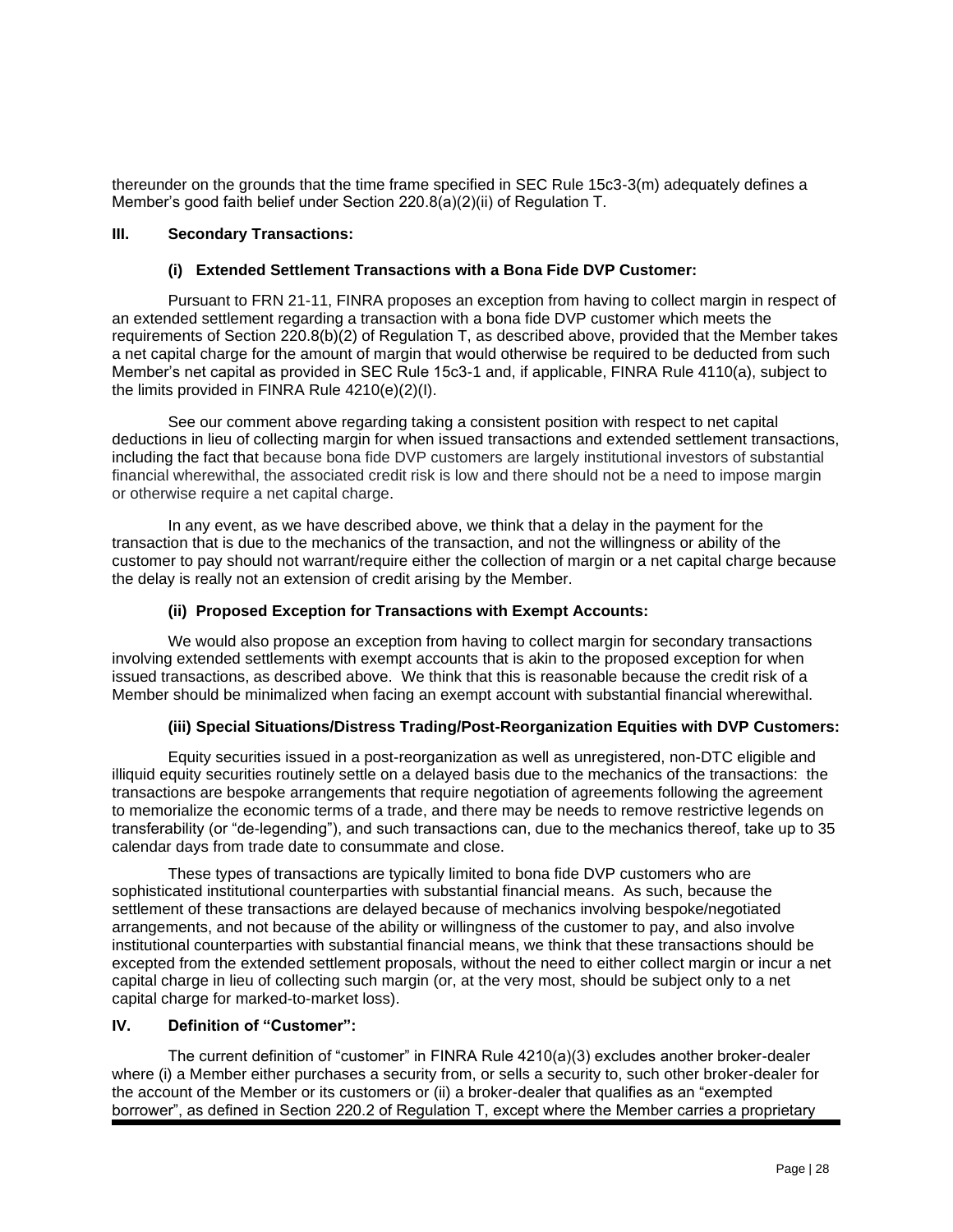account of such exempted borrower pursuant to FINRA Rule 4210(e)(6).<sup>39</sup> Pursuant to Section 220.1(b)(3)(ii), credit extended by a Member based on the good faith determination that the borrower is an exempted borrower is not subject to margin requirements of Regulation  $T^{40}$ 

#### **(i) The Proposed Revisions to Include Broker-Dealers Would Expand the Application of FINRA Rule 4210 to Normal Brokerage Activities that are Unintended:**

Pursuant to FRN 21-11, FINRA proposes to amend the definition of "customer" in FINRA Rule 4210(a)(3) to "include" as a customer "another broker or dealer (other than an exempted borrower) whenever the member extends, arranges or maintains any credit on behalf of the other broker or dealer, including by entering or maintaining an extended settlement transaction, reverse repurchase transaction, or non-purpose securities borrow transaction with the other broker-dealer." (the "Broker-Dealer Inclusion").

In addition, FINRA proposes to amend the margin requirement in FINRA Rule 4210(e)(6)(A) to apply not only where a Member carries the proprietary account of another broker-dealer, which is registered with the SEC, as the rule currently requires, but also as follows: "or *otherwise* extend credit to such a broker-dealer…." (emphasis supplied). As noted above, the definition of "customer" in FINRA Rule 4210(a)(3) does not include an exempted borrower, except for the proprietary account of a brokerdealer carried by a Member pursuant to FINRA Rule 4210(e)(6). These proposed revisions suggest that the margin requirements of FINRA Rule 4210(e)(6)(A) would apply even if neither broker-dealer to a transaction/trade is a carried (proprietary) account of the other.

We believe that these proposed changes would extend the reach of FINRA Rule 4210 too broadly and would encompass activities that are not intended to be covered by the margin rules, as described below. In addition, although we agree with the proposed exclusion of an exempted borrower from the definition of "customer" as per the Broker-Dealer Inclusion (that is, where a Member would not be deemed to be extending, arranging or maintaining credit to, or on behalf of, an exempted borrower for the purposes of FINRA Rule 4210), we find that provision to be inconsistent with the separate provision in the definition of "customer" which states that an exempted borrower, with an account carried by a Member pursuant to FINRA Rule 4210(e)(6), *is* a "customer" of the Member.

<sup>&</sup>lt;sup>39</sup> Pursuant to FINRA Rule 4210(e)(6)(A), a Member may carry the proprietary account of another broker-dealer, which is registered with the SEC, upon a margin basis which is satisfactory to both parties, provided that (i) the requirements of Regulation T are adhered to as well as certain requirements for the margining of security futures, and certain requirements of the Commodity Exchange Act, and the account is not carried in a deficit equity condition and (ii) in the case where there is a deficiency between the equity maintained in the account and the haircut requirements under SEC Rule 15c3-1 and, if applicable, FINRA Rule 4110(a), such deficiency must be charged against the Member's net capital, subject to certain modifications with respect to securities covered by FINRA Rules 4210(e)(2)(F) and (e)(2)(G).

Pursuant to FINRA Rule 4210(e)(6)(B), a Member that is a carrying and clearing broker-dealer may carry the account of a participating broker-dealer on a good faith basis in accordance with the joint back office provision of Section 220.7(c) of Regulation T, subject to certain further requirements.

<sup>&</sup>lt;sup>40</sup> See also Section 220.7(g)(4) of Regulation T. There is a similar exception from the margin requirements of Regulation U with respect to credit extended to an exempted borrower. See Section 221.1(b)(3) of Regulation U.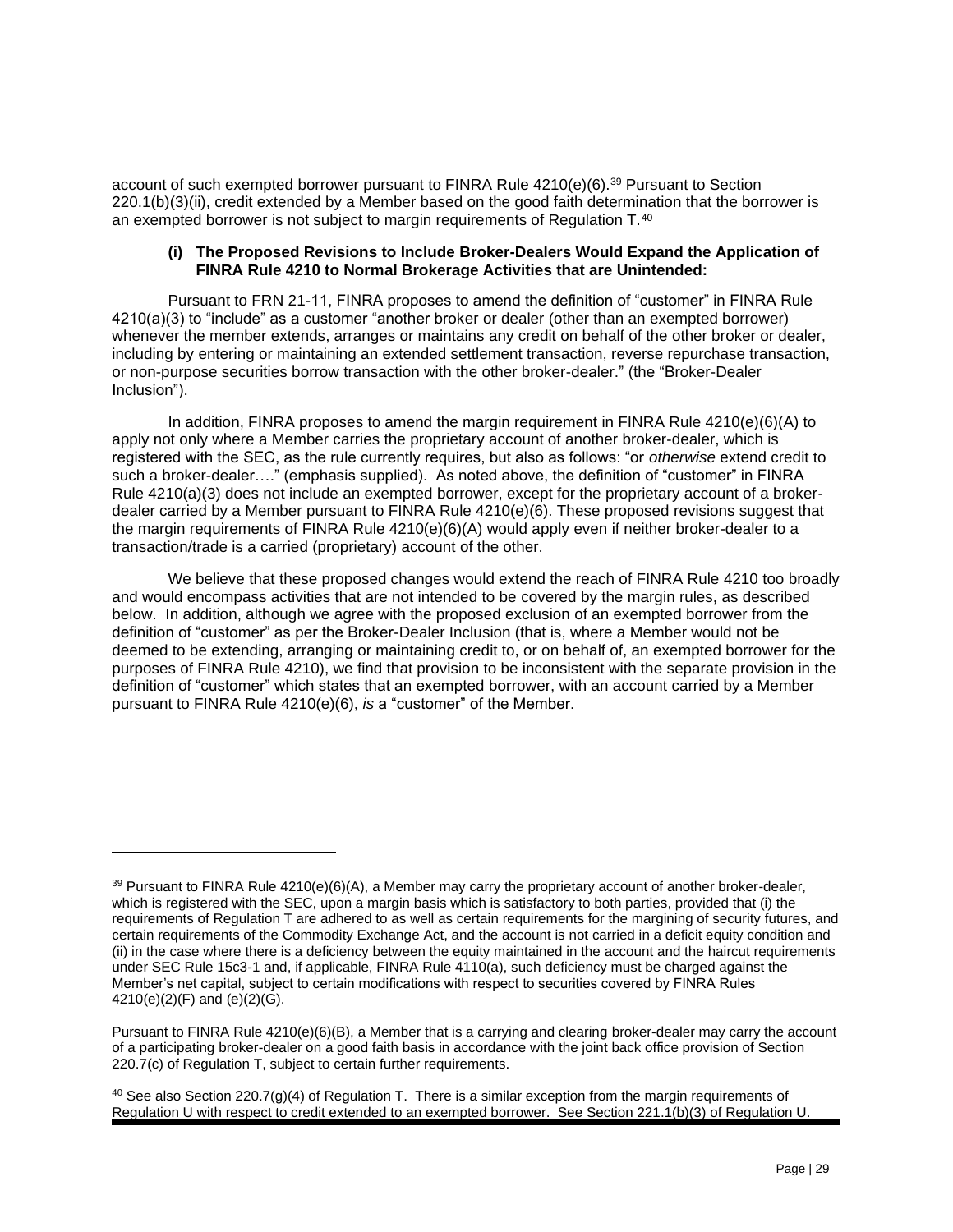- **(ii) FINRA should not extend the definition of "customer" in Rule 4210 to include brokerdealers, except where a Member is carrying the proprietary account of another broker dealer to whom it has extended a margin loan:**
	- **(a)** In general, as discussed in subpart (a) above, we believe that the extension of the definition of "customer" to other broker-dealers is unnecessary to manage risk for FINRA Members for the following reasons:
		- (1) The risks of many of the types of transactions the proposals would affect are adequately captured by the SEC's net capital rule, SEC Rule 15c3-1, where Members are required, for instance, to take haircut-based capital charges for equity non-purpose lending, as well as deficit based charges in connection with stock loan/borrow and repurchase/reverse repurchase agreements.
		- (2) Broker-dealers already exchange daily mark-to-market ("MTM"), or variation margin ("VM") on secured financing transactions. Where such margin fails to be exchanged or margin posted is inadequate, Members would be required to take deficit based capital charges under SEC Rule 15c3-1. See, for example, SEC Rule 15c3-1(c)(2)(iv)(B).
		- (3) Requiring two broker-dealers to exchange maintenance margin under FINRA Rule 4210 would essentially take the liquidity resources of one Member and shift it onto another, draining the resources of one Member at the expense of the other without providing additional risk mitigation benefits.

#### **(b)** Normal Brokerage Activities:

The broadening of the coverage of the definition of "customer" to "any" extension of credit to or with another broker-dealer, and subjecting the Member to net capital charges under proposed changes to FINRA Rule 4210(e)(6)(A), even without a carrying relationship between the Member and other brokerdealer, might suggest that normal broker-to-broker transactions in which a fail arises could result in the treatment of the other broker-dealer to be a customer of the other depending on whether there is a fail to deliver or a fail to receive (that extends beyond T+2, and thus which would be an extended settlement under FINRA Rule 4210). Although the definition of "customer" would be revised to exclude another broker-dealer from whom a security has been purchased or to whom a security has been sold "on a regular way basis", it is not clear what "regular way" contemplates in light of the proposed definition of extended settlement, and the addition of the Broker-Dealer Inclusion would add uncertainty as to how to treat counterparties which are broker-dealers.

**(c)** Other Regular Arrangements with Broker-Dealers:

Section 220.7(f) of Regulation T permits a Member, without being subject to the margin requirements of Regulation T, to extend credit to another SEC-registered broker-dealer under an account carried for the other broker-dealer on an omnibus (not a fully disclosed) basis in order to finance the securities transactions of the customers of the carried broker-dealer. In an omnibus arrangement, the introducing broker-dealer is responsible for margining trades with, or for, its underlying customers in accordance with Regulation T and FINRA Rule 4210. And, pursuant to SEC Rule 15c3-1(c)(2)(iv)(B), a carrying Member is already required to incur/take a net capital charge on deficits in omnibus accounts maintained under Section 220.7(f) of Regulation T. Under the proposed revisions to FINRA Rule 4210, as described above, the introducing broker-dealer would appear to be a customer of the Member and the Member would need to be subject to the net capital requirements of FINRA Rule 4210(e)(6)(A) even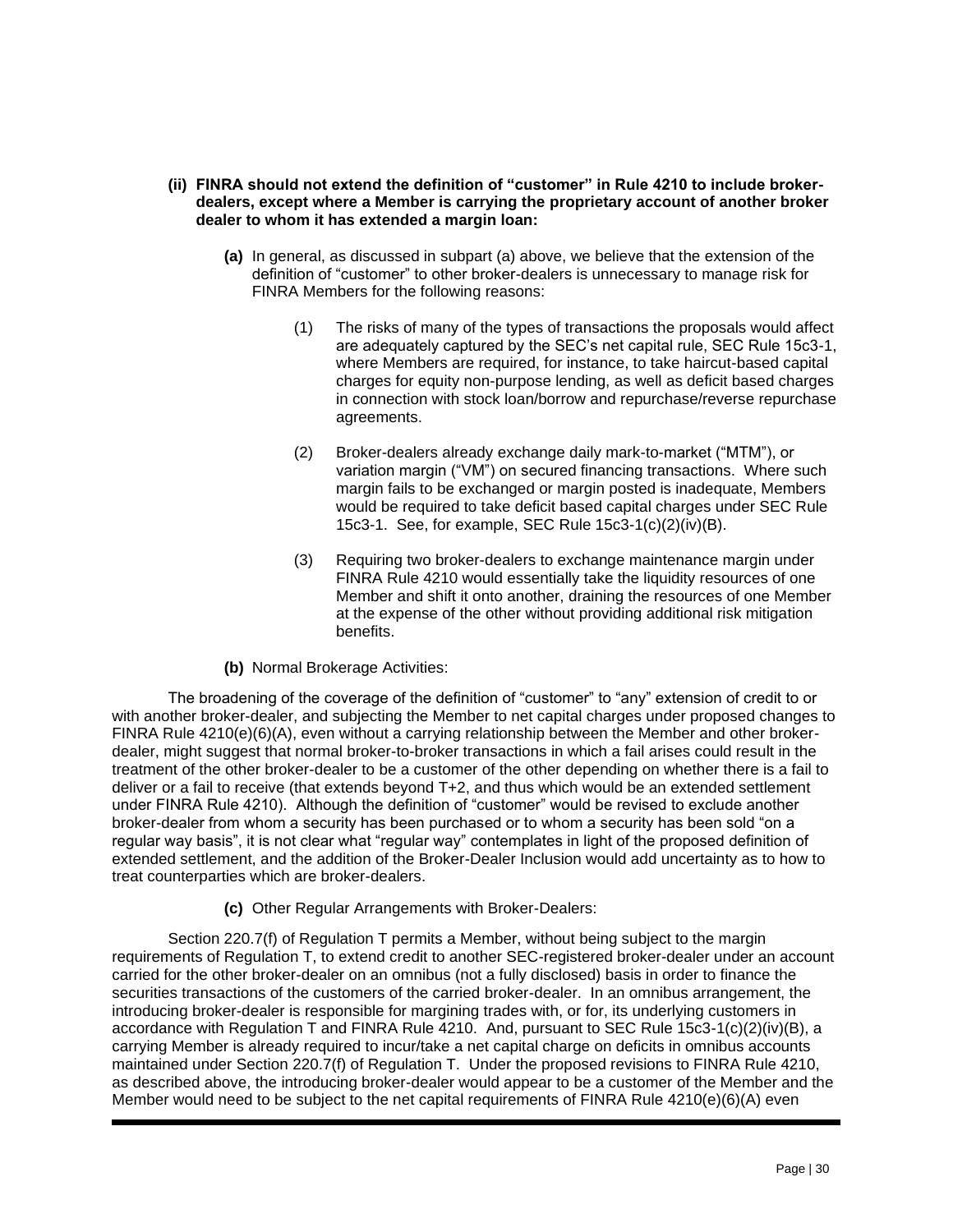though the account is not a proprietary account of the other broker-dealer and the introducing brokerdealer, in turn, would be responsible for the margining of its underlying customers, including any related net capital charges (such as, an undermargined net capital charge under SEC Rule 15c3-1(c)(2)(xii)(A)).

Similarly, the proposed revisions would appear to encompass transactions entered into pursuant to prime brokerage arrangements between executing broker-dealers and their customers' prime brokers that are subject to the special, and carefully constructed, requirements of Section 220.6(c) of Regulation T and which are based on the SEC's 1994 no-action letter regarding prime broker arrangements.

And, there are other "special" financing arrangements in a broker-dealer credit account under Section 220.7 of Regulation T that would appear to become unnecessarily encompassed into the proposed revisions to FINRA Rule 4210, such as, the provision of emergency and subordinated credit under Section 220.7(e) of Regulation T which FINRA regulates under FINRA Rule 4110 as well as other special, and limited, provisions of Section 220.7 of Regulation where credit might arise in normal brokerage activities between broker-dealers that might constitute an extended settlement under FRN 21- 11 (although we acknowledge that financing of market making activities under Section 220.7(f)(5) of Regulation T as well as joint back office arrangements under Section 220.7(c) of Regulation T have been covered by FINRA Rule 4210(e)(5) and FINRA Rule 4210(e)(2)(6)(B), respectively, for many years).

Finally, the Broker-Dealer Inclusion would include as a customer a "non-purpose securities borrow transaction with the other broker-dealer." We think that such an inclusion is unnecessary with respect to non-purpose equity securities borrowed transactions because the latter borrowing arrangements are adequately governed under the SEC's net capital rule through FINRA Guide at SEC Rule 15c3-1(c)(2)(iv)(B)/093 (relating to non-purpose equity securities borrowed transactions). Moreover, securities borrowing and lending arrangements are adequately governed by the SEC's net capital rule with respect to securities borrow deficits and securities loan deficits.<sup>41</sup> And, as we have discussed in Part I above, because the SEC specifically regulates the margining of securities borrowing and lending transactions by Exchange Act-registered broker-dealers, we think that it would be inconsistent with the requirements of Section 7(c) of the Exchange Act and Regulation T to impose any such additional margin requirements thereon.

Thus, we think that borrowing and lending of securities, in general, is, otherwise, adequately governed under the SEC's net capital rule as well under Section 220.10 of Regulation T which specifically regulates securities borrowing and lending activities by SEC-registered broker-dealers. We discuss the impact of the SEC's net capital rule further below.

We do not believe that the types of broker-to-broker transactions described above warrant the collection of initial or maintenance margin, or otherwise should trigger net capital charges in lieu thereof. We believe that a different conclusion would require Members to devote significant, and costly, resources to build new procedures to implement these proposed changes, but where we do not believe there would be any material credit protection benefit arising therefrom that is contemplated by the margin rules.

Accordingly, we believe that the definition of customer of FINRA Rule 4210(a)(3) and the margin/net capital requirements of FINRA Rule 4201(e)(6)(A) be limited to situations where a Member is extending credit to another broker-dealer with a proprietary account carried by the Member for such other broker-dealer, but other than with respect to an exempted borrower.

> **(d)** FINRA should clarify that foreign broker-dealers registered with the SEC, either as broker-dealers or security-based swap dealers, or registered with the Commodity

<sup>41</sup> See the FINRA Guide at SEC Rule 15c3-1(c)(2)(iv)(B)/09 (securities borrowed deficits), and SEC Rule 15c3- 1(c)(2)(iv)(B) and the FINRA Guide at SEC Rule 15c301d(c)(2)(iv)B)/07 and 08 (stock loan deficits).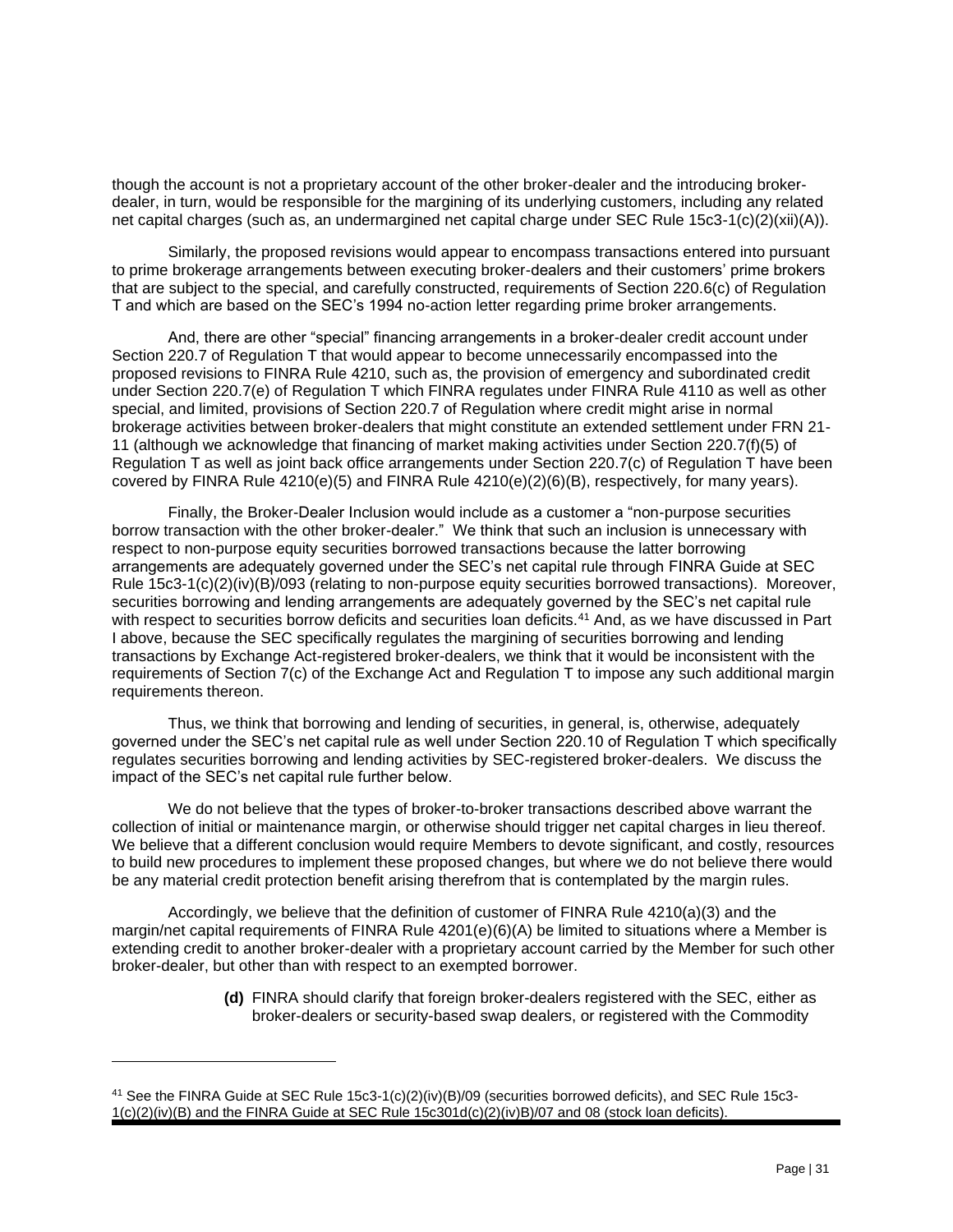Futures Trading Commission ("CFTC") as futures commission merchants ("FCMs") or swap dealers ("SDs"), are also exempt from the definition of customer:

- (1) FINRA in its security-based swap margin rule proposal included exemptions for foreign entities along with their U.S. counterparts, including foreign broker-dealers, security-based swap dealers ("SBSDs"), and SDs. FINRA should align its margin proposals and treat foreign broker-dealers as equivalent to U.S. broker-dealers in this instance as well.
- (2) Foreign broker-dealers registered with the SEC are either (a) subject to SEC Rule 15c3-1 or SEC Rule 18a-1, which provide adequate protections for secured financing transactions, or (b) the SEC has made a substituted compliance determination that their home jurisdiction capital regime is equivalent to SEC 15c3-1 or SEC 18a-1, and thus provides the same levels of protections. In such instances, the risks faced by a broker-dealer facing a domestic broker-dealer or a foreign broker-dealer are equivalent.
- (3) Similarly, foreign broker-dealers registered with the CFTC as FCMs or swap dealers are (a) subject to a comparable CFTC capital regime, including one that incorporates SEC Rule 18a-1 (CFTC Rule 23.101), or (b) the CFTC has made a substituted compliance determination that their home jurisdiction capital regime is equivalent to a CFTC capital regime, thus providing the same level of protections. This would further harmonize regulatory regimes between the SEC, CFTC, and FINRA.
- (4) Finally, foreign broker-dealers registered with the SEC or CFTC are subject to the security-based swap ("SBS") or swap margin rules set by either or both regulators, or the SEC and/or CFTC has made a substituted compliance determination stating that their local margin rules are comparable. Thus, FINRA should defer to this determination that foreign BDs are already adequately protected and providing adequate margin to protect their counterparties.
- **(iii) Should FINRA decide to amend the definition of "customer" to include broker-dealers, the margin required for inter-dealer transactions should be either "good faith margin" under FINRA Rule 4210(e)(a)(6)(A) or VM, not initial margin ("IM") or maintenance margin.**
	- **(a)** As we noted above, we believe that proprietary accounts of a broker-dealer carried by a Member on which the Member has extended a margin loan should be continue to be treated as "customer", and BDs should have the option to treat these as subject to "good faith margin" under FINRA 4210(e)(a)(6)(A) or take equivalent capital charges in lieu thereof:
		- (1) Allowing broker-dealers to be margined under FINRA Rule 4210(e)(a)(6)(A) aligns the inter-dealer margin requirements with the net capital requirements under SEC Rule 15c3-1, recognizing the risk determinations made by the SEC in setting the capital rules.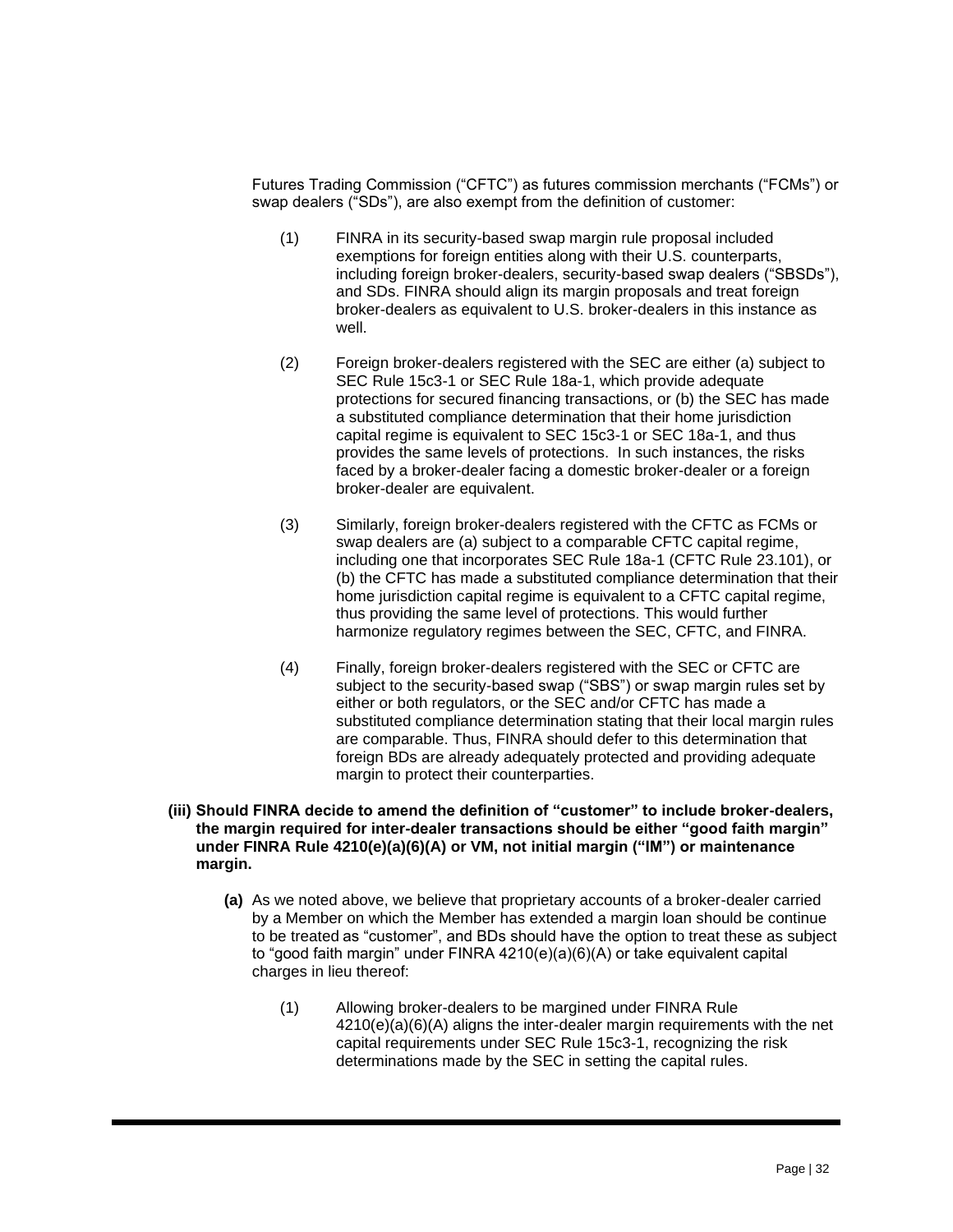- (2) Alternative Net Capital (ANC) broker-dealers who compute market and credit charges in accordance with SEC Rule 15c3-1e should be permitted to take model-based capital charges in lieu thereof.
- (3) This distinction would also render the "exempt borrower" distinction superfluous since all broker-dealers would be subject to FINRA Rule 4210 in this instance, simplifying rule language and promoting clarity.
- **(b)** All other transactions between two broker-dealers should be subject to MTM/VM:
	- (1) Limiting the margin requirement to MTM/VM would better align with the exceptions for financial market intermediaries, including broker-dealers and foreign broker-dealers (plus SBSDs and SDs), in FINRA's proposed SBS margin rule, as well as FINRA's covered agency proposal.
	- (2) Similarly, the SEC's SBS margin rule only requires VM to be exchanged between registered entities. Both the SEC and FINRA, in looking at interdealer transactions, have determined VM to be sufficient for risk management. The same is true for swaps margined under the CFTC's uncleared margin rule ("UMR").
	- (3) FINRA should align its various margin approaches and harmonize with the SEC to promote consistency between regulatory regimes.
	- (4) Inter-dealer transactions are inherently less risky because they are subject to SEC Rule 15c3-1 (or SEC 18a-1) as stated above. Thus, we believe that exchange of MTM/VM would be adequate to protect Members should FINRA decide additional risk mitigation is needed.
	- (5) ANC Broker-dealers should be permitted to take model-based capital charges in lieu thereof.
- **(c)** Foreign broker-dealers registered with the SEC as broker-dealers or SBSDs, or with the CFTC as FCMs or SDs, should be subject to the same margin requirements as US BDs, due to the fact that they are already subject to SEC or CFTC capital and margin rules or their equivalents under substituted compliance, as detailed above:
	- (1) Further, under both the SEC's SBS margin rule and the CFTC's UMR, interdealer transactions are subject only to VM. FINRA should defer to the risk determinations made by the SEC/CFTC in order to promote consistency and regulatory harmonization. Thus, for all transactions other than a margin loan extended another BD, foreign BDs should also only be subject to VM, similar to domestic BDs, as described above.
- **(iv) Should FINRA decide to extend the definition of "customer" to include brokerdealers, FINRA should provide Members with adequate time to implement the margin rules, and/or the ability to take net capital charges in lieu of margin.**

#### **V. Application of the Proposals to Non-Securities:**

We think that as a general matter, FINRA Rule 4210 is intended, and designed, to supplement Regulation T, and as noted above to regulate the provision of credit in areas that are specifically left to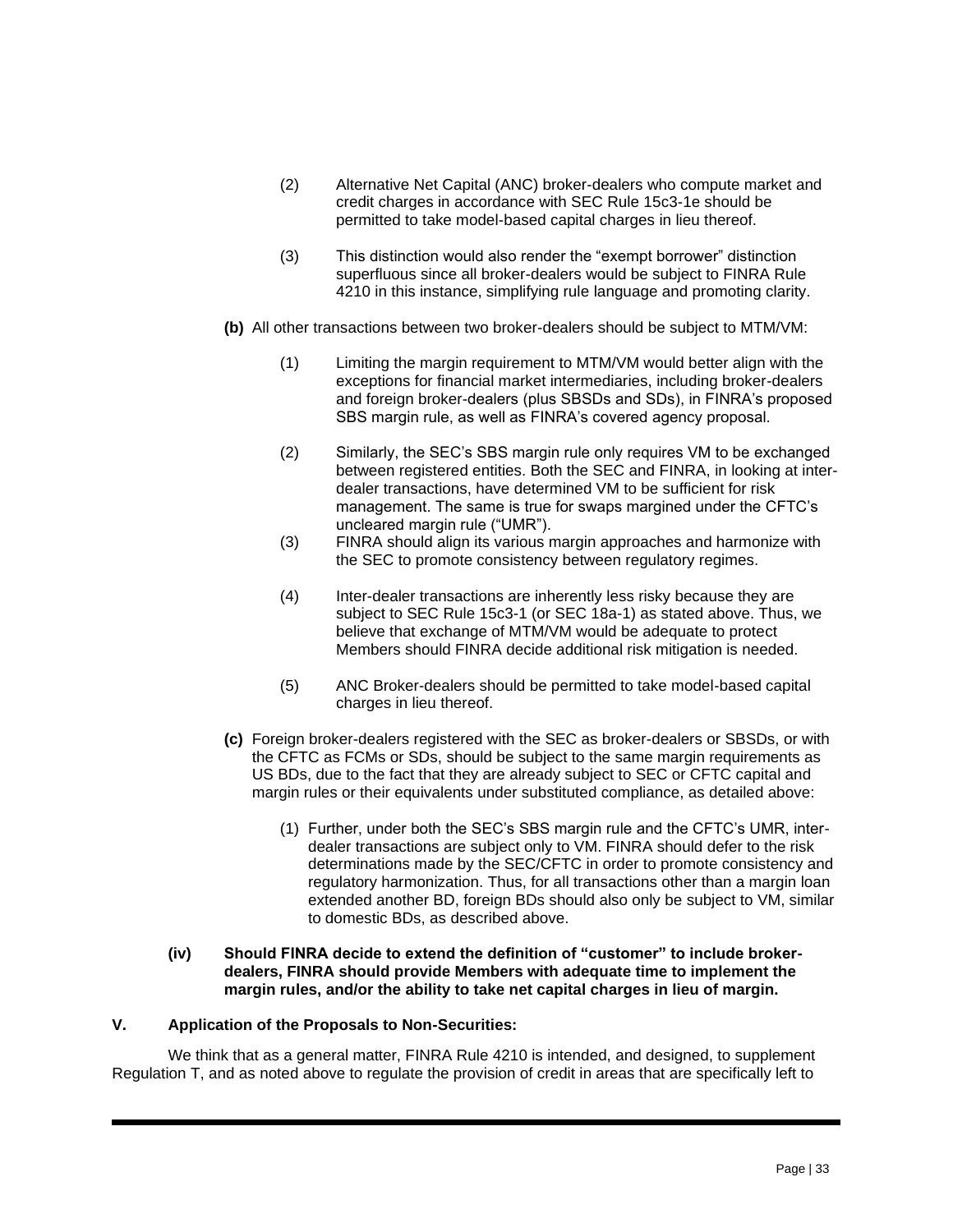FINRA by the FRB. Such regulations are focused chiefly on margin requirements arising from the provision of "purpose" credit per Section 7(c) of the Exchange Act.<sup>42</sup>

As such, we think that margin requirements in non-securities products that constitute nonpurpose credit are best left to specifically tailored requirements on a product basis or through the application of the net capital rule and are otherwise adequately addressed via FINRA Rule 4210(e)(7).<sup>43</sup>

In particular, with respect to U.S. bank-issued certificates of deposit ("CDs"), we think that CDs issued by U.S. regulated banks are characterized by low credit risk and do not necessitate a special application of FINRA Rule 4210 other than as currently done as non-purpose credit. These "margin" requirements are adequately addressed through the SEC's net capital rule as per FINRA Rule 4210(e)(7)/03 and the FINRA Guide at SEC Rule 15c3-1(c)(2)(iv)(B)/10.

#### **VI. Debit Balance in the Customer Reserve Formula:**

With respect to when-issued positions, there is a question as to whether FINRA's margin proposals could trigger a "naked" or one-sided item 10 debit in the customer reserve formula under SEC Rule 15c3-3a.<sup>44</sup> Under FINRA's proposals, there would be an "extension" of credit to the customer arising from, or through, the delay in payment by the customer to the Member (because the securities will not have been issued by the second business day following the trade date and, thus, the customer will not have made full payment therefor by that time). As such, a FINRA margin requirement arises (even though there is no counterpart extension of credit under Regulation T at this point if the transaction is effected by the customer in a cash account).

The foregoing suggests that there could be a debit balance arising in the customer's cash account because of the proposed when issued FINRA margin requirement. If so, a debit on the date of the Member's reserve computation would result, all else being the same, in a reduction in the net credit value in the customer reserve formula which could, then, result in a reduction in the amount of funds that the Member would need to reserve against or "lock up." In addition, the establishment of a debit balance

 $42$ See Section 220.1(a) of Regulation setting forth the "authority and purpose" regarding the scope of Regulation T (Regulation T's "principal purpose" is to regulated extensions of credit by "creditors", that is, SEC-registered brokers and dealers in securities transactions). In this regard, the FRB largely excludes non-purpose credit transactions per Section 220.6(e) of Regulation T. See also FINRA Rule 4210(e)(7) relating to specific provisions relating to nonpurpose credit requirements.

 $43$  See FINRA Rule 4210(e)(7)(C). Also, with respect to non-purpose loans collateralized by "non-margin eligible securities", see FRN 12-44 (where the maintenance loan value for the non-margin eligible equity securities will be based on the applicable maintenance margin requirements for a margin eligible equity security).

<sup>44</sup> Item 10 of the customer reserve formula relates to "[d]ebit balances in customers' cash and margin accounts excluding unsecured accounts and accounts doubtful of collection." Although when SEC Rule 15c3-3a was adopted by the SEC, item 10 may have contemplated debit balances arising in customers' margin accounts under Regulation T, the provision is not so limited and, arguably, could include a margin debit balance arising solely under FINRA Rule 4210. From a Regulation T perspective, a when issued transaction in a cash account would not create or establish a debit balance in a cash account until the securities are made available for delivery by the issuer at closing/settlement.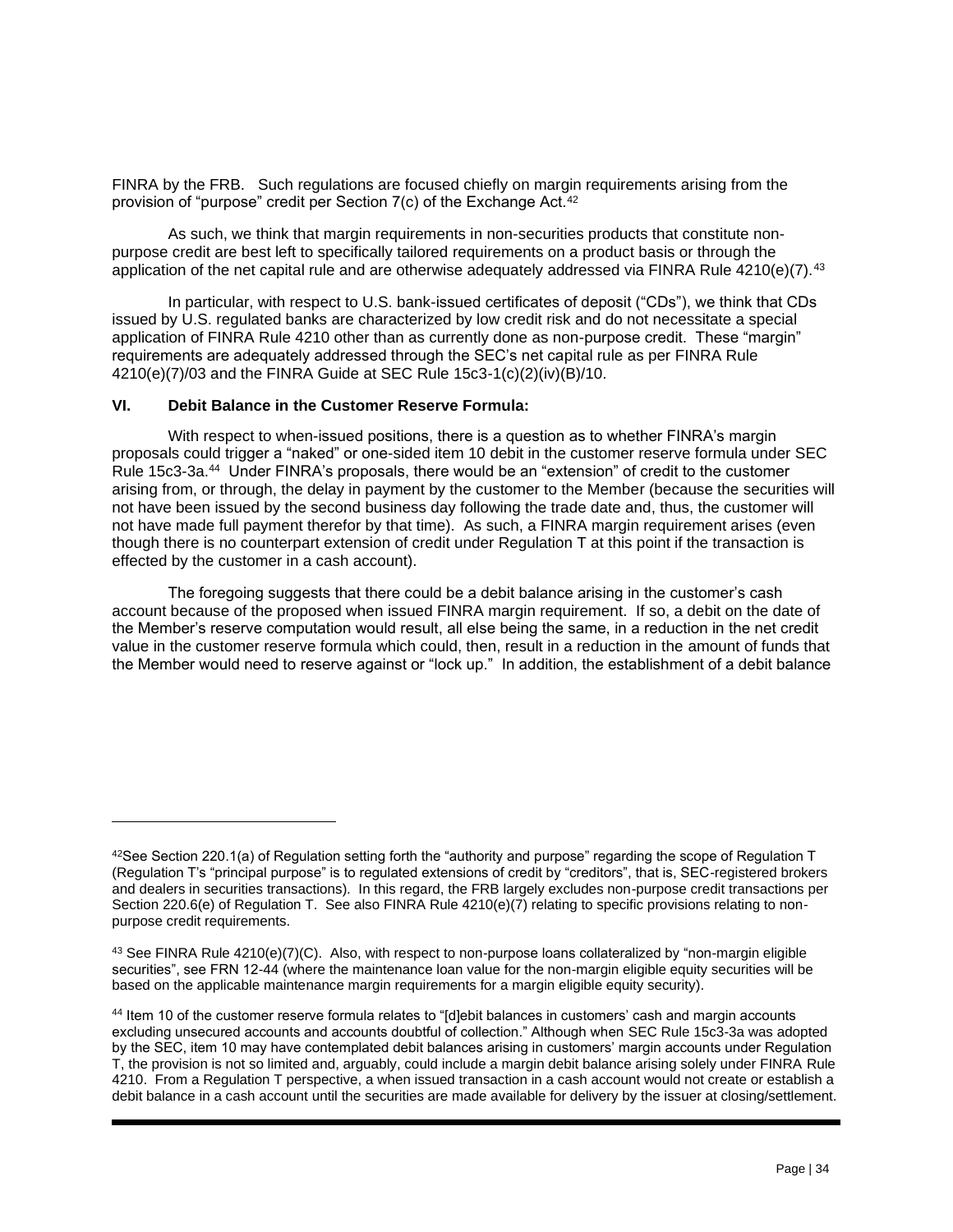would potentially increase a customer's adjusted margin debit balance ("AMD") that could increase the amount of the customer's securities which are available for rehypothecation by the Member.<sup>45</sup>

But even though the debit would relate to a "long" position, it is a when-issued positon so that prior to the time that the issuer makes the securities available for delivery, there would not appear to be a need to finance the customer with cash as in a margin loan in order for the customer to make a margin long purchase (as the customer, who effects the transaction in a cash account, is expected to make full payment for the purchased securities within a payment period (four business days) after the issuer makes such securities available for delivery. From the customer's perspective, the customer is not financing the purchase, but is also not going to pay for securities that are not yet available for delivery to the customer. As such, the recognition of a debit in the customer reserve formula (item 10) seems unnecessary (and would appear to be one-sided) unless one viewed the when issued position as a fail to receive triggering an item 4 credit in the customer reserve formula that would, then, allocate to, or offset, the item 10 debit; but, there is not really a fail, here. We seek clarification from FINRA on this point.

\* \* \*

Thank you for considering SIFMA's comments on these proposed changes by FINRA to Rule 4210. If any questions regarding the foregoing, please contact the undersigned at (212) 313-1130 or

<sup>45</sup> A Member is generally able to rehypothecate a customer's "margin securities" with a market value up to 140% of the customer's AMD. A customer's margin securities with a market value in excess of 140% of the customer's AMD, and subject to possession or control, are "excess margin securities", in each case, as such terms are defined in SEC Rule 15c3-3. Margin securities include securities carried by a Member for a customer in "any" account, but do not include "fully paid securities", as defined in SEC Rule 15c3-3, that are carried in a cash account. However, securities are not deemed to be fully paid securities if the customer has not made full payment therefor and, as such, these securities would constitute margin securities, even if carried in a cash account. Thus, when issued securities for which the customer has not made full payment would appear to constitute "margin securities" for these purposes with an implied debit equal to the unpaid purchase price. See SEC Rules 15c3-3(a)(3), (a)(4) and (a)(5) as well as the FINRA Guide at SEC Rule 15c3-3(a)(5)/01. See also SEC Rule 15c3-3(b)(2)/032. Although this result would appear to also arise even under the when issued provision set forth Section 220.8 of Regulation T (for cash accounts), because the customer is not required to make full payment until such time that the issuer has made the securities available for delivery to purchasers, a debit balance would not appear to arise in the customer's cash account until that time (in contrast to an implied debit arising under FINRA's margin proposals).